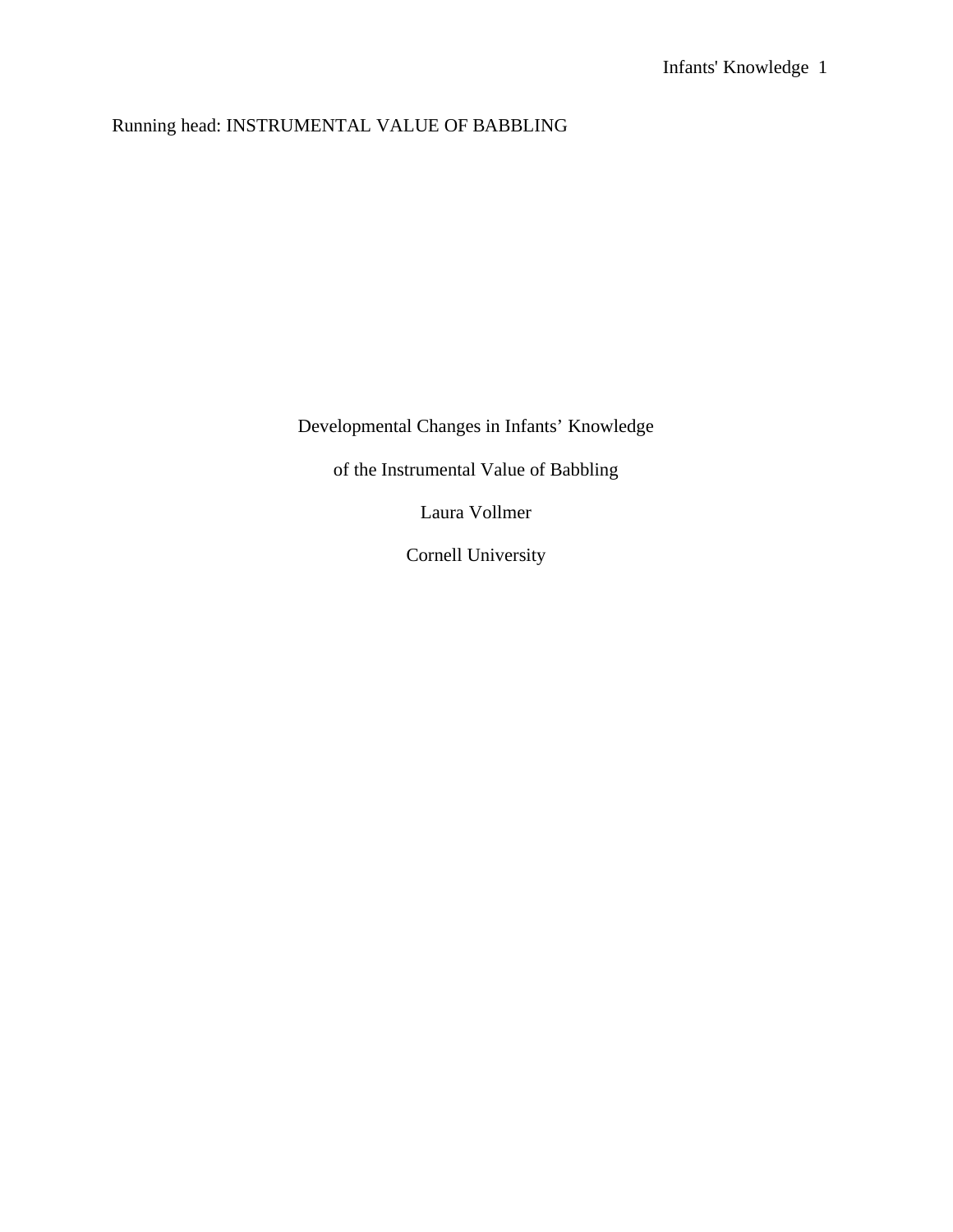### Abstract

The present study sought to discover the age at which infants realize that their vocalizations may be used to elicit social responses from others, and to examine whether infants' knowledge of the consequences of their babbling is related to their primary caregivers' natural levels of responsiveness. Participants were 27 caregiver-infant dyads from the Ithaca, NY area. Infants were 2 and 5 months of age. Infants participated in an unstructured play session with their caregivers, followed by a still-face interaction with an unfamiliar experimenter who initially engaged the infants, and then became quiet and assumed a neutral expression. Five-month-olds exhibited a significant increase in the quantity of non-cry vocalizations from the first interaction period to the still-face, thus demonstrating that they have learned that their vocalizations have an effect on others. Two-month-olds did not show a significant change in the quantity of vocalizations. No significant relationship was found between caregiver responsiveness and infants' vocal behavior across the still face.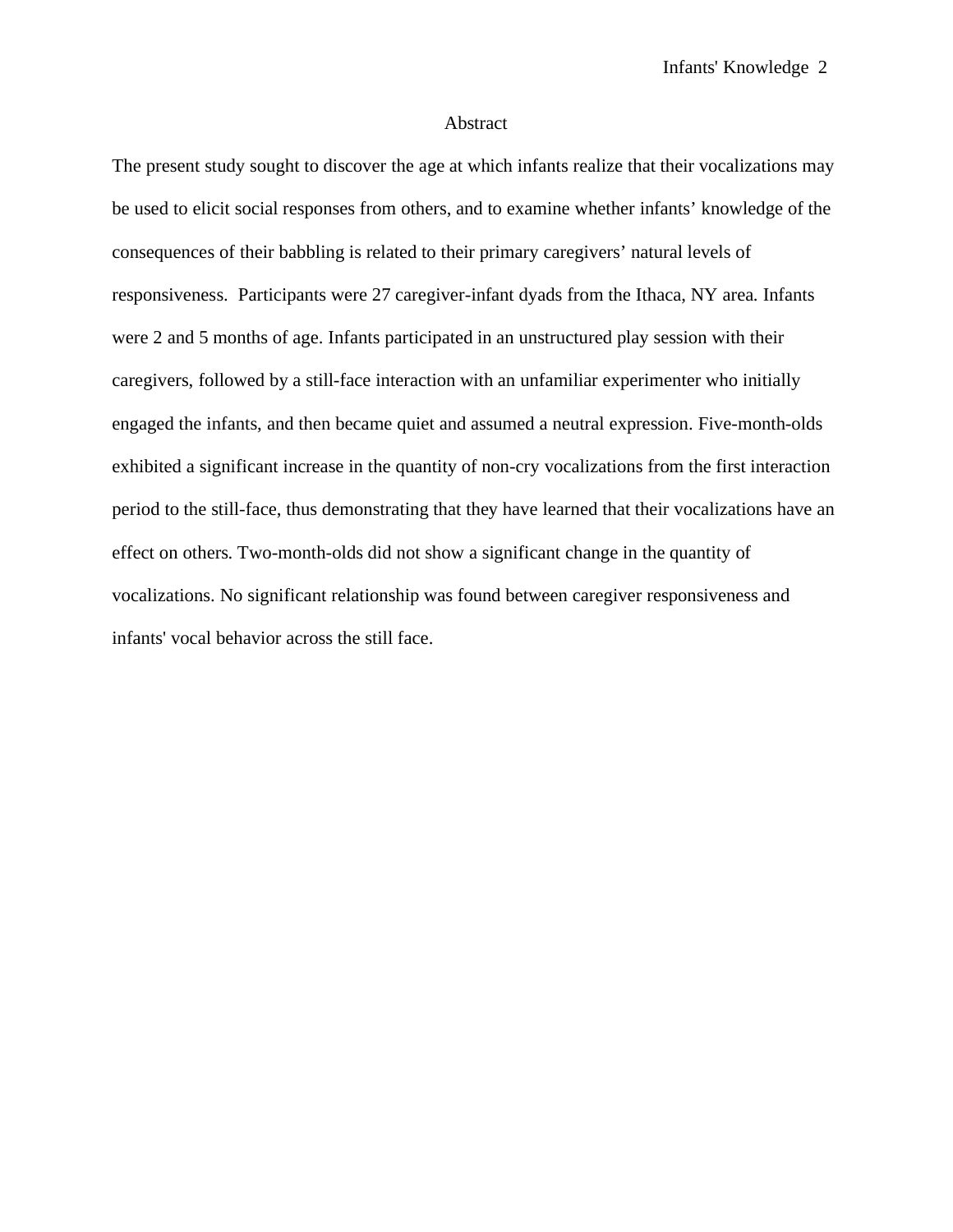Developmental Changes in Infants' Knowledge of the Instrumental Value of Babbling

Numerous studies have shown that infants are capable of perceiving associations between their actions and a resulting environmental consequence (Alessandri, Sullivan, & Lewis, 1990; Fagen & Ohr, 1985; Lewis, Sullivan, & Brooks-Gunn, 1985; Watson, 1972; Rovee & Rovee, 1969). The ability to detect contingency- the presence of a temporal relationship between the occurrence of two events- is present from a young age (Moran, Dumas, & Symons, 1992). Findings have provided evidence that infants as young as 2 months old can distinguish between contingent and non-contingent social interactions with their mothers (Stormark & Braarud, 2004). Given young infants' sensitivity to social contingency and the fact that, within motherinfant interactions, their vocalizations are quickly and reliably followed up by maternal responses (Hsu & Fogel, 2003; Gros-Louis, West, Goldstein, & King, 2006), infants should learn that their babbling has social consequences (Goldstein, Bornstein, Schwade, Baldwin, & Brandstadter, submitted). At what age does this communicative understanding emerge?

 The present study was developed to discover the age at which infants realize that their non-cry vocalizations have an effect on others, and to explore whether individual differences in the ability to do so are related to differences in caregivers' responses to babbling. In doing so, I examined whether 2-month-old infants have learned that their vocalizations get social reactions from others. The study was based on a basic premise of operant learning which states that when an acquired association between a behavior and an outcome is extinguished, a characteristic change in the subject's response rate occurs. This change, known as the extinction effect, is typically identified as a transitory increase in the learned behavior, followed by a lasting decrease (e.g. Skinner, 1938).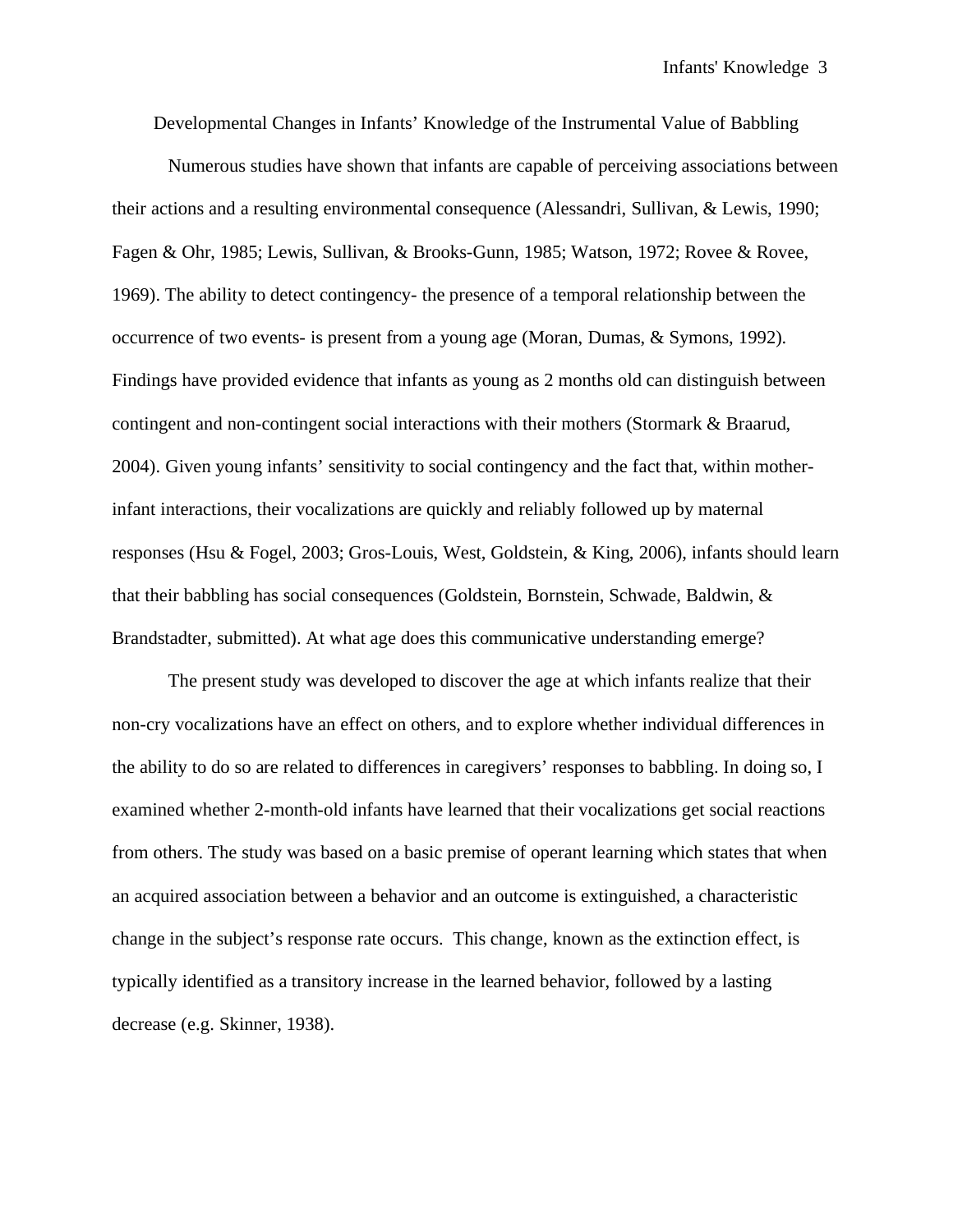The extinction effect has been observed in both humans and other animals following the violation of an observed contingency between a paired behavior and its related outcome (Warren & Brown, 1943; Skinner, 1938). Skinner (1938) found that rats that had detected a contingency between bar-pressing and a food reward exhibited a transitory increase in lever-press responses when the action was no longer paired with food. In an adapted version of this study designed for use with humans, young children learned a contingency between pressing a lever and receiving candy (Warren & Brown, 1943). When the contingency was suddenly violated, the children pressed the bar an increased number of times in an attempt to get more candy, and then eventually gave up.

 A specific type of extinction effect, known as the partial reinforcement extinction effect, is particularly apt for the present study because it provides a model of what happens when learning that occurs under imperfect contingencies is extinguished (Amsel, 1958, 1962; Festinger, 1961). Learning under imperfect contingencies is considered to be "partially reinforced" because the designated behavior is only reinforced, or paired with its associated outcome, *some* of the time. This is the case for infant prelinguistic vocalizations as it has been found that mothers typically only respond to them about 50% of the time (Bornstein & Tamis-LeMonda, 1989; Green & Gustafson, 1997). Partial reinforcement schedules such as this are associated with more gradual learning curves because it generally takes longer to learn the association between a behavior and an outcome that are only paired together occasionally, as compared to a behavior and an outcome that always co-occur with one another (e.g. Millar, 1972).

In their 1990 study, Alessandri, Sullivan, and Lewis investigated whether young infants, like older children, would produce an extinction response when a detected contingency was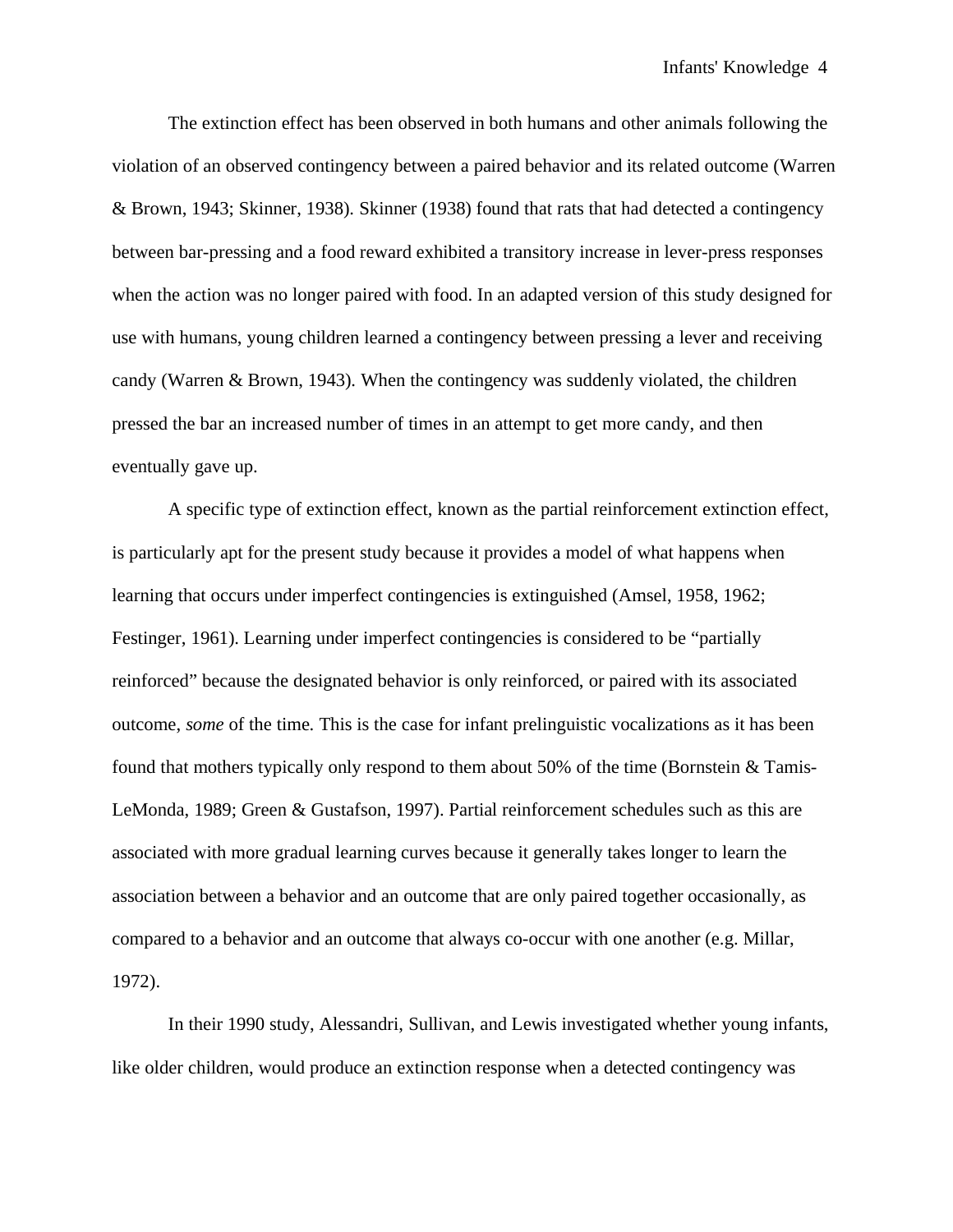extinguished. Infants aged 2 to 8 months were presented with an audiovisual stimulus contingent on their arm movements. After infants demonstrated that they had learned the contingency by increasing their rate of arm-pulling compared to baseline, the stimulus was no longer paired with the arm movement. Results showed a fourfold increase in rate of arm-pulling during extinction in infants of all ages compared to baseline. These results support the idea that young infants are able to detect behavior-based contingencies and show an extinction response when such contingencies are violated.

Behavior-based contingencies, or associative learning that involves an infant's behavior as the first event in a contingency and an external event as the second one, are of particular significance in infants' social interactions because they concern infants' abilities to detect contingencies that are dependent on their actions (Tarabulsy, Tessier, & Kappas, 1996). Many behavior-based contingencies occur naturally, within caregiver-infant play. One example of a naturally occurring behavior-based contingency is a caregiver responding to an infant's vocalization. Once infants learn that vocalizing receives a social response, they may use their vocalizations to influence their caregivers or other social partners. Tarabulsy and colleagues concluded that recognizing the contiguity between one's actions and the resulting environmental consequences can help individuals to predict and influence future events (Tarabulsy et al., 2003). Once infants realize that their babbles can elicit reactions from others, they can employ them in interpersonal interactions to garner desirable responses from their social partners. This study was designed to find out the age infants learn about the social outcome of their babbling. To do so, it explored the extinction effect as it pertains to infant prelinguistic non-cry vocalizations. The design utilized the still-face paradigm to control experimenter behavior during face-to-face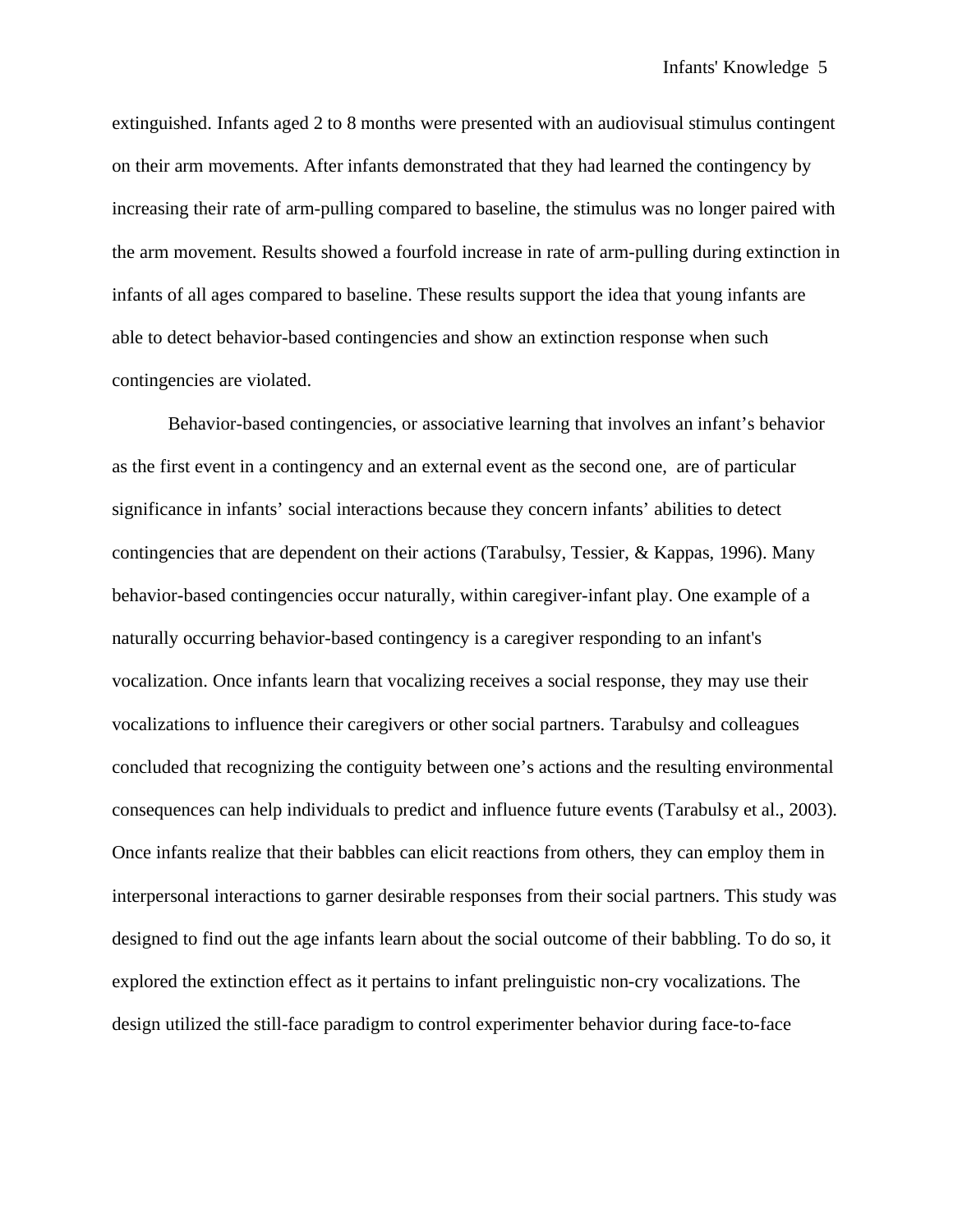interactions between an experimenter and an infant (Tronick, Als, Adamson, Wise, & Brazelton, 1978).

### *History of the Still Face Procedure*

The Still Face Procedure (SFP) has been used extensively to examine infants' emotional regulation and reactions to violated contingencies. It consists of three phases of face-to-face interaction between infants and either their caregivers or an experimenter (Tarabulsy et al., 2003). During the first phase (Play1), the caregiver or the experimenter is asked to engage the infant in a playful face-to-face interaction. Next, during the second phase (Still Face), the adult is asked to assume an expressionless face while looking at the child, but refraining from responding to any of the baby's signals. Finally, during the third phase (Play 2), the adult resumes playful interaction with the baby. Although the length of the phases may vary, the two interaction periods generally last for one minute each, whereas the still-face is typically 2 minutes in length (Adamson & Frick, 2003).

Although the procedure typically lasts only a few minutes, it has become central to infant research over the past twenty years due to its ability to assess multiple infant response measures (Cohn, 2003; Muir & Lee, 2003). Having initially originated as a way to test the hypothesis that infants are active participants in mutually-regulated social interactions (Tronick et al., 1978; Adamson & Frick, 2003) the SFP has since been adapted to explore such wide-ranging research interests as gender differences in early communication (Weinberg, Tronick, Cohn, & Olson, 1999), the effects of autism on social expectancies (Nadel, Croue, Mattlinger, Canet, Hudelot, Lecuyer, & Martini, 2000), and how maternal depression contributes to an infant's response to the removal of social contingencies (Moore, Cohn, & Campbell, 2001).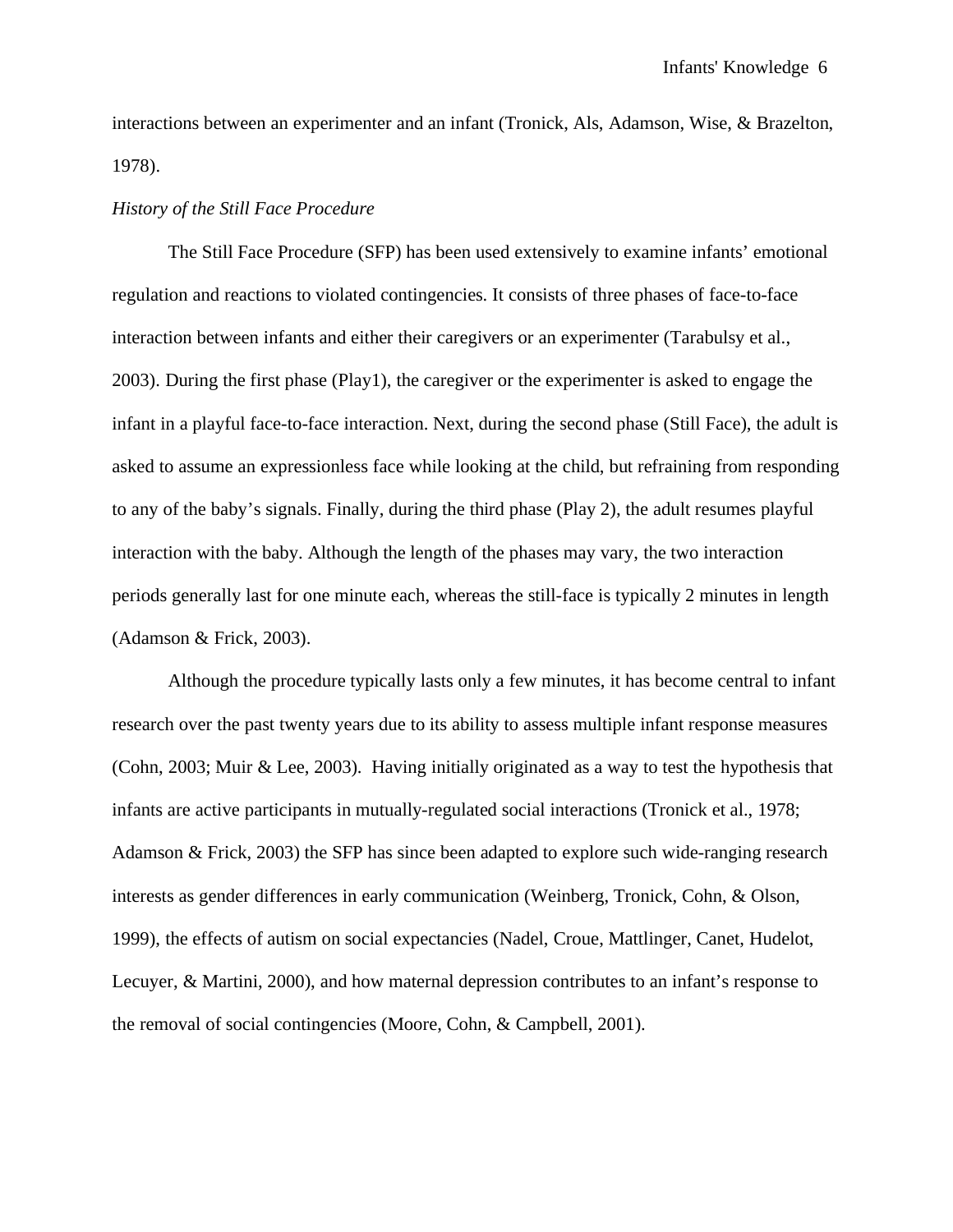Nevertheless, the majority of still-face studies have focused on emotional aspects of infants' responses to their social partners' disengagement. Specifically, researchers have used the paradigm to study emotional regulation in terms of the behaviors that infants exhibit when they are confronted with a social partner who is suddenly unresponsive. The standard infant emotional response to the scenario is known as the Still-Face Effect (SFE) (Gusella, Muir, & Tronick, 1988). The SFE generally follows an observable pattern: at the onset of the still-face, the infant first exhibits positive, interactive behaviors such as smiling and vocalizing. When this fails to elicit a response from the social partner, the infant smiles less, shows an increase in gaze aversion (looks away from the adult), and may even fuss or cry (Tarabulsy et al., 2003). Decreases in smiling and visual attention to the adult's face have been observed in infants ranging in age from 1.5 to 9 months old (Bertin & Striano, 2006; Striano, 2004).

What causes the still face effect? Researchers describe the SFE as an attempt by infants to re-establish a reciprocal interaction with their social partners, and a subsequent response to their inability to do so (Tarabulsy et al., 2003). In this view, infants react to the adult's unresponsiveness and lack of expression because such behaviors violate their expectations for social interactions (Carter, Mayes, & Pajer, 1990). A number of studies suggest that infants expect their social partners to remain responsive and to reciprocate in face-to-face interactions (Ellsworth, Muir, & Hains, 1993; Muir & Hains, 1993; Rochat & Striano, 1999). While infants aged 1.5 months show the Still-Face Effect, newborns do not, suggesting that social experience may be necessary to construct the infants' social expectations that are violated in the paradigm (Bertin & Striano, 2006; Striano, 2001).

Cleveland and others found that infants in the SFP are primarily affected by the loss of contingency between their behaviors and their social partner's response (Cleveland, Kobiella, &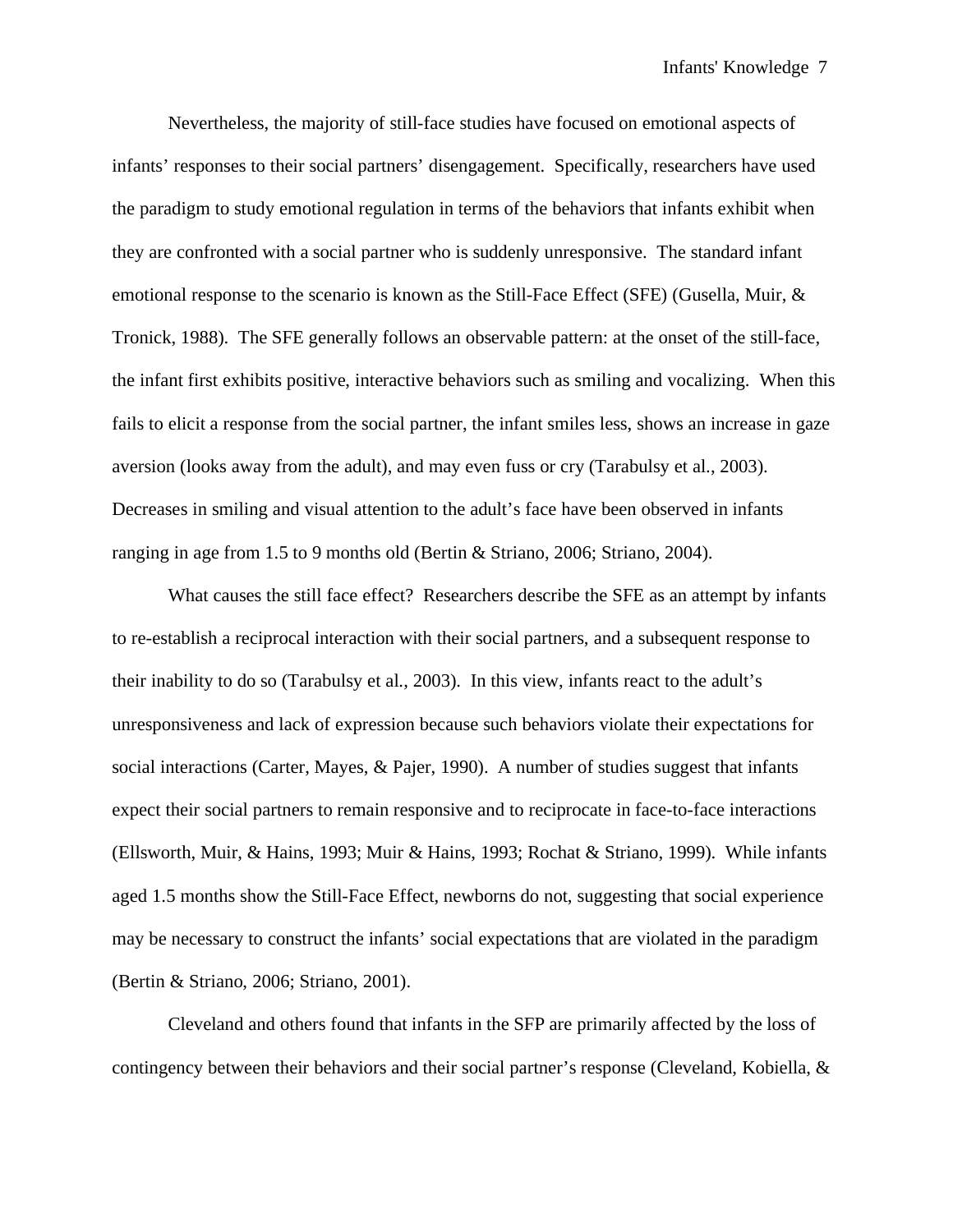Striano, 2006). Social expectancies are thus rooted in contingency perception. Opportunities for infants to perceive contingencies (specifically behavior-based ones) are readily available within the context of mother-infant interactions, as infant vocalizations are often quickly and reliably followed up by maternal responses (Beebe, Jaffe, Feldstein, Mays, & Alson, 1985; Hsu & Fogel, 2003; Gros-Louis et al., 2006).

As behavior-based contingencies play a prominent role in social interactions, it is unsurprising that infants change their behavior when contingencies are violated. Reactions such as the SFE and the extinction response indicate that infants organize their behaviors around expectations that they build from experiences and interactions with the environment around them (Tarabulsy, Tessier, & Kappas, 1996). The SFP thus presents a test of what happens when interactive contingency is violated and environmental consequences (e.g. social partner's behavior) are no longer available (Tarabulsy et al., 1996).

### *Infant Vocalizations Within Still Face Interactions*

Although the SFP has been used extensively to study infants' responses to the loss of social contingency, as well as emotional self-regulation, the majority of studies using the procedure have excluded infant non-cry vocalizations, which are part of an important behaviorbased contingency commonly found in infant social interactions. Two still-face studies included prelinguistic vocalizations with the IRSS (Infant Regulatory Scoring System) vocal categories of positive/neutral, fusses, and crying (Weinberg & Tronick, 1994, 1996). The data was expressed in terms of the number of infants who exhibited each type of vocalization. Thus, due to a lack of within-subjects analyses, no conclusions could be made about changes in quantity of infant vocalizations during the still face paradigm.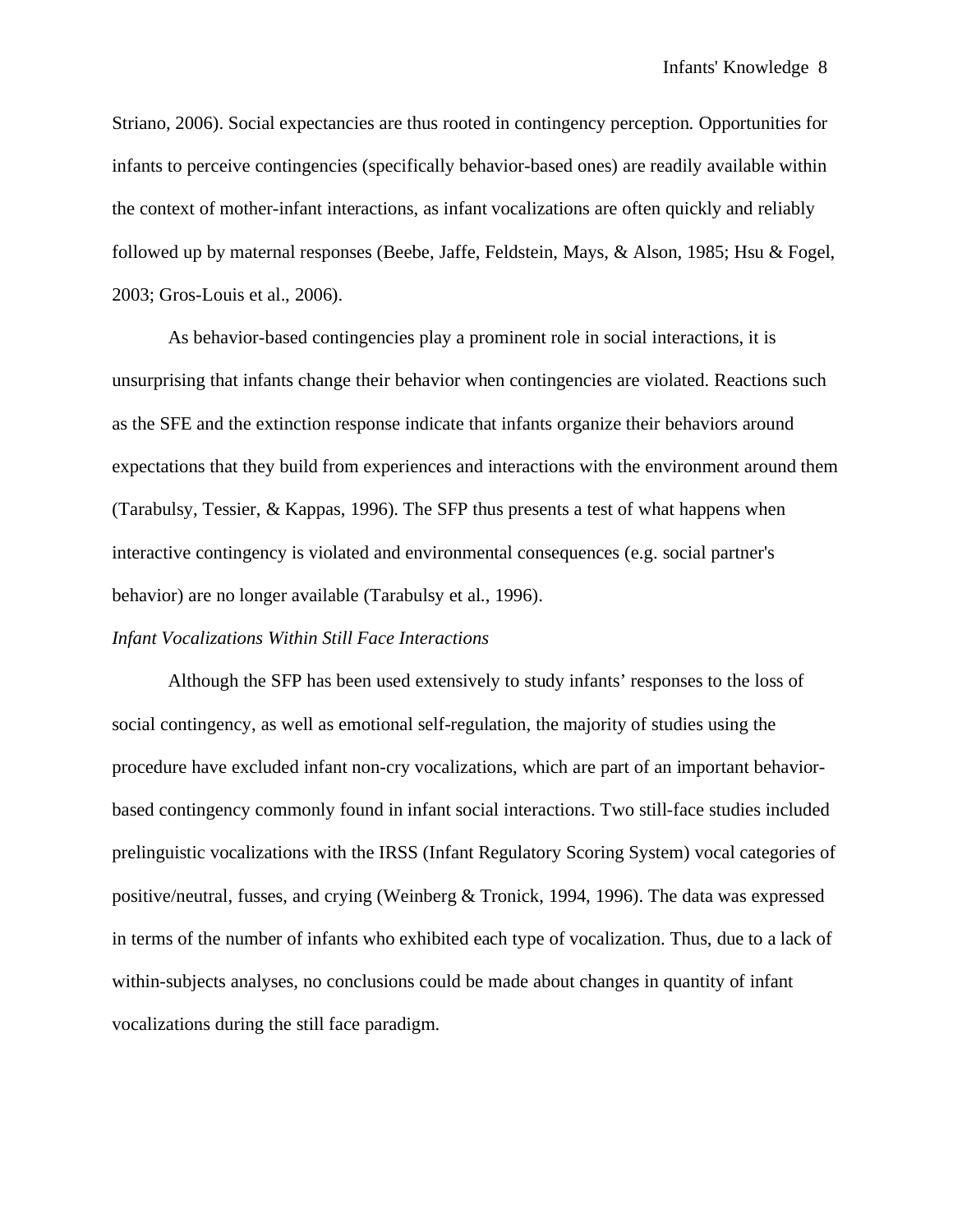Within-subjects analyses are needed to draw conclusions about infants' knowledge of the instrumental value of their babbling. Of the relatively few studies that have examined infant noncry vocalizations within the context of still face interactions, even fewer have included such within-subjects analyses. In fact, to the best of my knowledge, only two such studies exist. The first, conducted in 2002, found that 6 month old infants significantly increased their babbling during the still face phase of a face-to-face interaction with their caregiver (Delgado, Messinger, & Yale, 2002). The described study, however, did not go into much detail as to why this was the case, as its purpose was actually to examine infants' responses to their caregivers' direction of eye gaze during the still face.

The second study (Goldstein et al., submitted), found that younger infants- namely, 5 month-olds- exhibited a vocal extinction effect during the still-face phase of an interaction with an unfamiliar female experimenter. This effect was represented by a statistically significant increase in the quantity of non-cry vocalizations during the still face period, followed by a statistically significant decrease. Figure 1 illustrates the described vocal extinction effect in Goldstein et al. (submitted).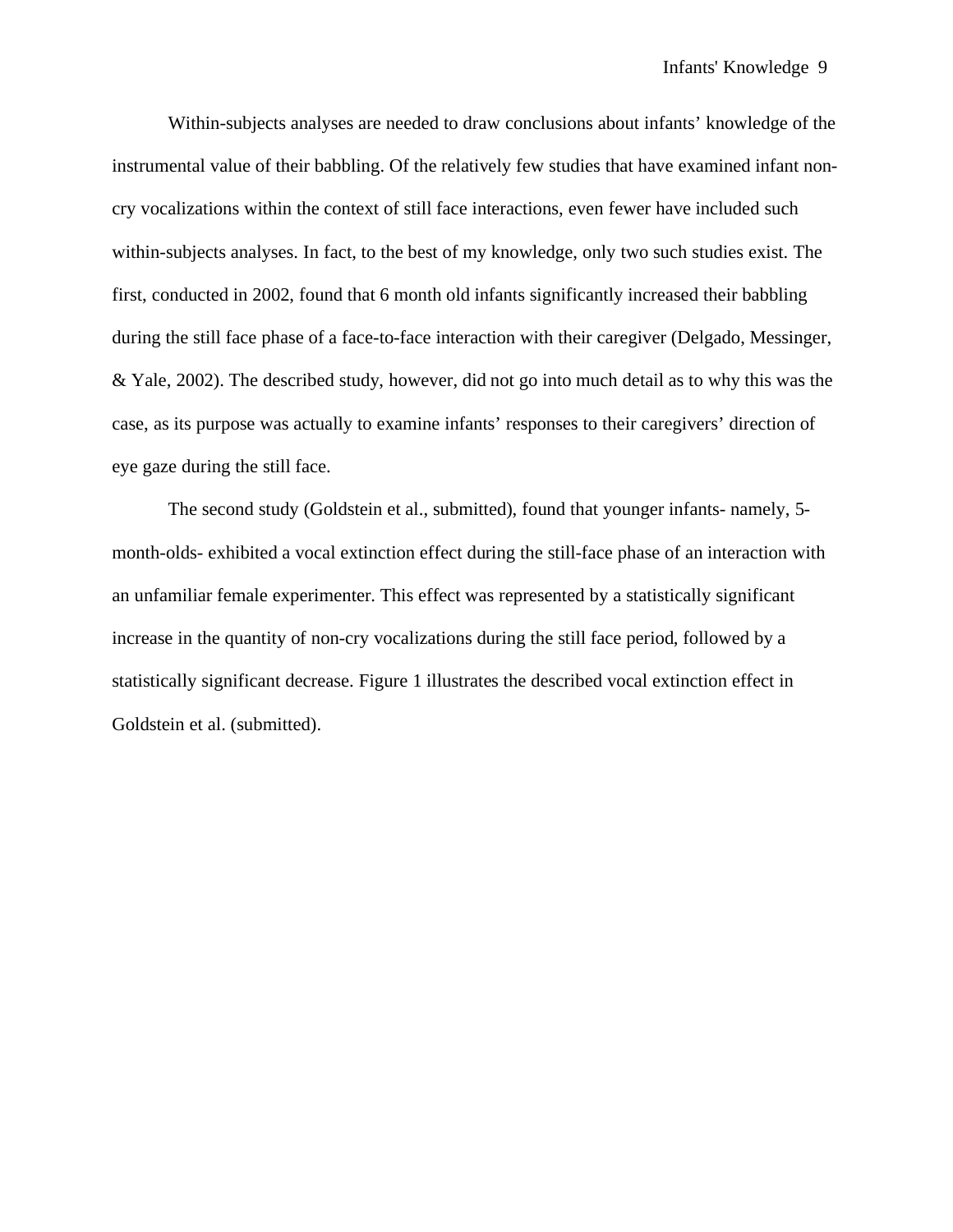

Figure excerpted from: Goldstein, M. H., Bornstein, M.H., Schwade, J. A., Baldwin, F. & Brandstadter, R. (2007, March). Five-month-old infants have learned the value of babbling. Poster presented at the Biennial Meeting of the Society for Research in Child Development, Boston, MA.

These data establish that 5-month-old infants have learned that their own vocalizations obtain social responses from others. Infants unaware of this contingency would not have exhibited an increase in vocalizing after their social partner ceased to respond. The findings are comparable to the extinction response in infants who, having detected a contingency between their foot-kicking and a mobile moving, increase their rate of kicking when they find the spinning of the mobile is no longer contingent upon their foot movements (Rovee & Rovee, 1969).

 In addition to measuring the amount of non-cry vocalizations that infants exhibited during each phase of the still face, the study also measured smiling as a control behavior, as it has been found to be linked to affective state (e.g. Messinger, 2005). After conducting correlational analyses, the researchers did not find a relationship between vocalizing and smiling across any of the phases of the still face interaction. Rather, they found that the behaviors were independent of one another. Thus, although prelinguistic vocalizations have been considered by some to be an indicator of infants' affective state, Goldstein et al.'s findings indicate that babbling is dissociated from affect, and is instead a product of infants' past social interactions.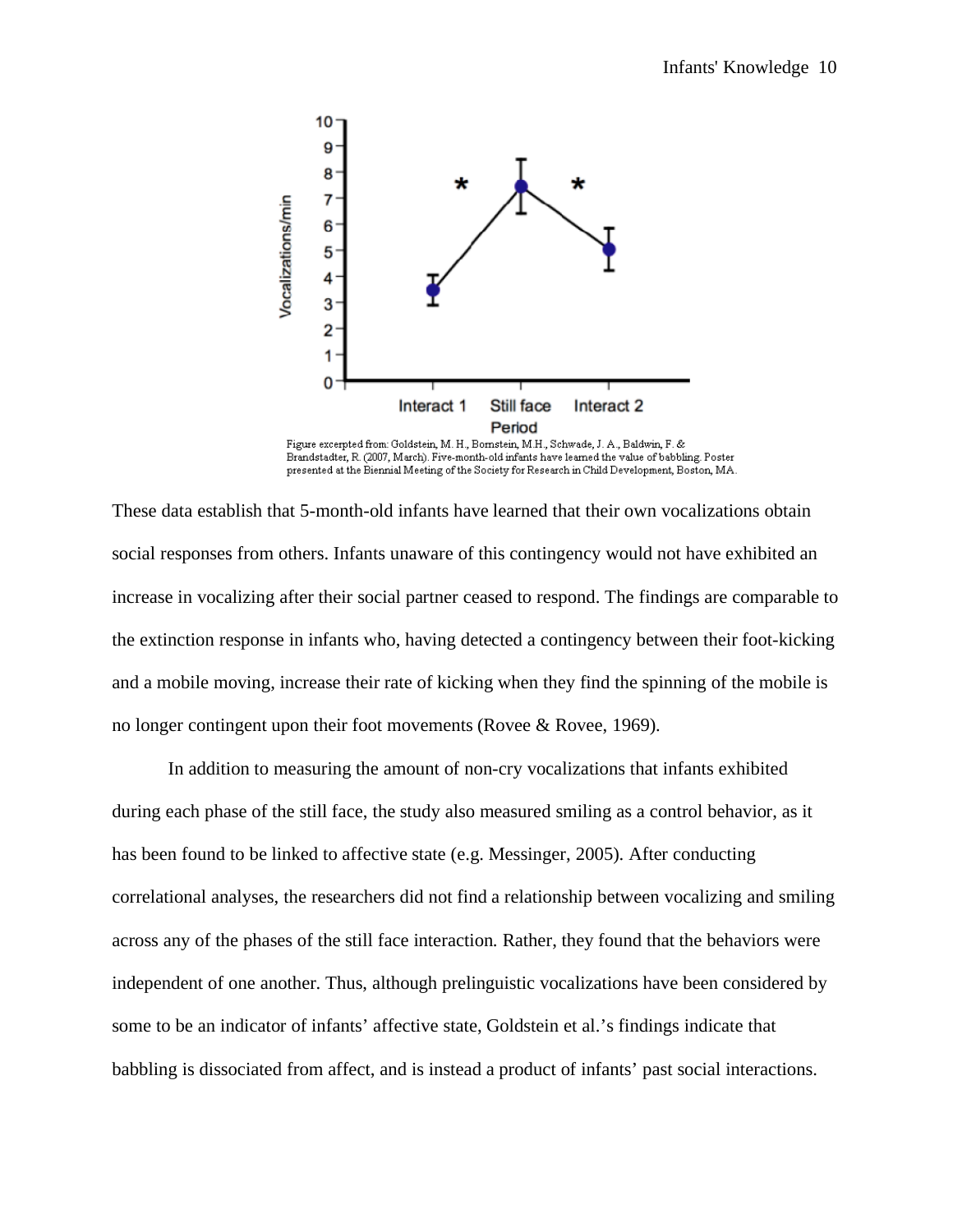## *Purpose of the Present Investigation*

 The present study was designed as a follow-up to Goldstein et al.'s study of 5-montholds' vocal reactions to the still face. As described above, Goldstein found that 5-month-old infants exhibited a vocal extinction effect when the female experimenter with whom they had previously been interacting assumed a still face and became unresponsive. The present study employed the same procedure, again with 5-month-old infants, to replicate the described results.

In addition, the present study expanded on the previous research by testing 2-month-old infants to see if they too would exhibit a vocal extinction effect when their social partner became unresponsive. In order to address this question, I tested the following two competing hypotheses: 1) by the time they are 2- months-old, infants have learned that their babbling causes changes in others' behavior, and 2) 2- month-old infants have not yet learned that their babbling has an effect on others.

The first hypothesis is supported by previous studies that have shown that 2-month-old infants are capable of detecting behavior-based contingencies, and that they exhibit extinction effects when such contingencies are violated (e.g. Alessandri, Sullivan, & Lewis, 1990). Given this, it is possible that they may have detected the contingency between their own vocalizations and their caregivers' responses. If 2-month-old infants have detected this contingency, then like 5-month-olds, they would be expected to exhibit a vocal extinction effect when the social partner with whom they have been interacting suddenly becomes unresponsive.

On the other hand, the second hypothesis, that 2-month-olds have not yet learned that their babbling causes changes in others' behavior, is supported by data from a previous study that found that adults rate infants who produce more fully-voiced vocalizations as being more capable of intentional communication (Beaumont & Bloom, 1993). Given that 2-month-olds,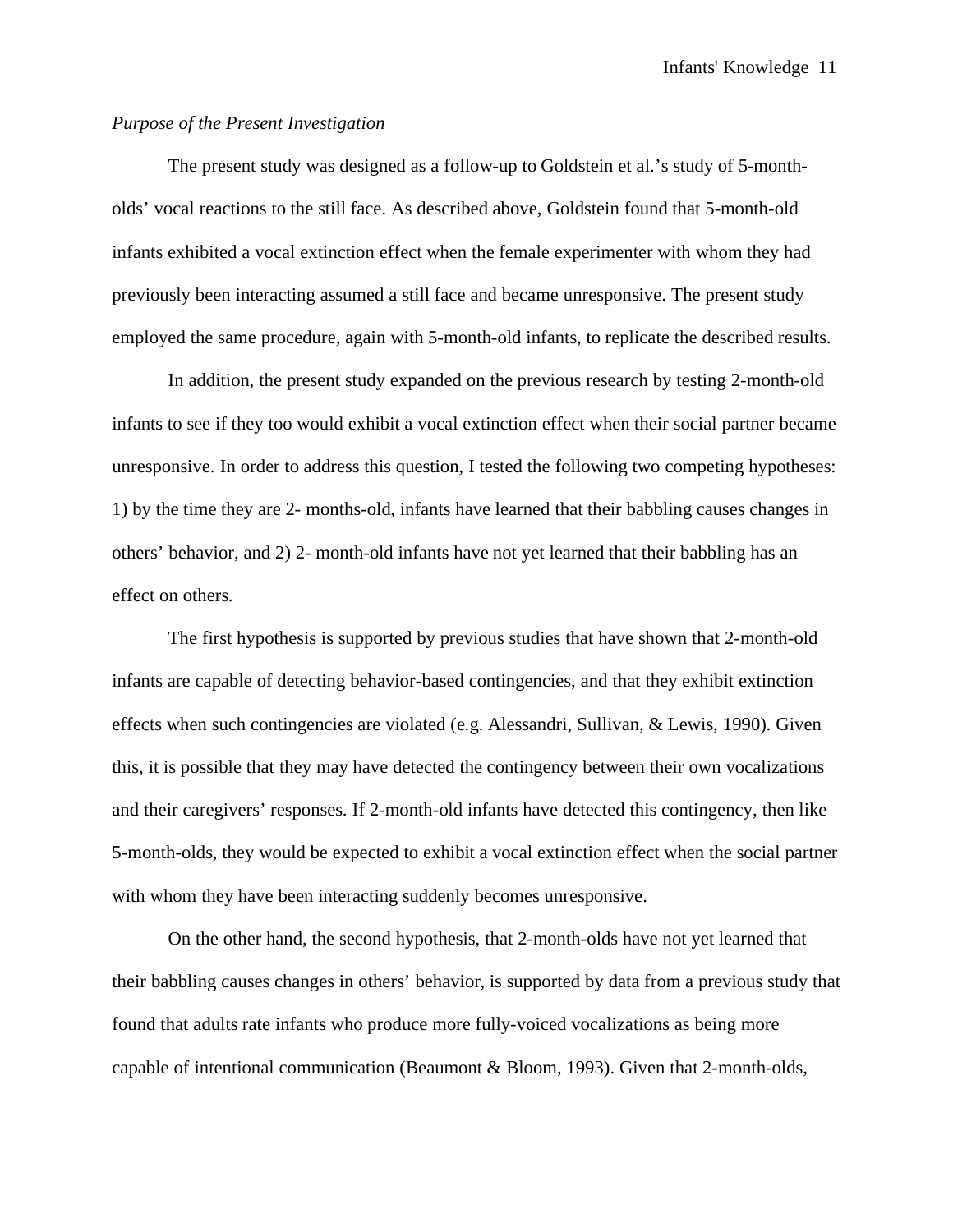unlike 5-month-olds, are not yet capable of making such fully-voiced vocalizations, it is possible that adults may not be as responsive to 2-month-olds' vocalizations because they do not consider the vocalizations as having very much communicative value (Oller & Lynch, 1992).

Indeed, it has been found that caregivers' responses to infant behaviors vary as a function of infant vocal repertoire size (Goldstein & West, 1999). Specifically, in a study which employed a playback paradigm to assess the influence of infant auditory and visual cues on adult behavior, it was found that as the size of infant vocal repertoire increases, mothers become increasingly reliant on auditory cues to guide their behavior when responding to infants. Importantly, however, whereas mothers' responses to infants with medium-to-large vocal repertoires are guided by infant vocalizations, their responses to infants with small vocal repertoires (such as those characteristic of 2-month-olds) are guided more by visual cues of what the infants are doing, rather than by the sounds that the infants make. Given this developmental change in caregiver responsiveness to infant behaviors, it may be the case that 2-month-old infants have not yet learned that their babbling has instrumental value because their vocalizations may not be responded to as frequently as those of older infants who are capable of making more mature, speech-like vocalizations.

In order to test infants' knowledge regarding the influence that their babbles can have on others, the primary aim of the current study was thus to examine whether infants changed their babbling when their social partner assumed a neutral expression during the still-face phase. If infants are aware that their vocalizations elicit social responses from others, then they should show a significant increase in babbling from Play 1 to Still Face, followed by a significant decrease in babbling from Still Face to Play 2. Alternatively, if they are not aware of the relationship between their vocalizations and others' social responses, then they should not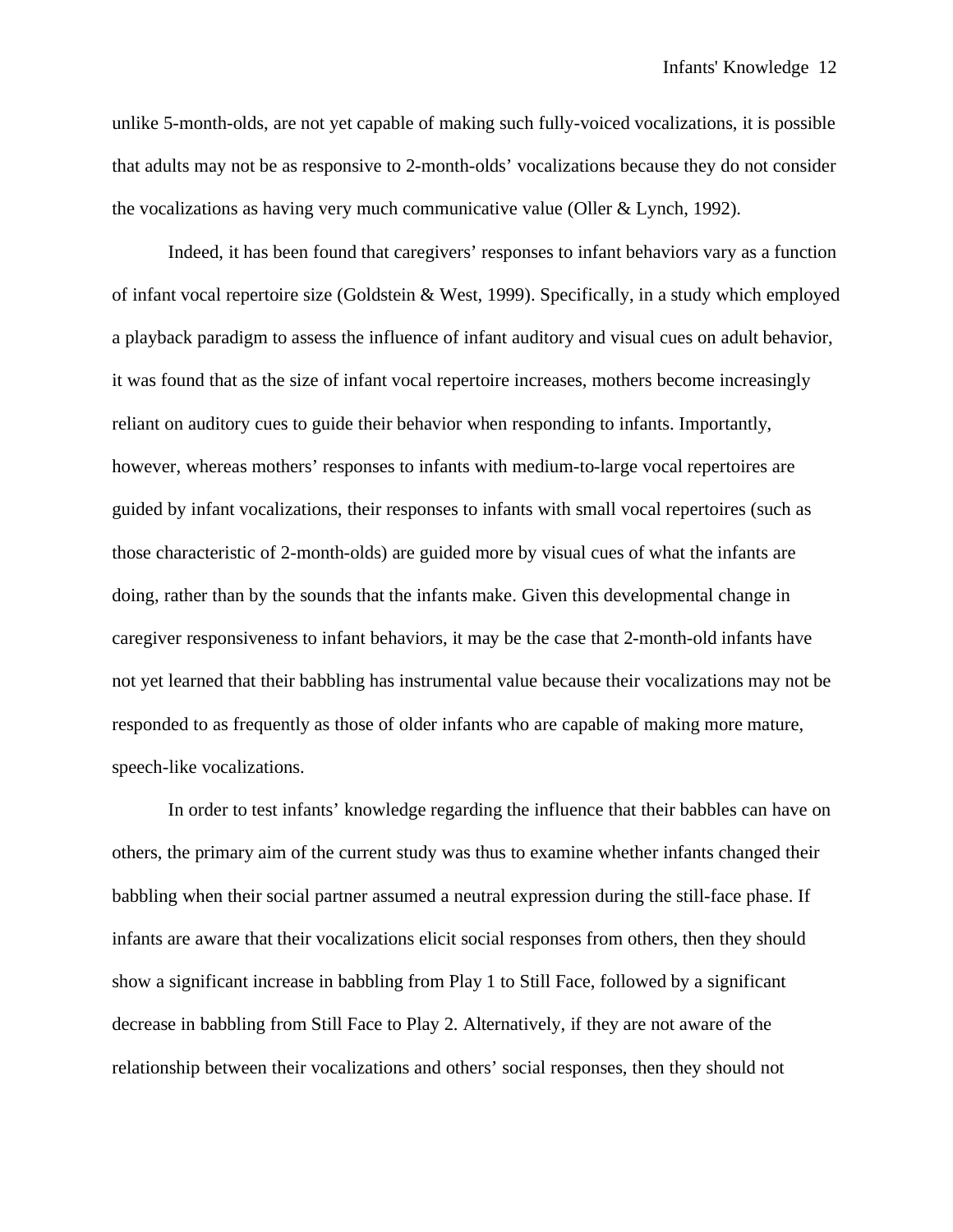exhibit a change in amount of vocalizations during the still face, as compared to the other interaction periods.

By testing both 2-and 5-month-old infants, my aim was to explore the onset of the vocal extinction effect to discover the age at which infants realize that their babbles have an effect on others. After infants recognize that their vocalizations can be used to get social responses from others, they have more opportunities to interact with and learn from their parents. Establishing an age at which this understanding emerges could help to predict communicative delays at an early age.

In addition to assessing infants' knowledge of the instrumental value of their babbling, a secondary aim of the present study was to examine infants' smiling behavior through out the still face interaction to see if it was in any way related to their vocalizing through out the same interaction. Given Goldstein et al.'s (submitted) finding that vocalizing and smiling are independent from one another, I expected to find dissociations between the two behaviors through out the still face interaction. The described finding would provide further evidence to suggest that babbling is not an indicator of affective state, as has been thought by some scholars.

Finally, a third objective of the present study was to assess whether infants' knowledge of the instrumental value of their babbling is related to their caregivers' level of responsiveness. Numerous studies have documented a relationship between maternal responsiveness and children's early language achievements (e.g. Tamis-LeMonda, Bornstein, & Baumwell, 2001; Tamis-LeMonda, Bornstein, Baumwell, & Damast, 1996; Landry, Smith, Miller-Loncar, & Swank, 1997). The majority of these studies have examined the relationship between caregiver responsiveness and infant language development during the latter half of the first or through out the second year of life. It is, however, known that infants as young as 2-months-old are sensitive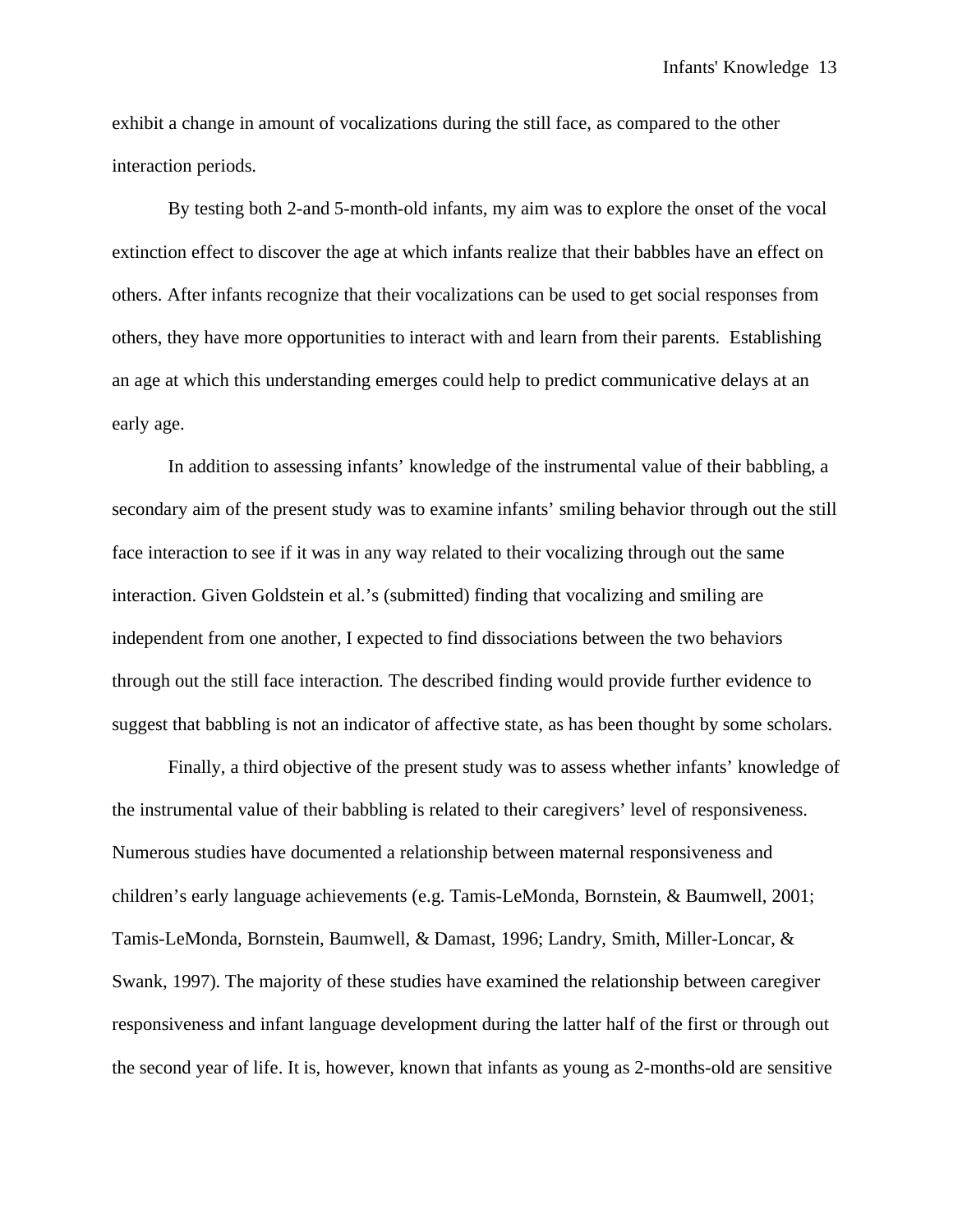to their caregivers' levels of social contingency (Bigelow & Rochat, 2006). Given that infants are sensitive to their caregivers' contingency, the present study sought to find evidence to support the idea that caregiver responsiveness during the first half of the first year of life (namely, when infants are 2 and 5 months of age) is related to infants' communicative development.

Therefore, in addition to the SFP, infants in this study also participated in a naturalistic, free-play session with their caregivers. The purpose of the play session was to get a baseline measure of caregivers' natural levels of responsiveness to their infants' prelinguistic vocalizations and other interactive behaviors. Data from the SFP and the play session were then compared to test whether the presence of vocal extinction effects was related to differences in caregivers' responses to their prelinguistic infants. I hypothesized that infants of highly responsive caregivers would exhibit a strong vocal extinction effect during the still face phase because they should have already learned the contingency between their vocalizations and their caregivers' responses. These findings would provide evidence to suggest that high levels of caregiver responsiveness facilitate communicative development.

### Method

### *Participants*

Participants were 27 caregiver-infant dyads from the Ithaca, NY area. They were recruited from recent birth announcements in the Ithaca Journal. Fifteen 2-month-olds (6 males, 9 females, M= 2 mos., 7 days, Range= 1 mo., 28 days - 2 mos., 15 days) and twelve 5-monthsolds (6 males, 6 females, M= 5 mos., 7 days, Range= 4 mos., 26 days to 5 mos., 15 days) participated. The data from an additional 20 caregiver-infant dyads could not be used for the study. Six of these dyads included 2-month-olds and the remaining 14 included 5-month-olds. One 2-month-old was excluded for falling asleep during the procedure, whereas one 5-month-old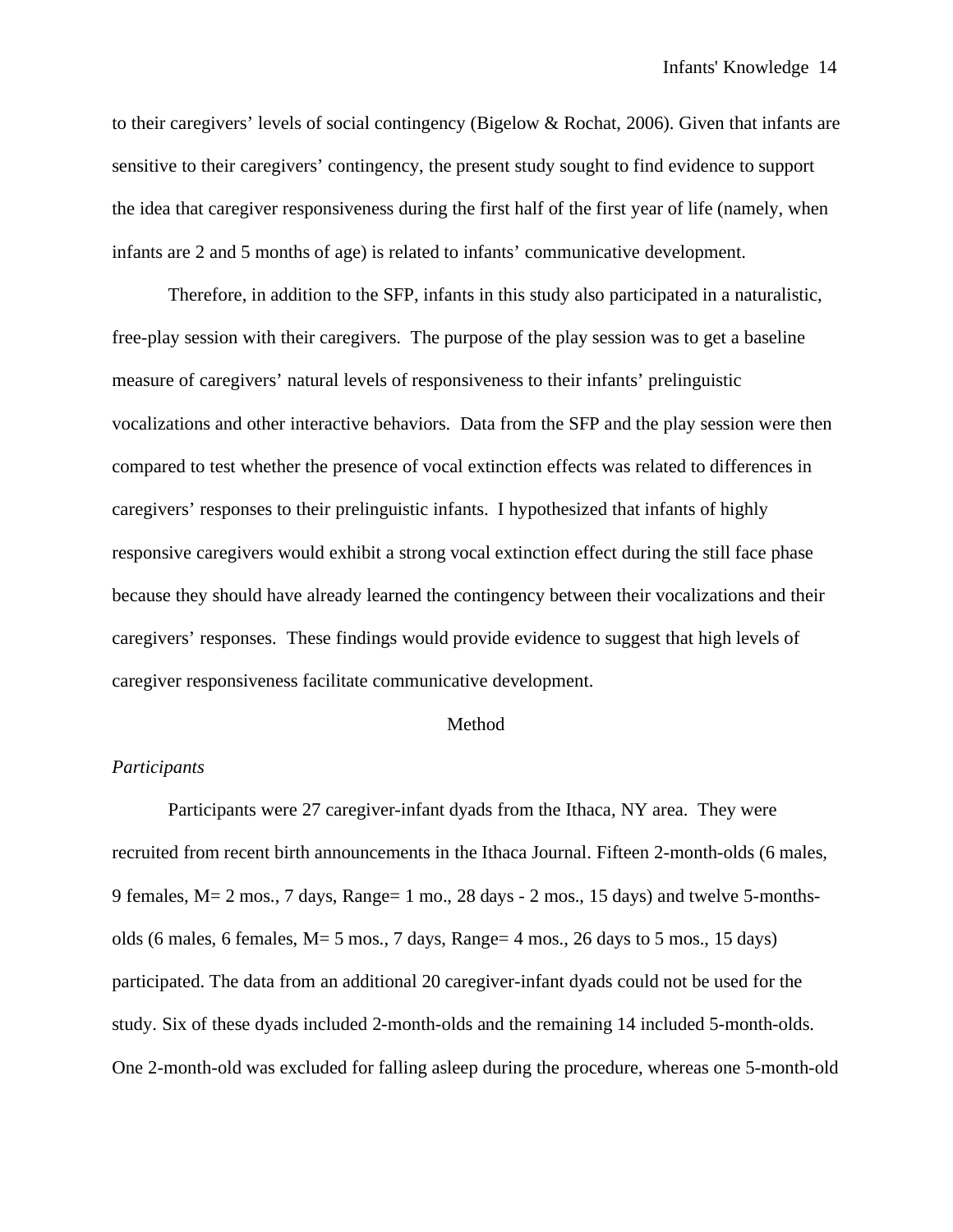was excluded because her father distracted her during the still face. The remaining 18 infants were excluded from analysis due to extreme fussiness or crying. Additionally, 5 caregiver-infant dyads that were included for still face analyses were excluded from analyses of caregiver responsiveness because their play sessions were in a language other than English, and therefore could not be coded.

### *Materials and Apparatus.*

The study took place in a 5.4 x 3.6 m playroom containing a stationary infant seat and a bin of infant toys. For the ten-minute play session, caregivers were free to move about the room with their infants and to play with the toys as they chose. During this time, their behavior was recorded using three wall-mounted cameras (Handycam TR-100, Sony, Tokyo) which were routed to a digital tape deck (DV 2000) via a video mixer (Videonics MX Pro DV). Infant vocalizations were recorded with a wireless microphone that was concealed on the upper chest of a pair of baby overalls that the infants wore for the duration of the study. All infant vocalizations were thus picked up by the microphone and then routed to the left stereo channel of the video tape recorder via an audio mixer. Caregivers' and the experimenters' sounds were also recorded by a microphone that they clipped onto their clothing. The experimenter who interacted with infants during the still face interaction wore a pair of wireless headphones over which she was instructed by an observer about when to begin each phase of the interaction. The observer's instructions were recorded with a head-worn microphone and routed by the mixer to both the experimenter's wireless headphones, and the right stereo channel of the video tape recorder. *Experimental Design and Procedure.* 

The study began with a ten-minute naturalistic caregiver-infant play session in a playroom containing a bin of infant toys. Caregivers were asked to play with their infants as they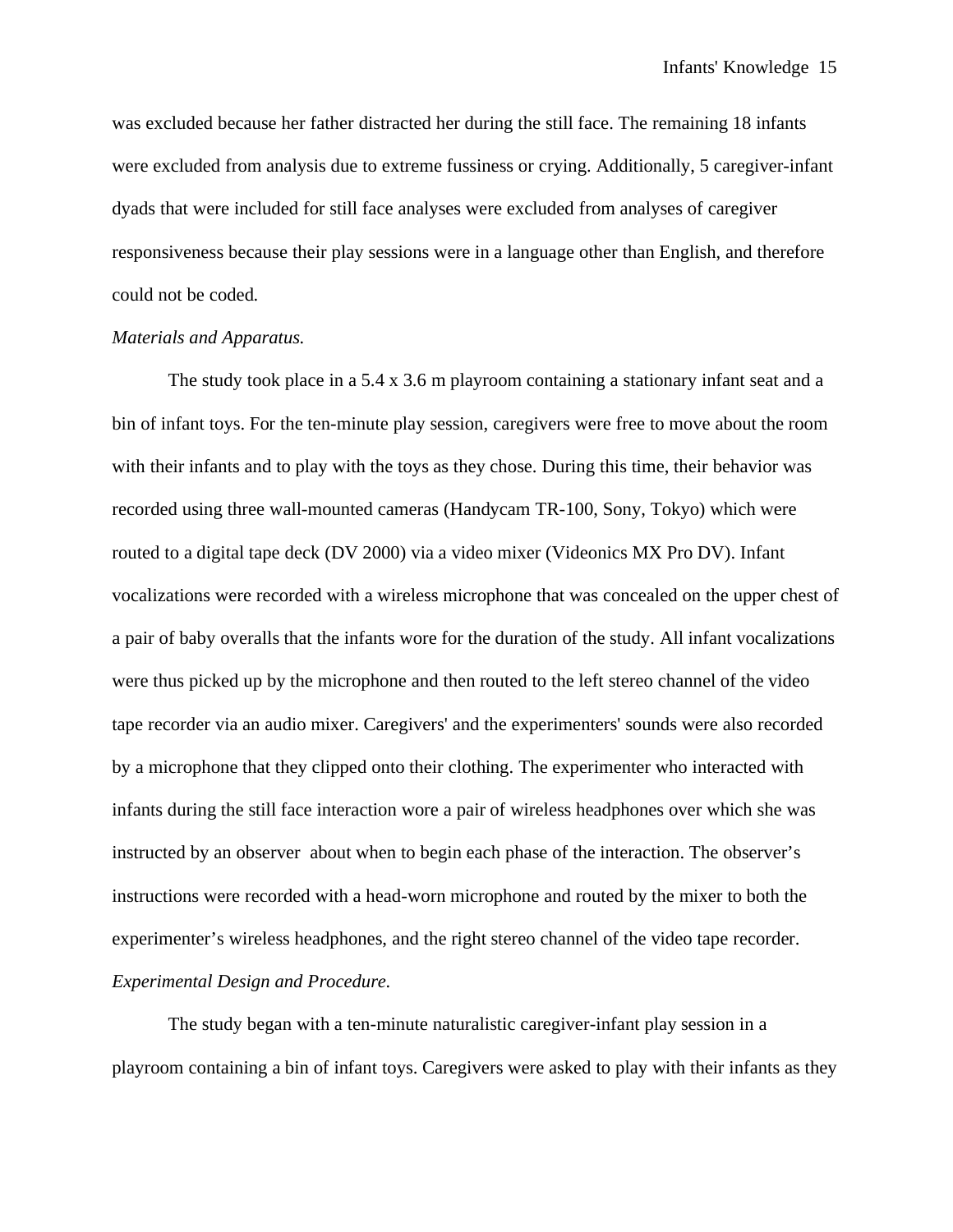would at home. Caregiver and infant vocalizations were recorded in order to assess vocal contingency. Both caregiver and infant behavior was recorded by three wall-mounted video cameras.

 After the free play session, infants participated in a 4-minute still face procedure with an experimenter (as in Bornstein, Arterberry, & Mash, 2004). Each of the two interaction periods lasted for a minute, whereas the still-face lasted for 2 minutes. During this time, caregivers sat in a chair just behind the infants, but out of their view. As their infants participated in the still face interaction, caregivers filled out the Infant Behavior Questionnaire to assess their infants' temperament (Gartstein & Rothbart, 2003), and then a separate questionnaire to gather background and demographic information (see Appendix).

 For the duration of the still face procedure, infants were placed in a stationary infant seat at eye level with the experimenter. The experimenter wore wireless headphones over which she was instructed to "Play," "Assume the still face," or "Resume play," at the beginning of each phase. Once the infant was in an alert state, the experimenter was directed to initiate the procedure by engaging the infant in a face-to-face interaction (see Figure 2). While she spoke in an animated way, she refrained from touching the baby throughout the interaction. After one minute, the experimenter assumed an expressionless face while continuing to look at the infant but without responding to any of the infant's behavior (see Figure 3). After two minutes, the experimenter resumed a playful interaction with the infant for one minute, as she had done in the first Play phase.

 The entire still face session was videotaped with two cameras. One camera was focused on the experimenter to verify that she followed the directions for the procedure, while the other camera captured the infant's behavior across the three phases of the study. The recordings were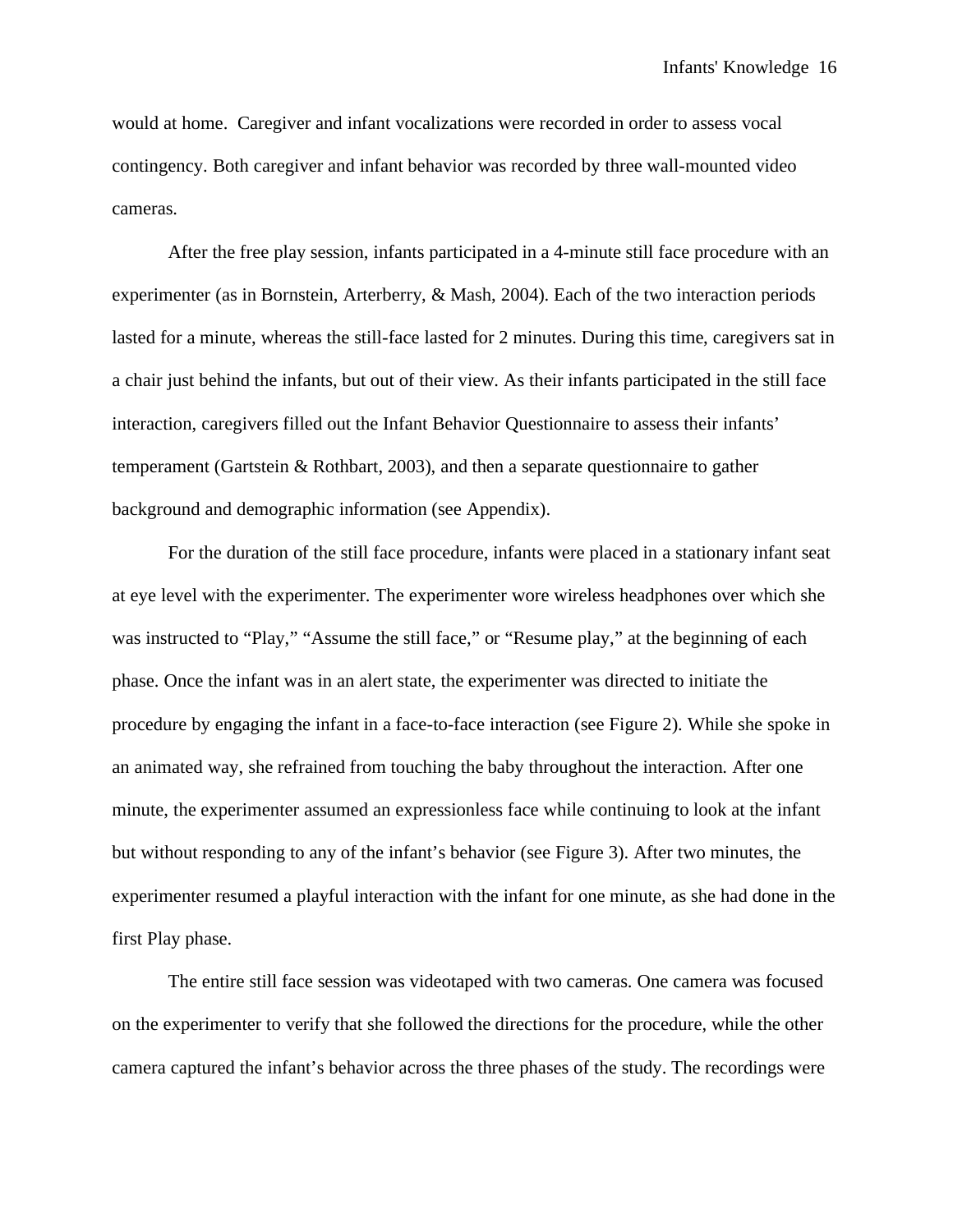filmed and displayed together on a split screen and were later digitized onto a computer to allow for coding with "Event Coder" software (Goldstein & Brodsky, 2006).



*Figure 2*. Experimenter interacts with infant during Play 1, the first interaction period.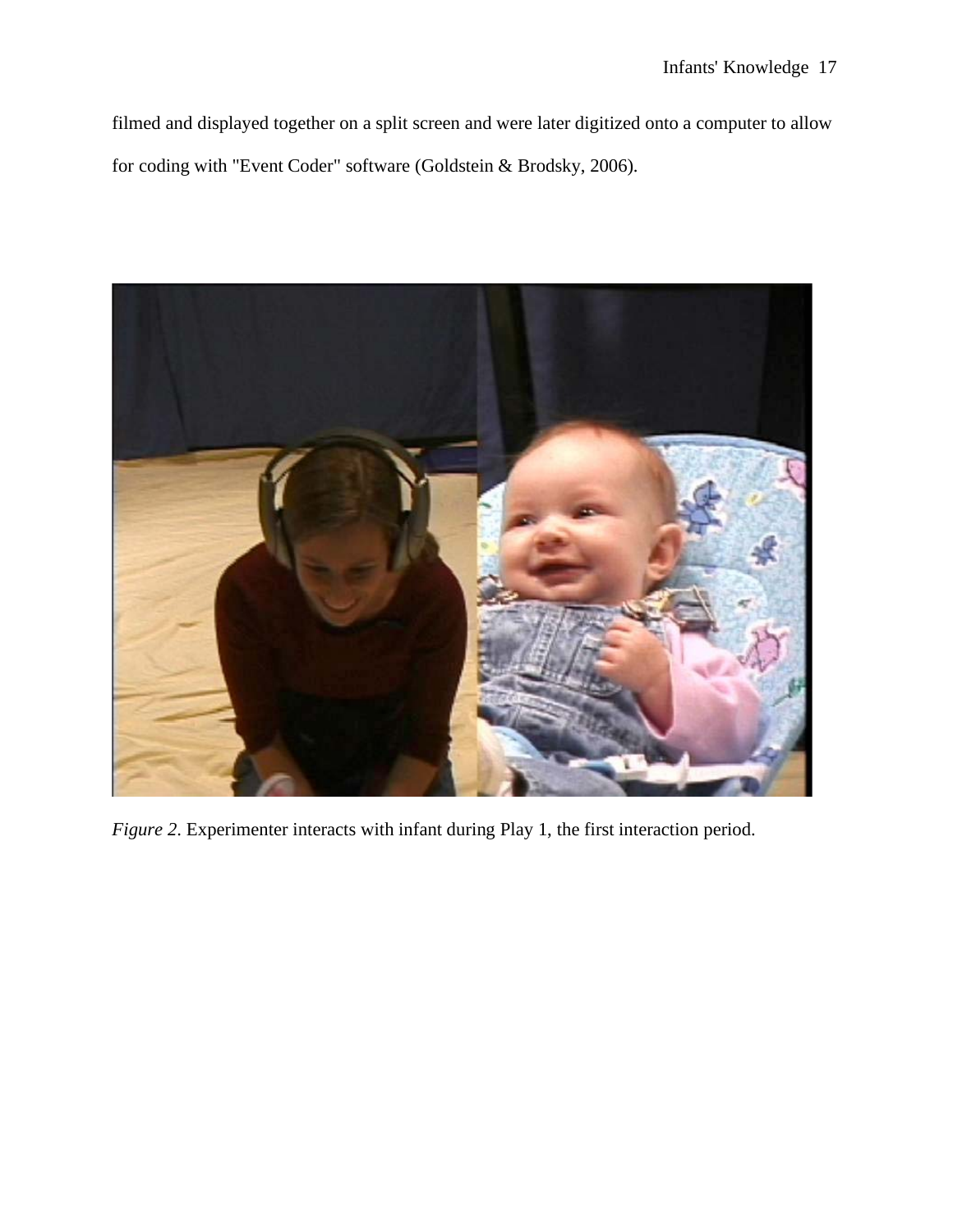

*Figure 3*. Experimenter maintains a still face while infant averts her gaze during the 2-minute still face period.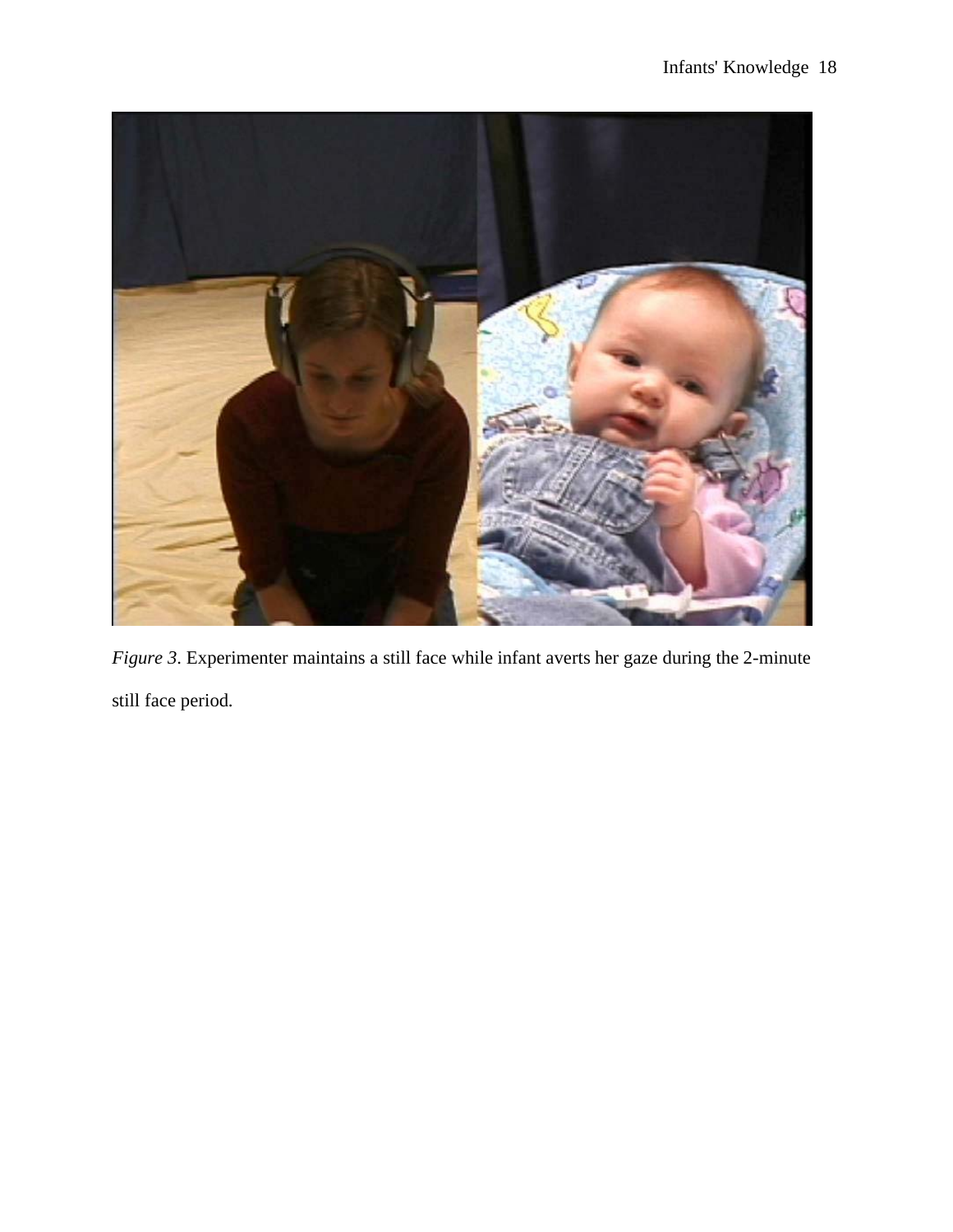### *Coding*

 Each phase of the interaction (i.e. Play 1, Still Face, and Play 2) was coded individually for the frequency of smiles and non-cry vocalizations. Fussing, crying, and vegetative sounds such as coughs were excluded from analysis. Smiles were coded frame-by-frame and were defined as occurring whenever an infant raised either one or both corners of the mouth by moving the zygomatic muscle (e.g. Jones, Collins, & Hong, 1991).

 The 10-minute caregiver-infant play sessions were coded for infant behaviors and their corresponding caregiver responses. Caregiver responsiveness was coded using a system based on Gros-Louis et al. (2006) and Bornstein et al. (1992). Caregiver and infant behaviors were classified into the following mutually-exclusive categories:

1) object-related non-vocal: non-verbal behaviors that involve an object

(e.g. manipulating, showing, pointing at, looking at, or getting a toy)

2) object-related vocal: any category #1 behavior (see above) paired with a vocalization that refers to the object

> (e.g. infant makes an object-directed vocalization while looking at ball; mom says, "Look at the ball!" while pointing at it)

- 3) dyadic non-vocal: face-to-face interaction with the baby that involves eye contact and/or physical contact (e.g., smiling at, touching, picking up)
- 4) dyadic vocal: any category #3 behavior (see above) paired with a non-cry vocalization (babbling, cooing, talking)
- 5) distress vocalization: crying or extreme fussing
- 6) other verbal/vocal: any vocalization that does not fit within the above categories #2, #4, or #5 (e.g. laughing; mom narrating aloud while she gets items out of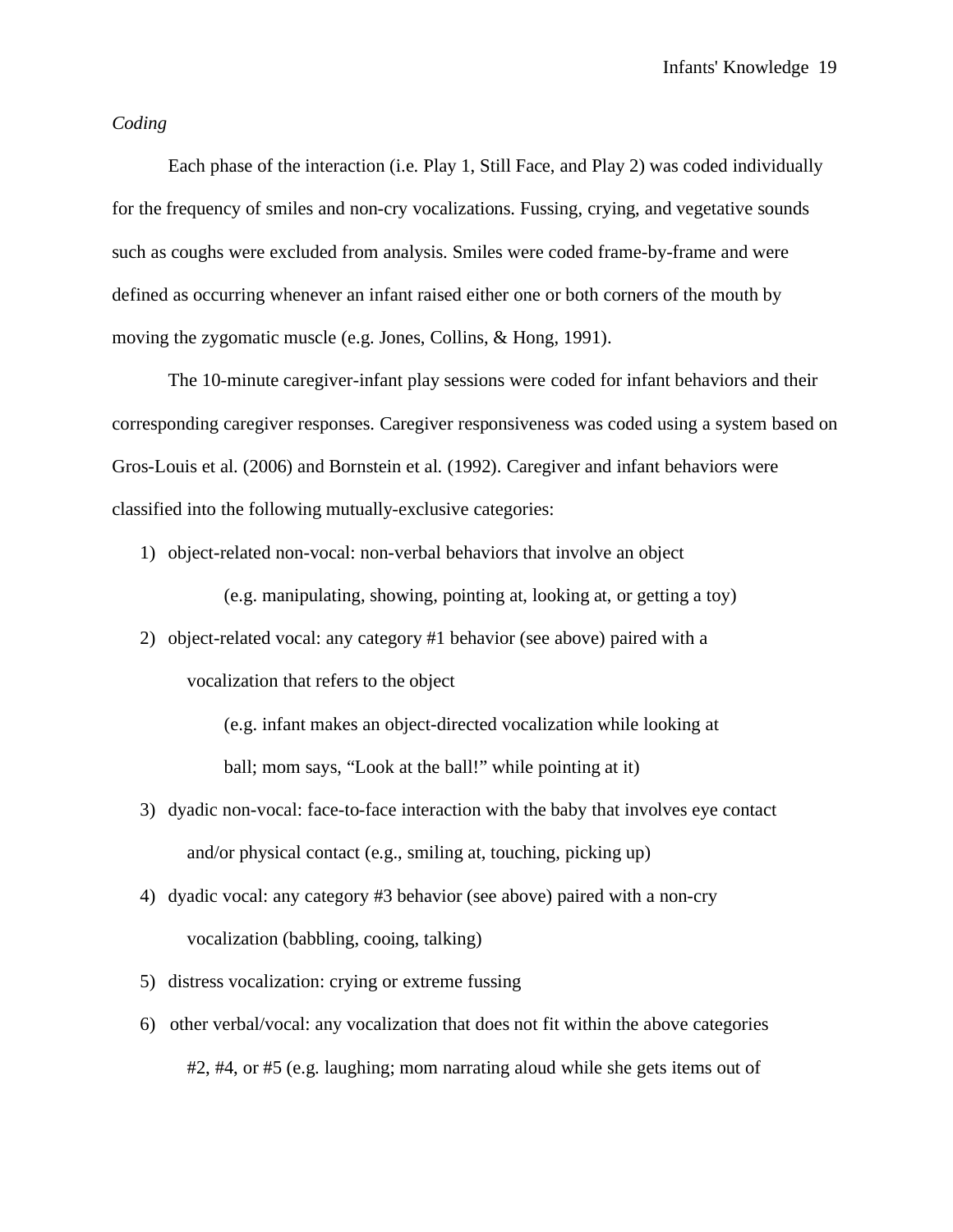### diaper bag, etc.)

In rare instances in which more than one of the above behaviors occurred at the same time, certain behaviors took precedence over the others to ensure that all categories were mutually exclusive. Specifically, distress vocalizations overpowered all other categories. In addition, in situations in which infants were manipulating a toy, yet engaged with their caregivers at the same time, their behavior was coded based on whichever activity captured their most immediate attention, as coded by the direction of infant eye gaze. Caregiver responses were only credited as being responsive if they occurred within 5 seconds of the infant "trigger" behavior, and represented a change in the caregiver's ongoing behavior (Bornstein et al., 1992).

### Results

## *Vocalizations during the Still Face Interaction*

 The first analysis explored whether infant non-cry vocalizations differed significantly across the three periods of the still face interaction and across age. A 2 (Age) x 3 (Period) mixed ANOVA did not show a significant main effect of period,  $F(2, 50) = 1.61$ , *ns*, or age  $F(1, 25) =$ .551, *ns*. However, a significant interaction between period and age was found, *F*(2, 50) = 4.17, *p*   $< 0.05$ .

 The interaction was followed up with tests of simple main effects. No main effect of period was found for 2-month-olds, *F*(2, 28) = .388, *ns* (Figure 4A). However, a significant main effect of period was found for 5-month-olds,  $F(2, 22) = 4.61$ ,  $p < .05$ . Post-hoc tests revealed that 5 month olds significantly increased the number of vocalizations from the first interaction period to the still face period, Tukey's HSD  $p < .05$ , (Figure 4B). There was no significant change in vocalizing from the still face to the second interaction period, or from the first interaction period to the second interaction period.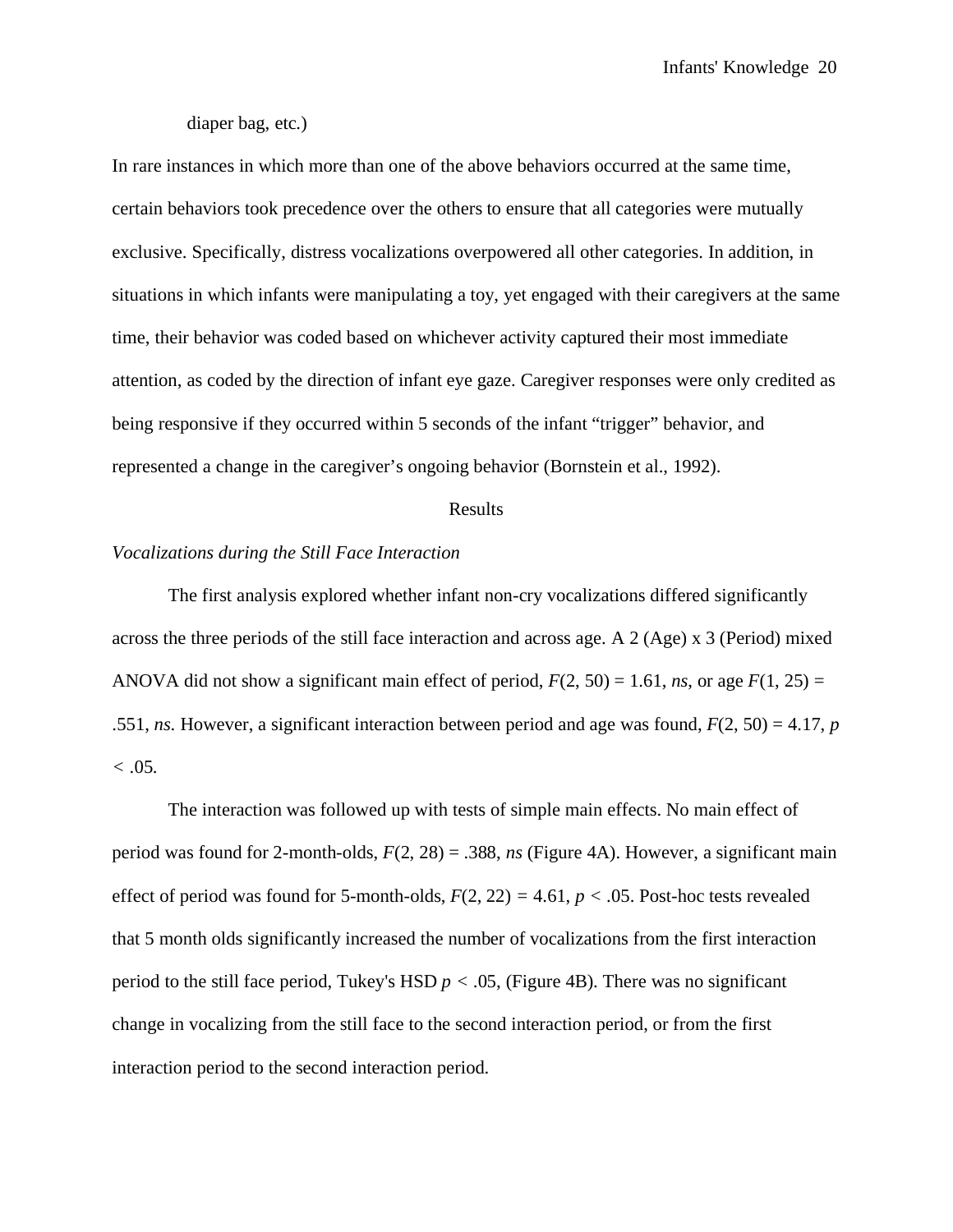

*Figure 4.*. (A) 2-month-olds' mean number of non-cry vocalizations per minute during the 4 minutes of the still face interaction. (B) 5-month-olds' mean number of non-cry vocalizations per minute during the 4 minutes of the still face interaction.

### *Smiles during the Still Face Interaction*

 A 2 (Age) x 3 (Period) ANOVA was conducted to evaluate the effects of age and period of the still face interaction on the frequency of infants' smiles. There was a significant main effect of period,  $F(2, 50) = 5.45$ ,  $p < .01$ , but not of age,  $F(1, 25) = .469$ , *ns*. A marginally significant interaction between period and age was found,  $F(2, 50) = 4.17$ ,  $p = .07$ .

 Tests of simple main effects were conducted to follow up the marginally-significant interaction. A significant main effect of period was found for 2-month-olds,  $F(2, 28) = 7.68$ ,  $p <$ .01. No main effect of period was found for 5-month-olds, *F*(2, 22) = 2.04, *ns* (Figure 5B)*.*

 Post-hoc tests showed that 2-month-olds decrease the number of smiles from the first interaction period to the still face period, and from the first interaction period to the second interaction period,  $p < .05$  (Figure 5A). There was no significant change in smiling from the still face to the second interaction period.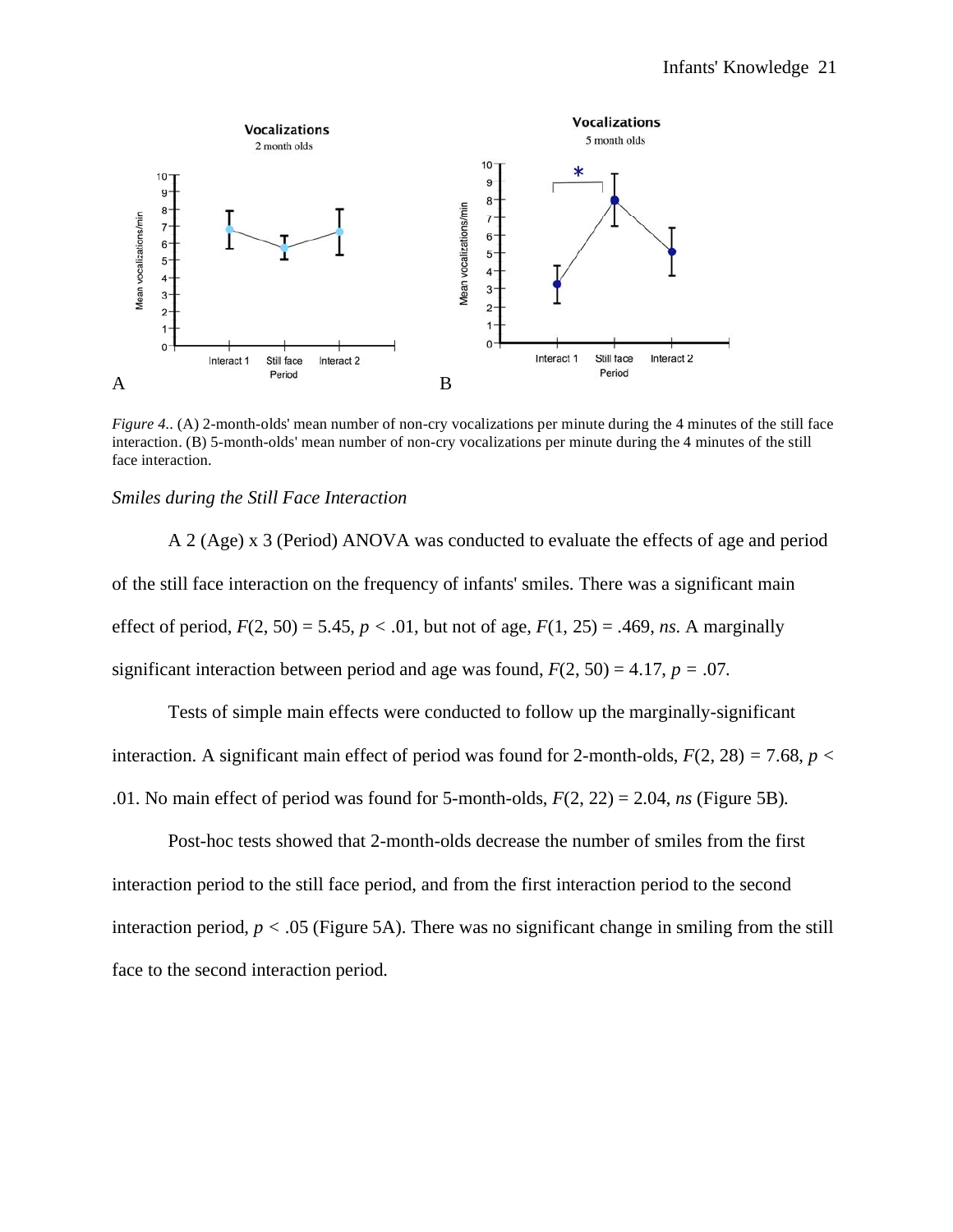

*Figure 5*. (A) 2-month-olds' mean number of smiles per minute during the 4 minutes of the still face interaction. (B) 5-month-olds' mean number of smiles per minute during the 4 minutes of the still face interaction.

## *Changes in vocalizing during the still face period*

During the 2 minute still face, 2-month-olds exhibited a general decrease in vocalizations from the beginning of the period through the end of the period (Figure 6). The distribution of their vocalizations during the still face was best fit by an exponential function  $[f(x) = -12x^2 +$ 33.24],  $R^2 = .68$ ,  $p < .05$ .



*Figure 6*. Distribution of 2-month-olds' vocalizations during the 2 minute still face period. Data are summed across infants for each 15-second bin.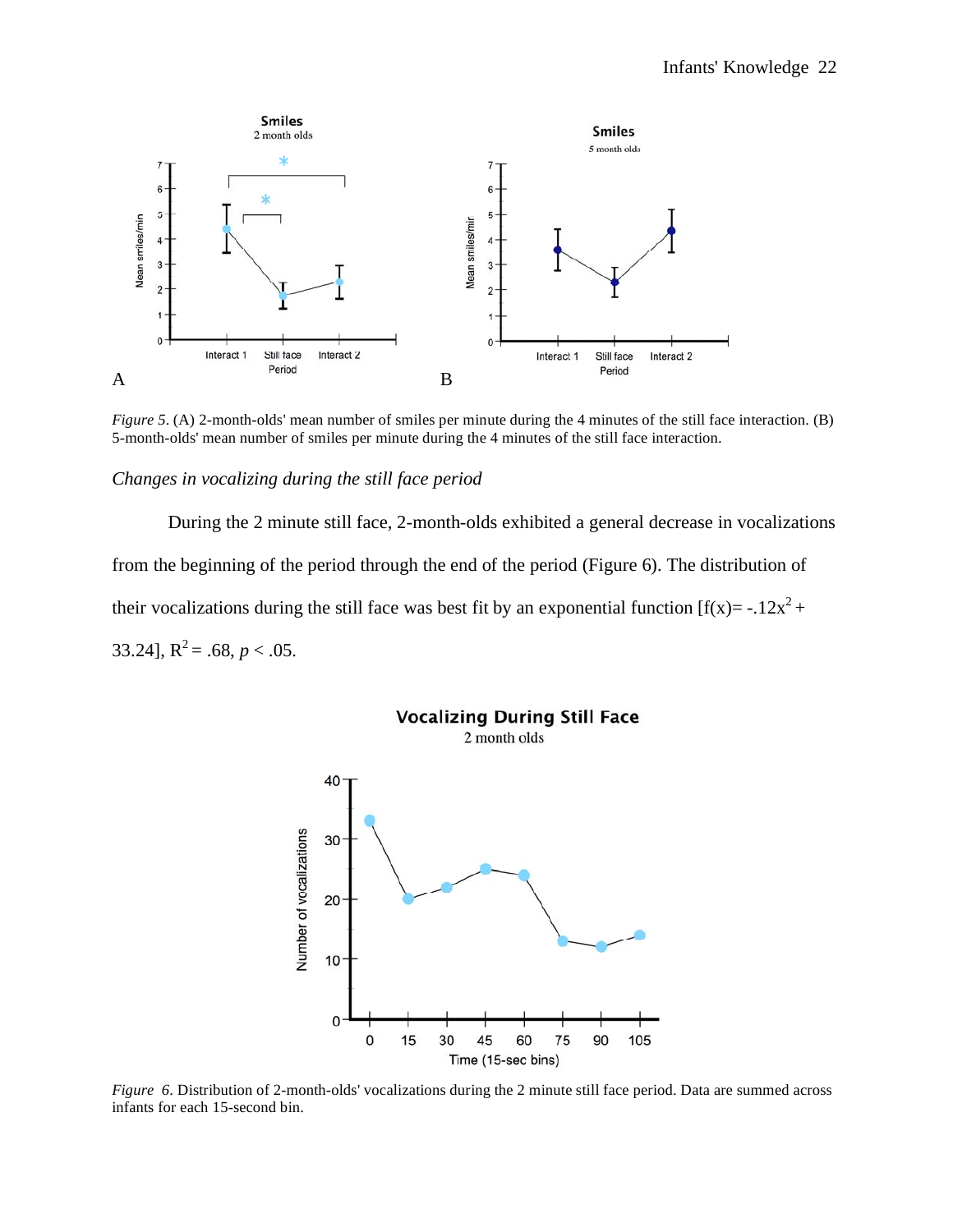During the 2 minute still face period, 5-month-olds exhibited an increase in vocalizations, which peaked at 60 seconds, followed by a decrease in vocalizations (Figure 7). The distribution of 5-month-olds' vocalizations during the still face was best fit by a quadratic function  $[f(x)] = .86x^2 + 9.42x + 3.48$ ,  $R^2 = .84$ ,  $p = .01$ .



*Figure 7*. Distribution of 5-month-olds' vocalizations during the 2 minute still face period. Data are summed across infants for each 15-second bin.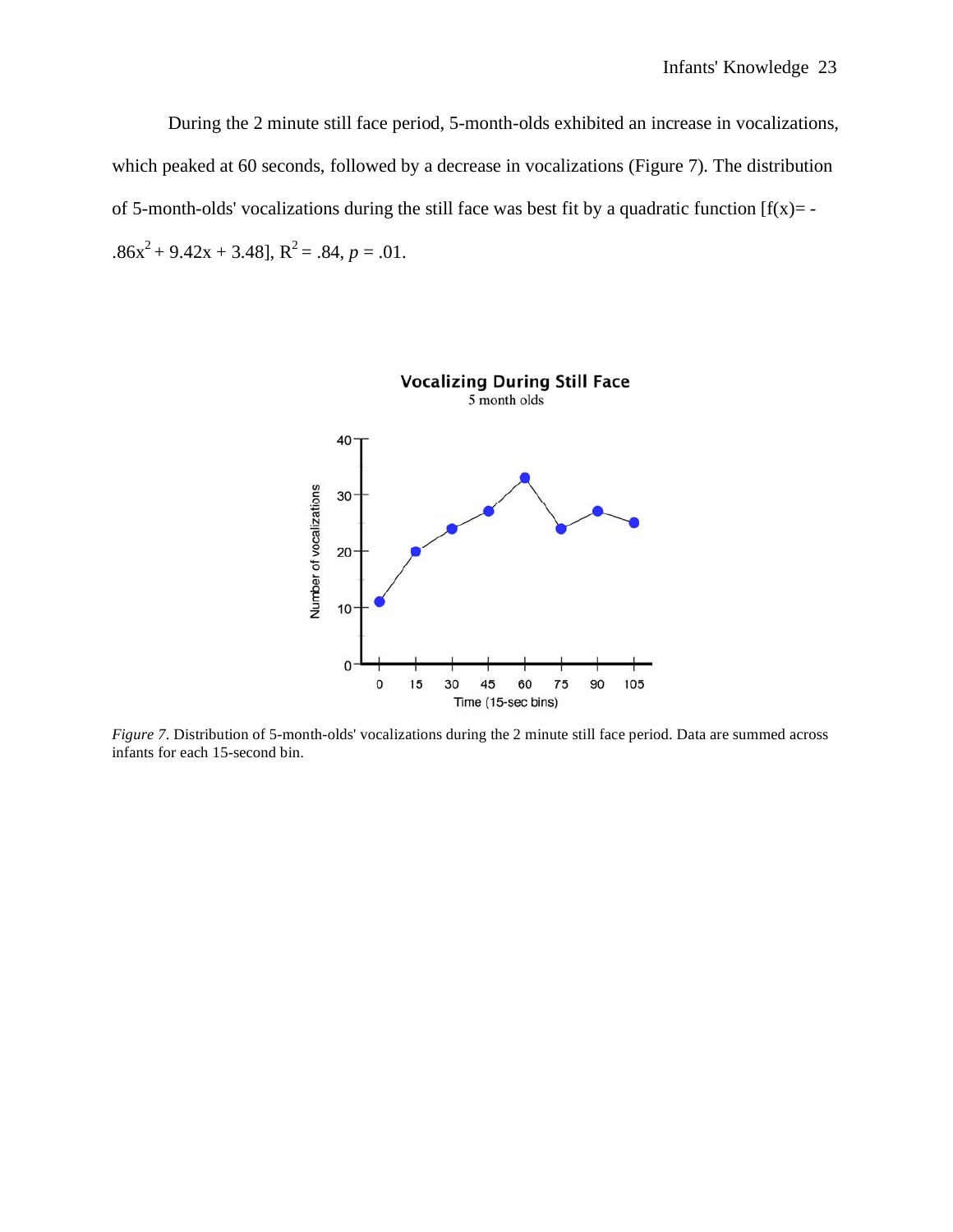# *Changes in smiling during the still face period*

Two-month-olds did not show a consistent pattern in smiling behavior during the 2 minute still face (Figure 8). The distribution of their smiling during the still face was best fit by an inverse function  $[f(x)= 6.74x^2 + 5.83]$ ,  $R^2 = .20$ ,  $p = .27$ .



*Figure 8*. Distribution of 2-month-olds' smiles during the 2 minute still face period. Data are summed across infants for each 15-second bin.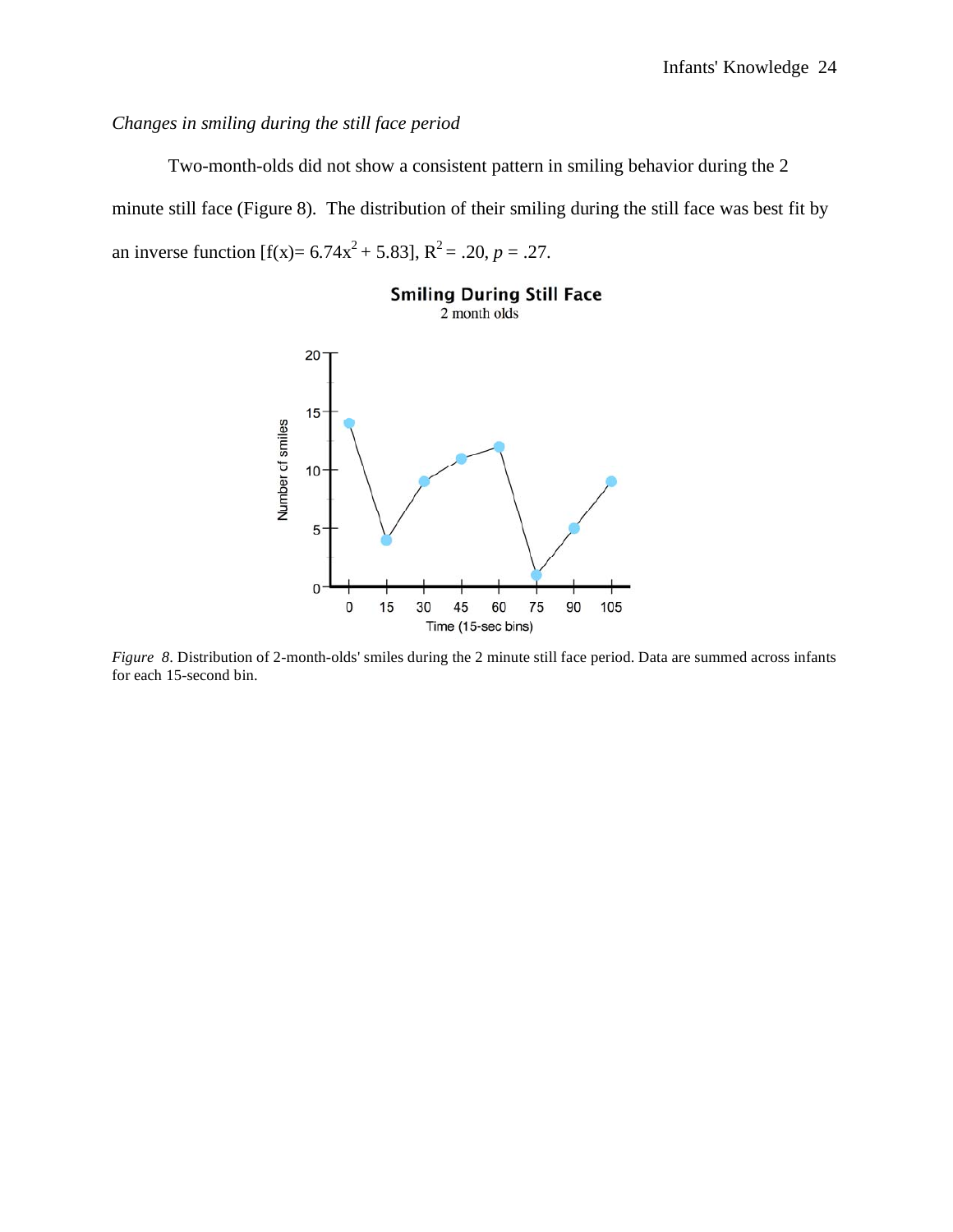Five-month-olds exhibited a general decrease in smiling during the 2 minute still face period (Figure 9). The distribution of their smiling was best fit by a logarithmic function  $[f(x)] = 3.89x^{2} + 11.53$ ,  $R^{2} = .58$ ,  $p < .05$ .



*Figure 9*. Distribution of 5-month-olds' smiles during the 2 minute still face period. Data are summed across infants for each 15-second bin.

### *Relations between vocalizing and smiling*

.

 Correlations between vocalizations and smiles during the three periods of the still face were computed to evaluate whether vocalizing and smiling were related to one another. Table 1 shows the correlations for 2-month-olds. How much 2-month-olds vocalized during Interact 1 was related to how much they vocalized during the still face. Amount of smiling during Interact 1 was related to amount of smiling during both the still face and Interact 2. Vocalizing and smiling were found to be independent.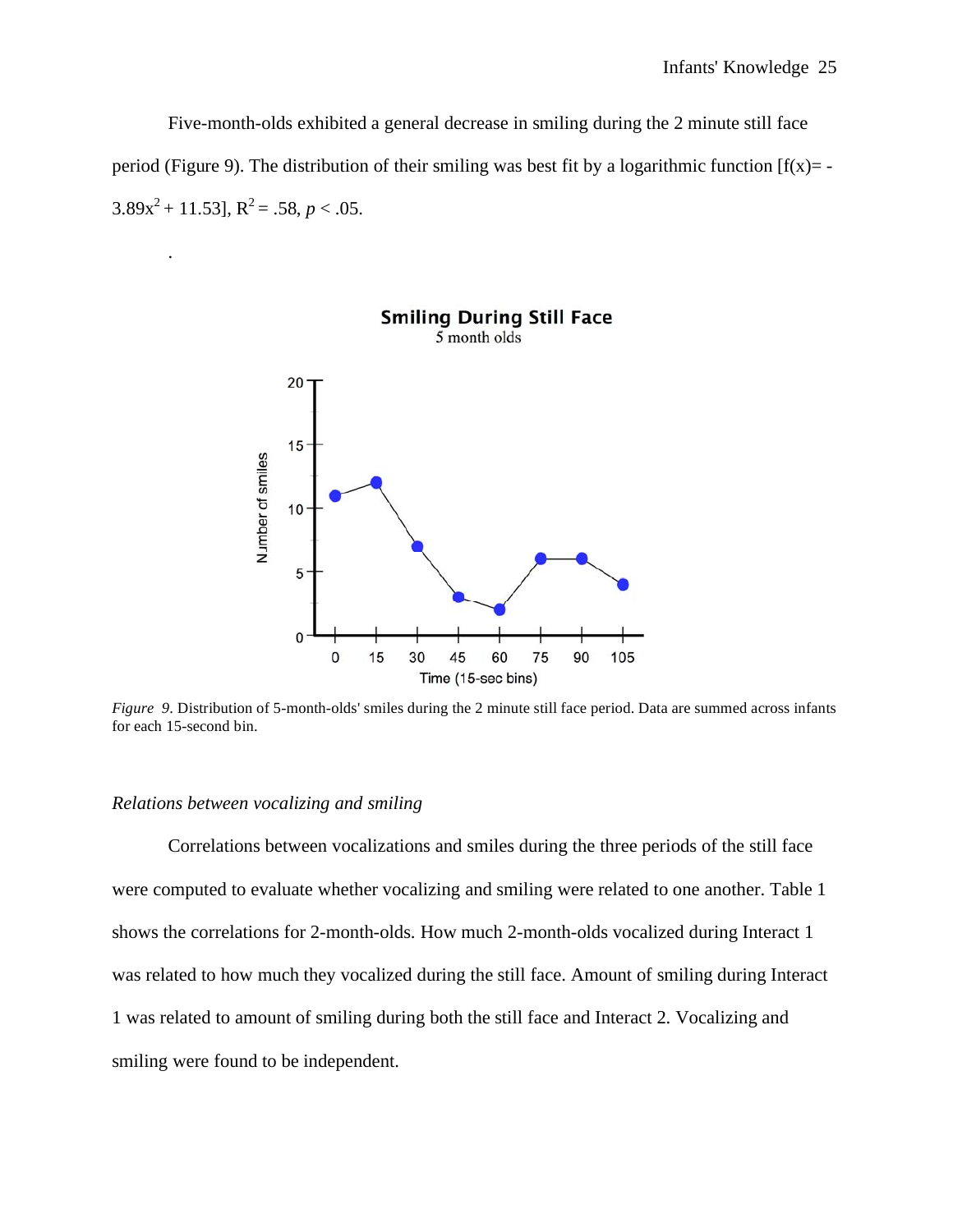|            | Vocs:      | Vocs:      | Vocs:      | Smiles:    | Smiles:    | Smiles:    |
|------------|------------|------------|------------|------------|------------|------------|
|            | Interact 1 | Still face | Interact 2 | Interact 1 | Still face | Interact 2 |
| Vocs:      |            | $.65***$   | .27        | .26        | .36        | $-.14$     |
| Interact 1 |            |            |            |            |            |            |
| Vocs:      |            |            | .28        | .11        | .49        | $-.05$     |
| Still face |            |            |            |            |            |            |
| Vocs:      |            |            |            | .33        | $\theta$   | .20        |
| Interact 2 |            |            |            |            |            |            |
| Smiles:    |            |            |            |            | $.63*$     | $.69**$    |
| Interact 1 |            |            |            |            |            |            |
| Smiles:    |            |            |            |            |            | $.5\,$     |
| Still face |            |            |            |            |            |            |
| Smiles:    |            |            |            |            |            |            |
| Interact 2 |            |            |            |            |            |            |

Table 1: Relations Between Vocalizing and Smiling for 2-month-olds

Cell contents: Pearson correlation,  $p < .05$ ,  $p < .01$ 

Table 2 shows the correlations for 5-month-olds. How much they vocalized during Interact 1 was related to how much they vocalized during Interact 2. No relations were found between smiling during the three different periods. Amount of smiling during the still face was, however, related to amount of vocalizing during the still face. During the interaction periods, vocalizing and smiling were independent behaviors for 5-month-olds.

|            | Vocs:      | Vocs:      | Vocs:      | Smiles:    | Smiles:    | Smiles:    |
|------------|------------|------------|------------|------------|------------|------------|
|            | Interact 1 | Still face | Interact 2 | Interact 1 | Still face | Interact 2 |
| Vocs:      |            | $-.01$     | $.88**$    | .49        | .16        | .29        |
| Interact 1 |            |            |            |            |            |            |
| Vocs:      |            |            | .20        | $-.05$     | $.72**$    | $-.34$     |
| Still face |            |            |            |            |            |            |
| Vocs:      |            |            |            | .37        | .12        | .08        |
| Interact 2 |            |            |            |            |            |            |
| Smiles:    |            |            |            |            | .25        | .39        |
| Interact 1 |            |            |            |            |            |            |
| Smiles:    |            |            |            |            |            | $-.16$     |
| Still face |            |            |            |            |            |            |
| Smiles:    |            |            |            |            |            |            |
| Interact 2 |            |            |            |            |            |            |

Table 2: Relations Between Vocalizing and Smiling for 5-month-olds

Cell contents: Pearson correlation, \*\**p <* .01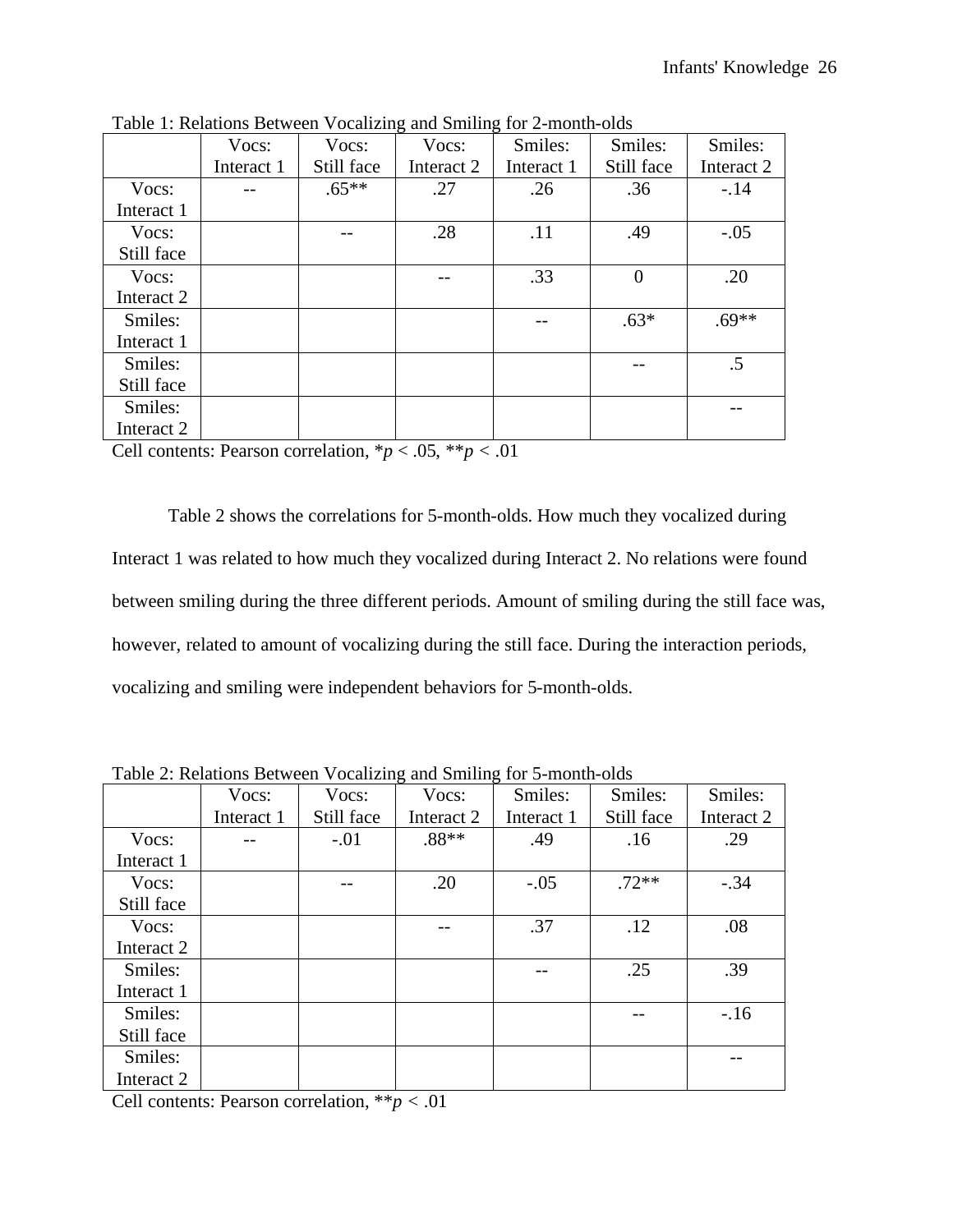## *Measures of caregiver responsiveness*

 Five types of caregiver responsiveness measures were computed for each caregiver based on data collected from each caregiver-infant dyad's 10 minute, naturalistic play session. The five different measures of caregiver responsiveness were: 1) responses to infant object-related non vocal behaviors (e.g. looking at or manipulating a toy), 2) responses to infant object-related vocalizations (e.g. infant babbles while looking at a toy), 3) responses to infant dyadic non-vocal behaviors (e.g. infant looks or smiles at mom), 4) responses to infant dyadic vocalizations (e.g. infant vocalizes while engaged in a face-to-face interaction with mom), and 5) overall caregiver responses (a combination of all caregiver responses described in the prior 4 categories into a single proportion of the total number of infant behaviors to which caregivers responded).

Each measure of caregiver responsiveness was compared across infant age groups to evaluate whether caregivers of 2-month-olds respond differently than caregivers of 5-month-olds to specific infant behaviors. Figure 10 depicts proportions of caregivers' responses to the types of behavior categories as a function of infant age. Caregivers of infants who did not exhibit a particular behavior were excluded from the proportion calculation for that particular behavior. For this reason different measures have different sample sizes. No age-related differences in caregivers' responses were found. Tables 3 and 4 depict the range of the proportion of infant behaviors to which caregivers responded, by infant age.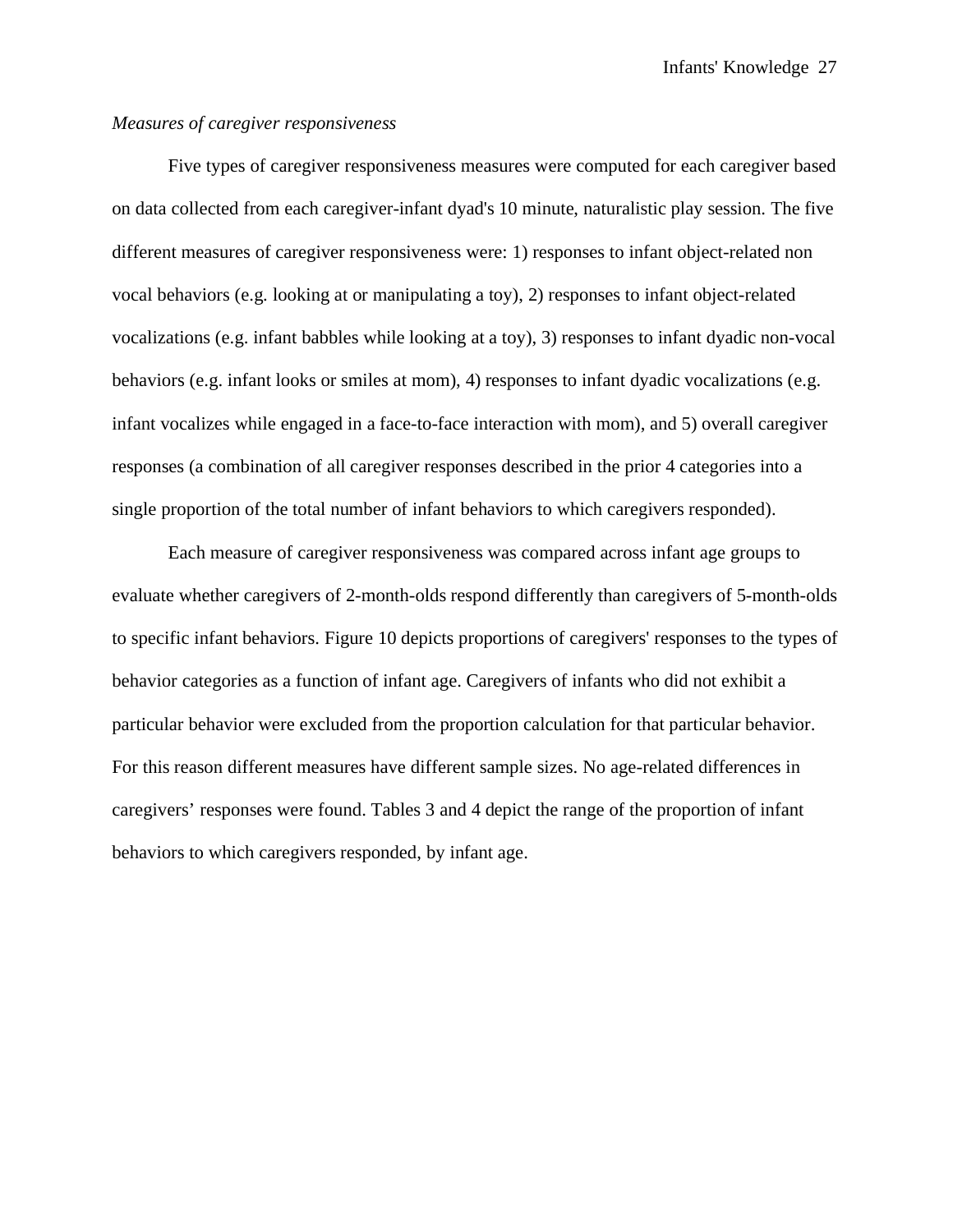

*Figure 10.* Proportion of Caregiver Responses to Categories of Infant Behavior, By Infant Age

- OV= object-related vocals - DN= dyadic non-vocals - DV= dyadic vocals -All= all infant behaviors

Unless otherwise noted: n= 13 for 2-month-olds and n= 9 for 5-month-olds (caregivers of infants who did not exhibit a particular behavior during the play session were excluded from the proportion calculation for that particular behavior)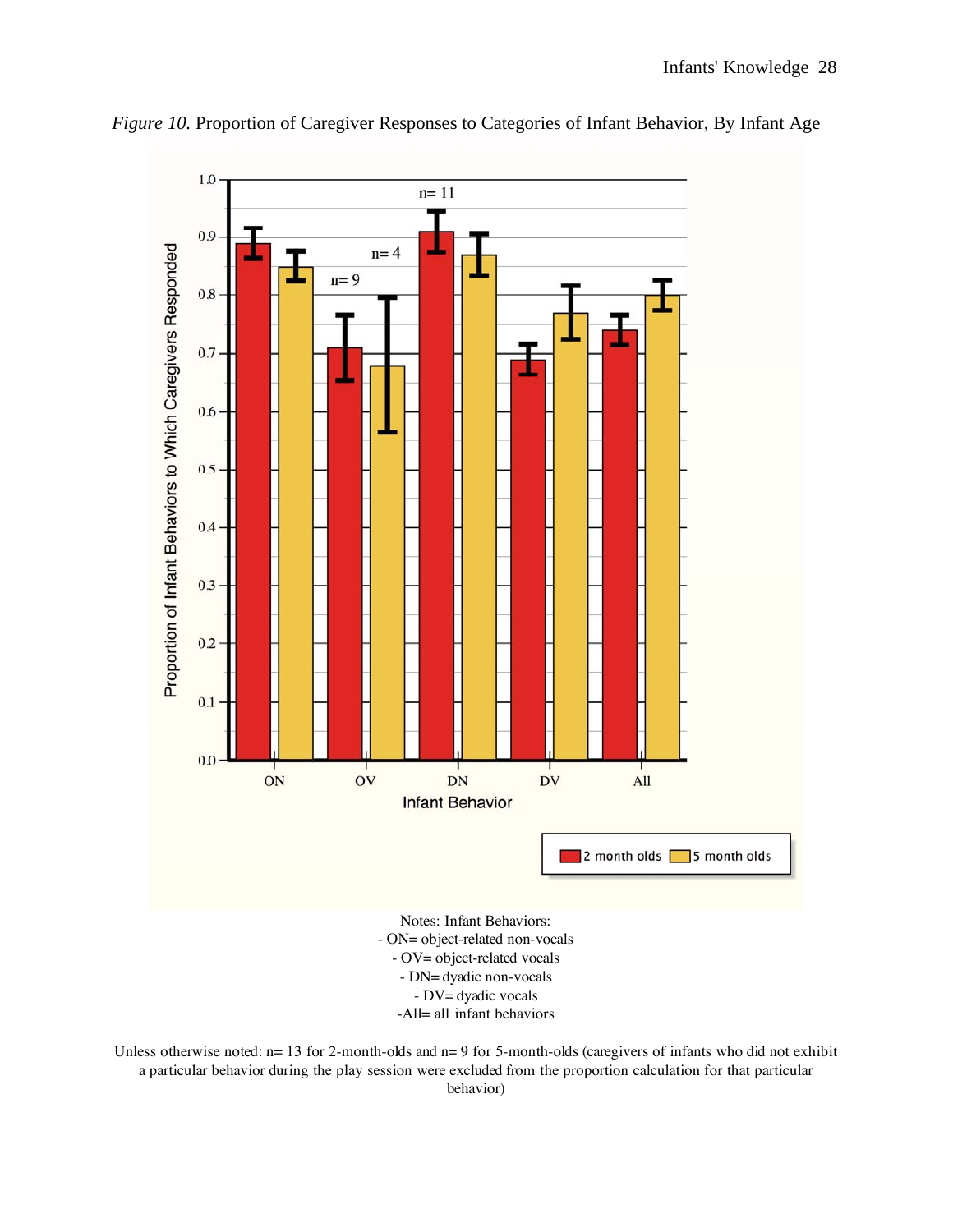| - -<br><b>Infant Behavior</b> | Range of Proportion of Infant Behaviors to Which<br>Caregivers Responded |
|-------------------------------|--------------------------------------------------------------------------|
| Object-related non-vocals     | $.64 - 1$                                                                |
| Object-related vocals         | $.50 - .83$                                                              |
| Dyadic non-vocals             | $.58 - 1$                                                                |
| Dyadic vocals                 | $.42-.82$                                                                |
| All infant behaviors          | $.49-.88$                                                                |

Table 3. Range of Proportion of Infant Behaviors to Which Caregivers Responded, 2-month-old infants

Table 4. Range of Proportion of Infant Behaviors to Which Caregivers Responded, 5-month-old infants

| - –                       |                                                  |  |  |
|---------------------------|--------------------------------------------------|--|--|
| <b>Infant Behavior</b>    | Range of Proportion of Infant Behaviors to Which |  |  |
|                           | Caregivers Responded                             |  |  |
| Object-related non-vocals | $.72 - .98$                                      |  |  |
|                           | $.25 - 1$                                        |  |  |
| Object-related vocals     |                                                  |  |  |
| Dyadic non-vocals         | $.67 - 1$                                        |  |  |
|                           |                                                  |  |  |
| Dyadic vocals             | $.53 - 1$                                        |  |  |
|                           |                                                  |  |  |
| All infant behaviors      | $.62 - .90$                                      |  |  |
|                           |                                                  |  |  |

# *Relations between infant behaviors during the still face and measures of caregiver responsiveness, by age of infant*

 Correlations were computed to evaluate whether changes in infants' vocalizations and smiles from Interact 1 to Still Face were related to measures of caregiver responsiveness. To do so, difference scores were computed for vocalizations and smiles across the two periods, for each age. Table 5 shows the correlations for 2-month-olds. Table 6 shows the correlations for 5 month-olds. No significant correlations were found.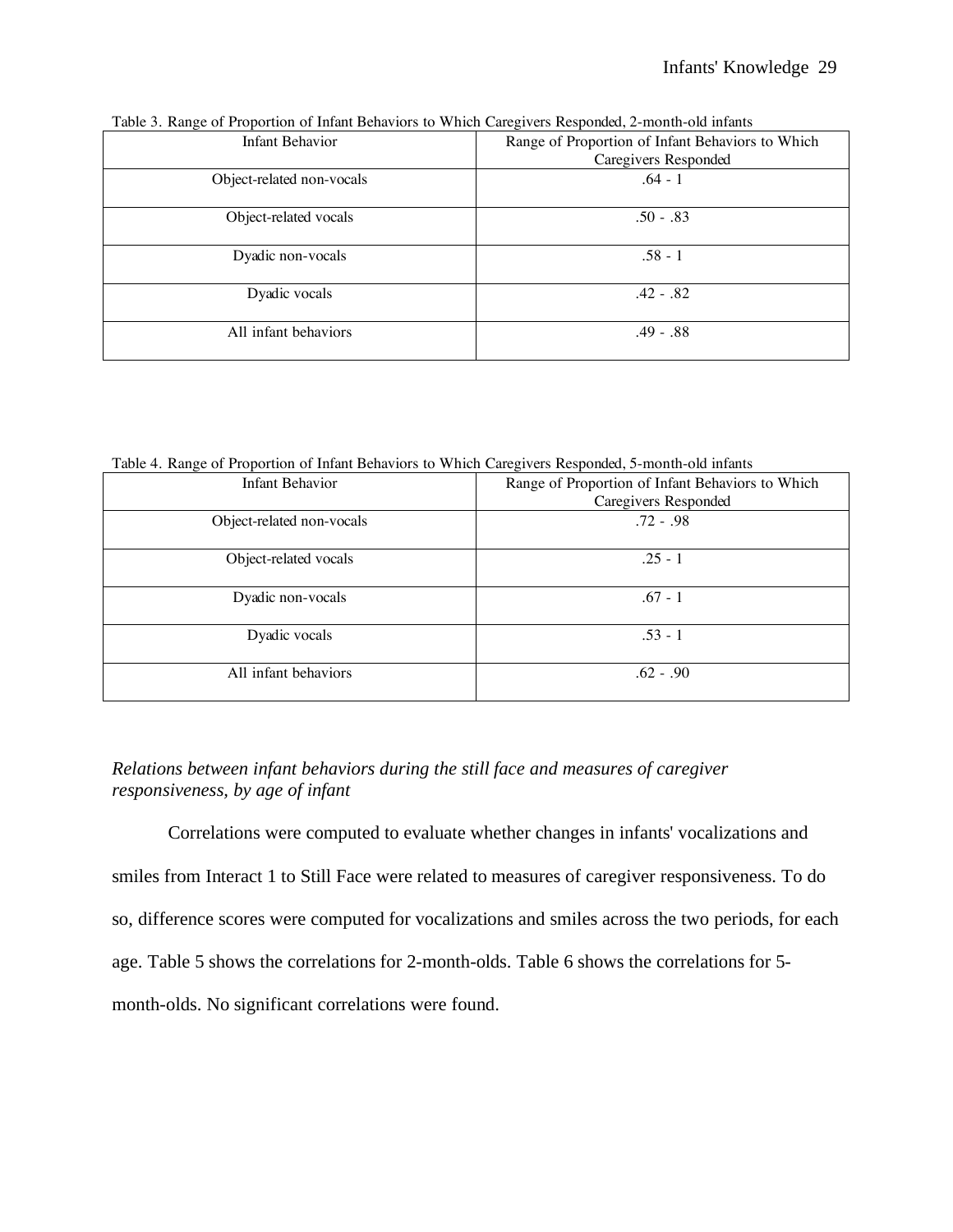|                 | Proportion | Proportion | Proportion  | Proportion | Proportion    |
|-----------------|------------|------------|-------------|------------|---------------|
|                 | of infant  | of infant  | of infant   | of infant  | of all infant |
|                 | object-    | object-    | dyadic non- | dyadic     | behaviors to  |
|                 | related    | related    | vocals to   | vocals to  | which         |
|                 | $non-$     | vocals to  | which       | which      | caregiver     |
|                 | vocals to  | which      | caregiver   | caregiver  | responded     |
|                 | which      |            |             |            |               |
|                 |            | caregiver  | responded   | responded  |               |
|                 | caregiver  | responded  |             |            |               |
|                 | responded  |            |             |            |               |
| Change in       |            |            |             |            |               |
| mean amount     |            |            |             |            |               |
| of              |            |            |             |            |               |
| vocalizations   | $-.09$     | $-.02$     | .01         | $-.45$     | $-.30$        |
| from Interact 1 |            |            |             |            |               |
| to              |            |            |             |            |               |
| Still face      |            |            |             |            |               |
| Change in       |            |            |             |            |               |
| mean amount     |            |            |             |            |               |
| of smiles from  | $-16$      | .37        | $-.28$      | $-.29$     | $-.22$        |
| Interact 1 to   |            |            |             |            |               |
| Still face      |            |            |             |            |               |

Table 5. Correlations between caregiver responses to infant behaviors and changes in vocalizing and smiling from Interact 1 to Still Face for 2-month-olds

| Table 6. Correlations between caregiver responses to infant behaviors and changes in vocalizing |  |  |  |
|-------------------------------------------------------------------------------------------------|--|--|--|
| and smiling from Interact 1 to Still Face for 5-month-olds                                      |  |  |  |

|                 | Proportion   | Proportion | Proportion  | Proportion of | Proportion |
|-----------------|--------------|------------|-------------|---------------|------------|
|                 | of infant    | of infant  | of infant   | infant dyadic | of all     |
|                 | object-      | object-    | dyadic non- | vocals to     | infant     |
|                 | related non- | related    | vocals to   | which         | behaviors  |
|                 | vocals to    | vocals to  | which       | caregiver     | to which   |
|                 | which        | which      | caregiver   | responded     | caregiver  |
|                 | caregiver    | caregiver  | responded   |               | responded  |
|                 | responded    | responded  |             |               |            |
| Change in       |              |            |             |               |            |
| mean amount     |              |            |             |               |            |
| of              |              |            |             |               |            |
| vocalizations   | $-.33$       | .37        | $-.17$      | .35           | .12        |
| from Interact 1 |              |            |             |               |            |
| to              |              |            |             |               |            |
| Still face      |              |            |             |               |            |
| Change in       |              |            |             |               |            |
| mean amount     |              |            |             |               |            |
| of smiles from  | $-.45$       | .15        | $-.45$      | .54           | .06        |
| Interact 1 to   |              |            |             |               |            |
| Still face      |              |            |             |               |            |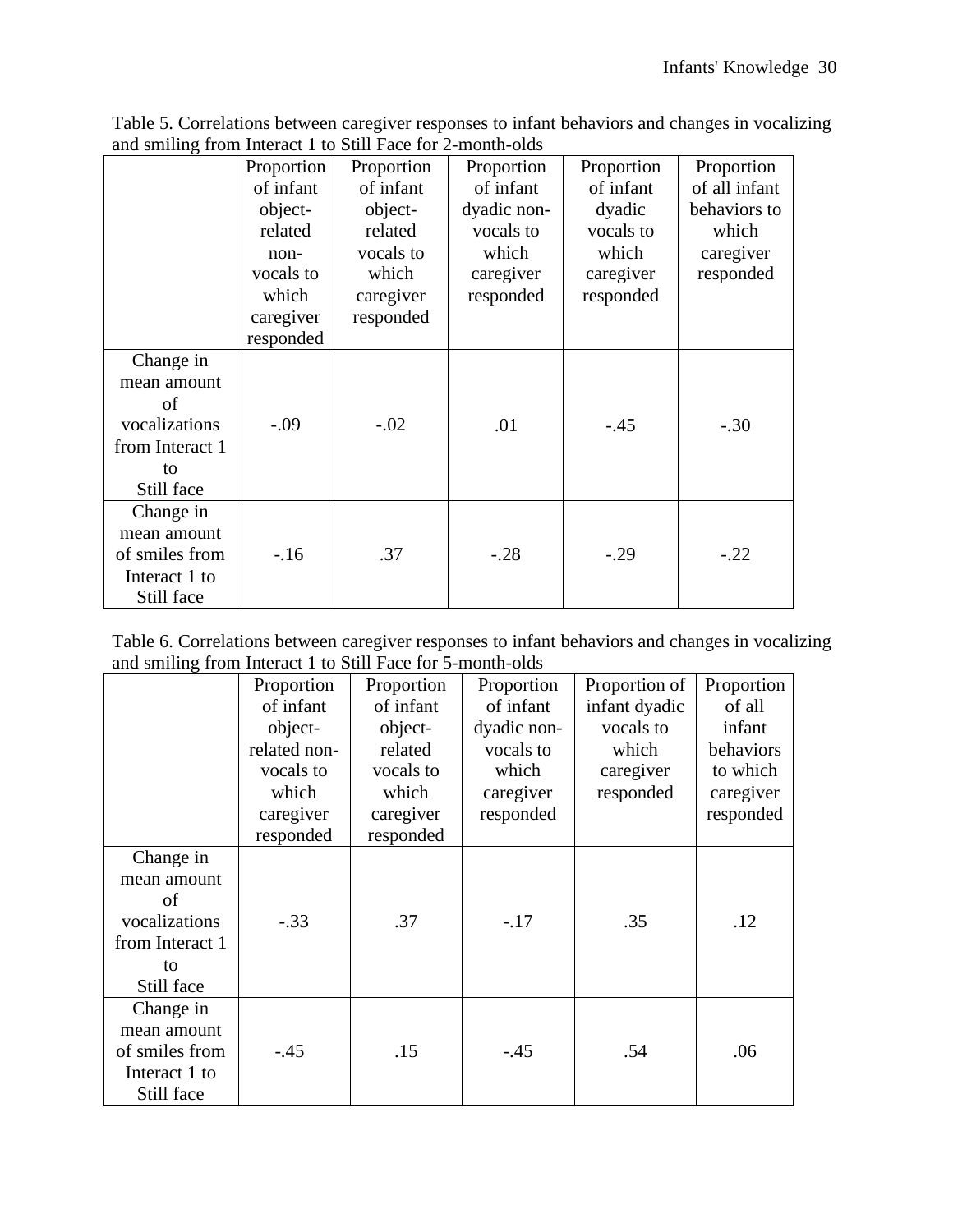## *Consistency of caregiver responsiveness across infant behaviors*

Correlations were computed to evaluate whether caregiver responsiveness to a particular type of infant behavior was predictive of caregiver responsiveness to other types of infant behaviors. Correlations were computed separately for each infant age group. Table 7 shows the correlations for caregivers of 2-month-olds. The proportion of infants' object-related non-vocals (e.g. looks at an object) to which caregivers responded was positively related to the proportion of infant dyadic vocalizations to which the caregiver responded, as well as the caregiver's overall level of responsiveness. Additionally, there was a positive relationship between the proportion of infant dyadic vocalizations to which the caregiver responded and the caregiver's overall level of responsiveness.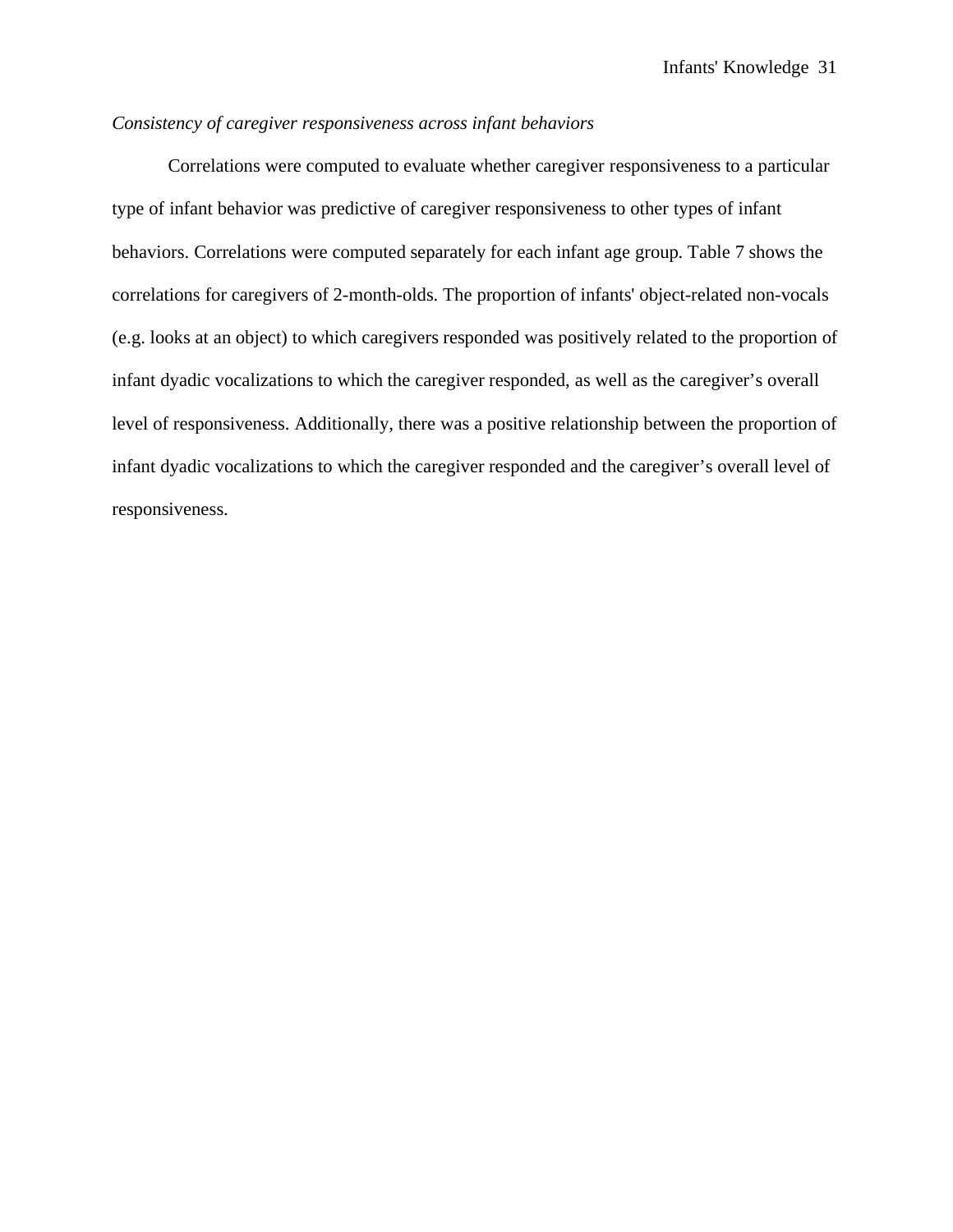|                                                                                                 | Proportion<br>of infant<br>object-<br>related<br>non-<br>vocals to<br>which<br>caregiver<br>responded | Proportion<br>of infant<br>object-<br>related<br>vocals to<br>which<br>caregiver<br>responded | Proportion of<br>infant dyadic<br>non-vocals to<br>which<br>caregiver<br>responded | Proportion<br>of infant<br>dyadic<br>vocals to<br>which<br>caregiver<br>responded | Proportion of<br>all infant<br>behaviors to<br>which<br>caregiver<br>responded |
|-------------------------------------------------------------------------------------------------|-------------------------------------------------------------------------------------------------------|-----------------------------------------------------------------------------------------------|------------------------------------------------------------------------------------|-----------------------------------------------------------------------------------|--------------------------------------------------------------------------------|
| Proportion of<br>infant object-<br>related non-<br>vocals to<br>which<br>caregiver<br>responded |                                                                                                       | $-.48$                                                                                        | .22                                                                                | $.56*$                                                                            | $.67*$                                                                         |
| Proportion of<br>infant object-<br>related vocals<br>to which<br>caregiver<br>responded         |                                                                                                       |                                                                                               | $-.06$                                                                             | $-.08$                                                                            | $-.03$                                                                         |
| Proportion of<br>infant dyadic<br>non-vocals to<br>which<br>caregiver<br>responded              |                                                                                                       |                                                                                               |                                                                                    | .30                                                                               | .41                                                                            |
| Proportion of<br>infant dyadic<br>vocals to<br>which<br>caregiver<br>responded                  |                                                                                                       |                                                                                               |                                                                                    |                                                                                   | $.93**$                                                                        |
| Proportion of<br>all infant<br>behaviors to<br>which<br>caregiver<br>responded                  |                                                                                                       |                                                                                               |                                                                                    |                                                                                   |                                                                                |

Table 7. Correlations between caregivers' responses to different types of infant behaviors, for caregivers of 2-month-olds

\**p* < .05, \*\**p <* .01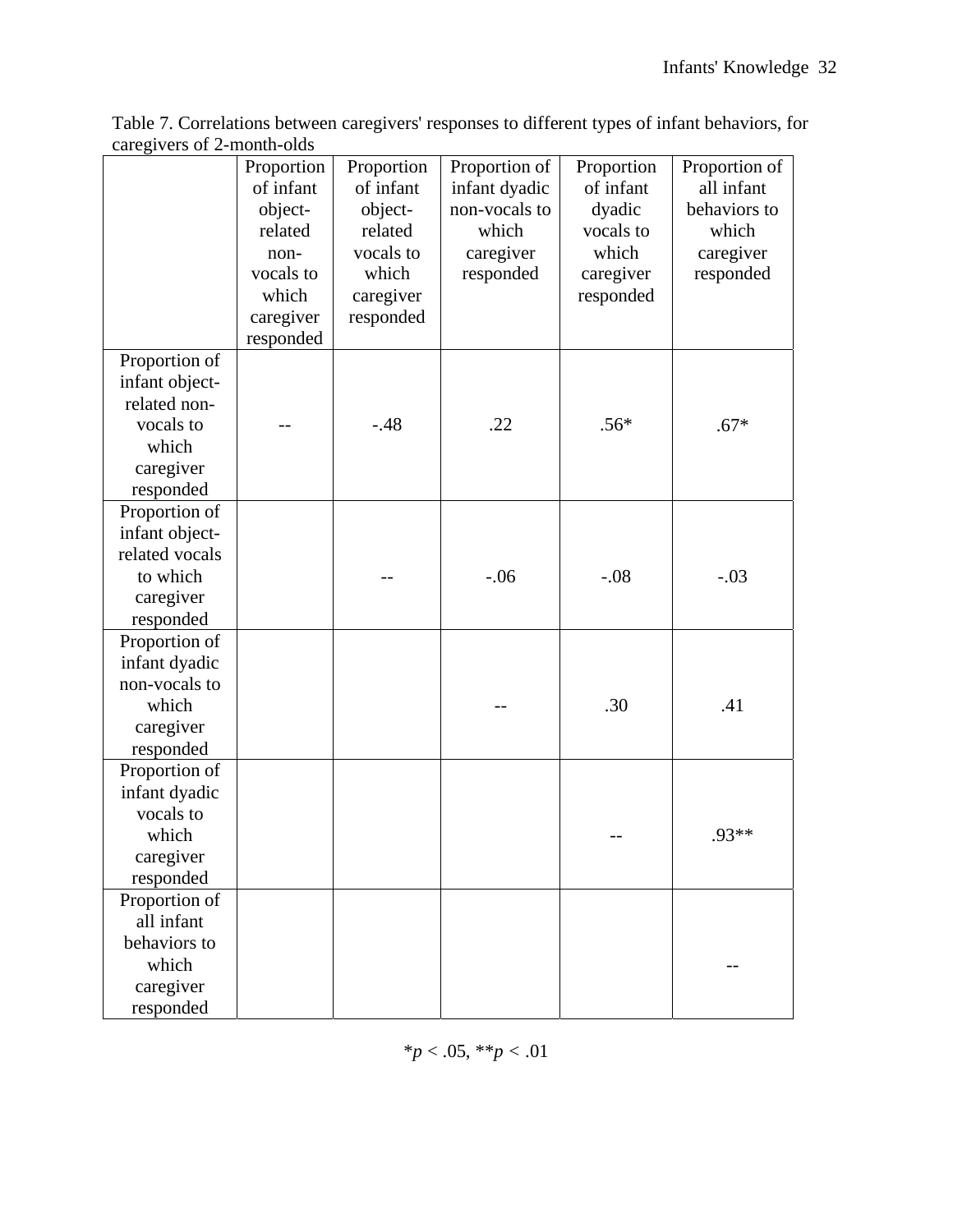Table 8 shows the correlations for caregivers of 5-month-olds. The only significant relationship that was found between different types of caregiver responsiveness was a positive relationship between the proportion of infant dyadic vocalizations to which the caregiver responded, and the caregiver's overall level of responsiveness.

| Table 8. Correlations between caregivers' responses to different types of infant behaviors, for |  |  |  |  |
|-------------------------------------------------------------------------------------------------|--|--|--|--|
| caregivers of 5-month-olds                                                                      |  |  |  |  |

|                                                                                              | Proportion<br>of infant<br>object-<br>related<br>non-vocals<br>to which<br>caregiver<br>responded | Proportion<br>of infant<br>object-<br>related<br>vocals to<br>which<br>caregiver<br>responded | Proportion<br>of infant<br>dyadic non-<br>vocals to<br>which<br>caregiver<br>responded | Proportion<br>of infant<br>dyadic<br>vocals to<br>which<br>caregiver<br>responded | Proportion<br>of all infant<br>behaviors to<br>which<br>caregiver<br>responded |
|----------------------------------------------------------------------------------------------|---------------------------------------------------------------------------------------------------|-----------------------------------------------------------------------------------------------|----------------------------------------------------------------------------------------|-----------------------------------------------------------------------------------|--------------------------------------------------------------------------------|
| Proportion of<br>infant object-<br>related non-<br>vocals to which<br>caregiver<br>responded |                                                                                                   | .06                                                                                           | .49                                                                                    | $-.26$                                                                            | .56                                                                            |
| Proportion of<br>infant object-<br>related vocals to<br>which caregiver<br>responded         |                                                                                                   |                                                                                               | .41                                                                                    | .06                                                                               | .18                                                                            |
| Proportion of<br>infant dyadic<br>non-vocals to<br>which caregiver<br>responded              |                                                                                                   |                                                                                               |                                                                                        | .03                                                                               | $.67*$                                                                         |
| Proportion of<br>infant dyadic<br>vocals to which<br>caregiver<br>responded                  |                                                                                                   |                                                                                               |                                                                                        |                                                                                   | .45                                                                            |
| Proportion of all<br>infant behaviors<br>to which<br>caregiver<br>responded                  |                                                                                                   |                                                                                               |                                                                                        |                                                                                   |                                                                                |

\**p* < .05, \*\**p <* .01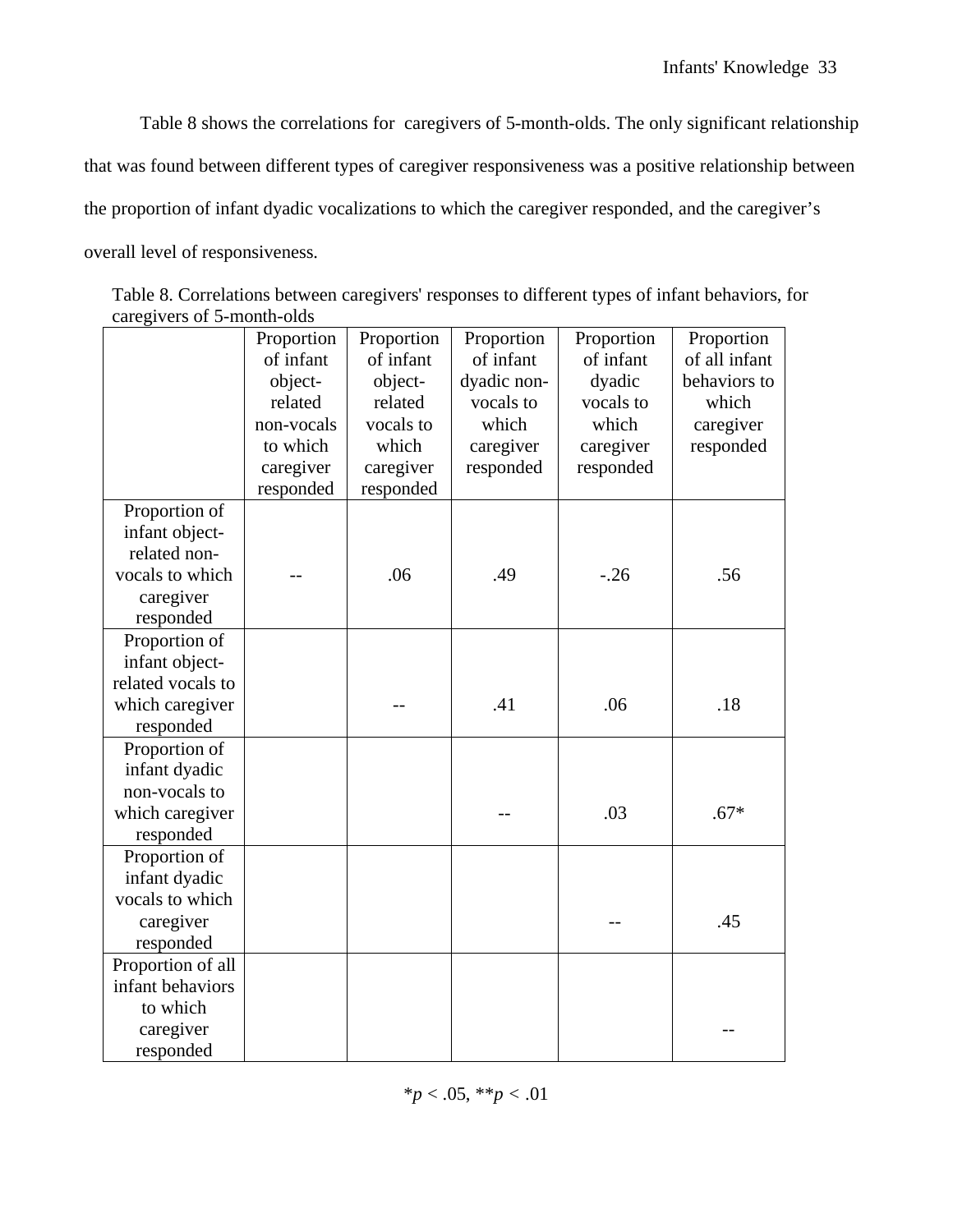### Discussion

 The results from the present study support the idea that 5-month-olds have learned that their non-cry vocalizations have an effect on others, whereas two-month-olds have not. Fivemonth-olds demonstrated their knowledge of this concept by significantly increasing their babbling from the first interaction period to the still face period. Two-month-olds, on the other hand, did not show a difference in the amount of vocalizations across the two periods. During the still face period, 5-month-olds showed an initial increase in babbling, followed by a decrease in babbling as the period went on. Two-month-olds simply showed a general decrease in vocalizations throughout the still face period.

Additionally, two-month-olds exhibited a significant decrease in smiling from Play 1 to the still face, and from Play 1 to Play 2. While 5-month-olds did not show any significant difference in smiling across the three interaction periods, the general trend was a decrease in smiling from Play 1 to Still Face, followed by an increase in smiling from Still Face to Play 2. This trend is consistent with the significant decrease and then increase in smiling reported by Goldstein et al. (submitted). In terms of smiling during the still face period, 5-month-olds showed a logarithmic decrease, whereas 2-month-olds did not exhibit any consistent pattern.

In some cases, smiling or vocalizing was consistent across different periods of the still face interaction. In particular, for 2-month-olds, the amount of vocalizations during Play 1 was related to the amount of vocalizations during the still face. Also, the amount that 2-month-olds smiled during Play 1 was related to how much they smiled during both the still face and Play 2. No relationships were found between vocalizing and smiling for any of the three periods, thus providing evidence that the behaviors are independent for 2-month-olds.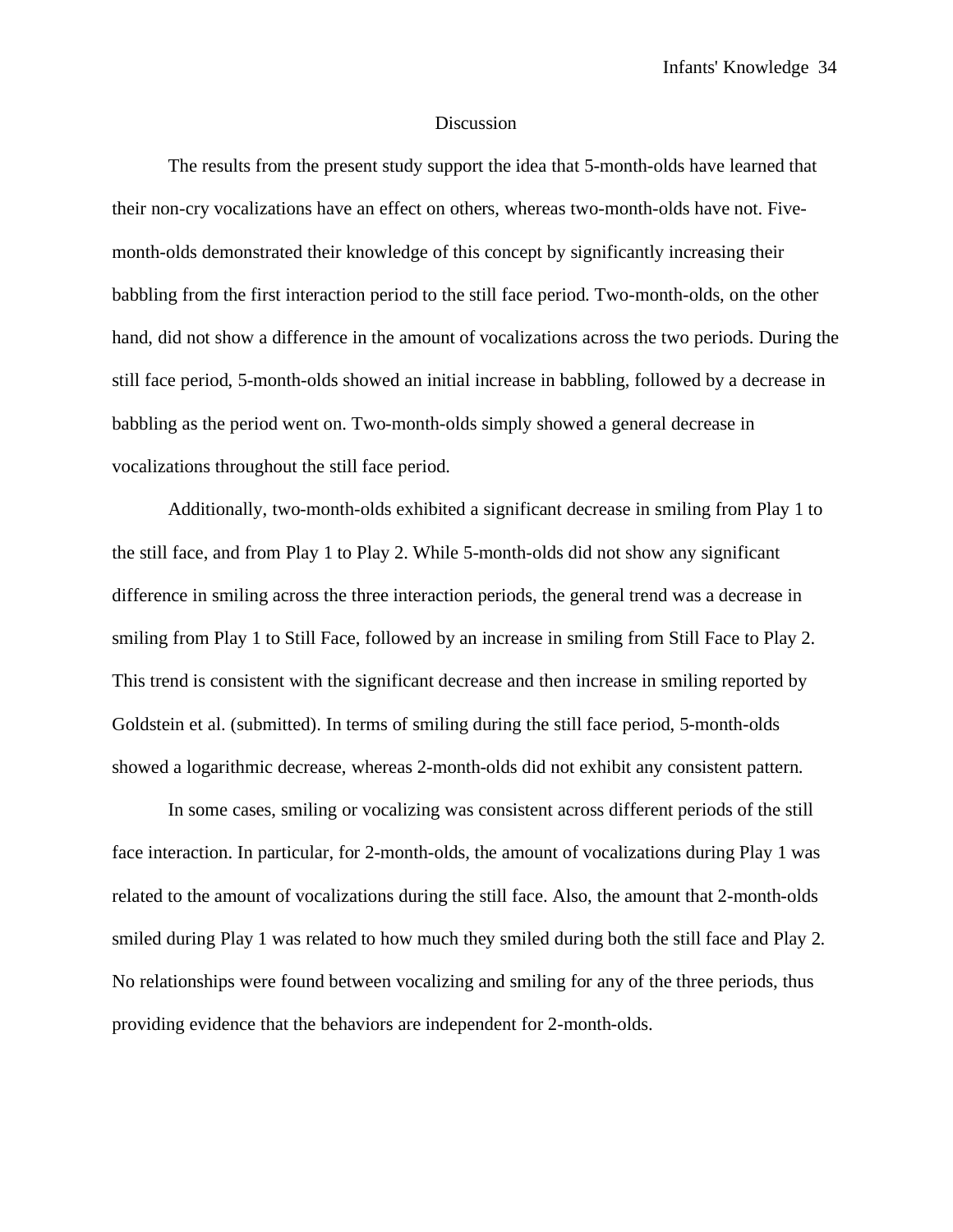For 5-month-olds, the amount of vocalizing during Play 1 was related to the amount of vocalizing during Play 2. No relationship was found based on the amount that infants smiled during the three different periods. In general, vocalizing and smiling were found to be independent behaviors in 5-month-olds, with the one exception that the amount that infants vocalized during the still face was related to the amount that they smiled during the still-face.

In terms of caregiver responsiveness, no relationship was found between caregivers' overall levels of responsiveness and the change in vocalizing or smiling that their infants exhibited from Play 1 to the still face. Moreover, no relationship was found between any specific *type* of caregiver responsiveness (e.g. responses to infants' dyadic vocalizations) and whether infants showed a change in vocalizing or smiling from Play 1 to the still face. Also, caregivers of 2-month-olds were not found to respond any differently than caregivers of 5-month-olds to any of the different types of infant behaviors.

Data was also examined to investigate whether caregivers were consistent in their levels of responsiveness to the different types of behaviors exhibited by their infants. Overall, caregivers' levels of responsiveness were not found to be very consistent across infant behaviors. The only exceptions were as follows: for 2-month-olds, the proportion of the infant's objectrelated non-vocals (e.g. looks at an object) to which the caregiver responded was positively related to the proportion of infant dyadic vocalizations to which the caregiver responded, as well as the caregiver's overall level of responsiveness. Additionally, there was a positive relationship between the proportion of infant dyadic vocalizations to which the caregiver responded and the caregiver's overall level of responsiveness. For caregivers of 5-month-olds, the only relationship that was found between different types of caregiver responsiveness was a positive relationship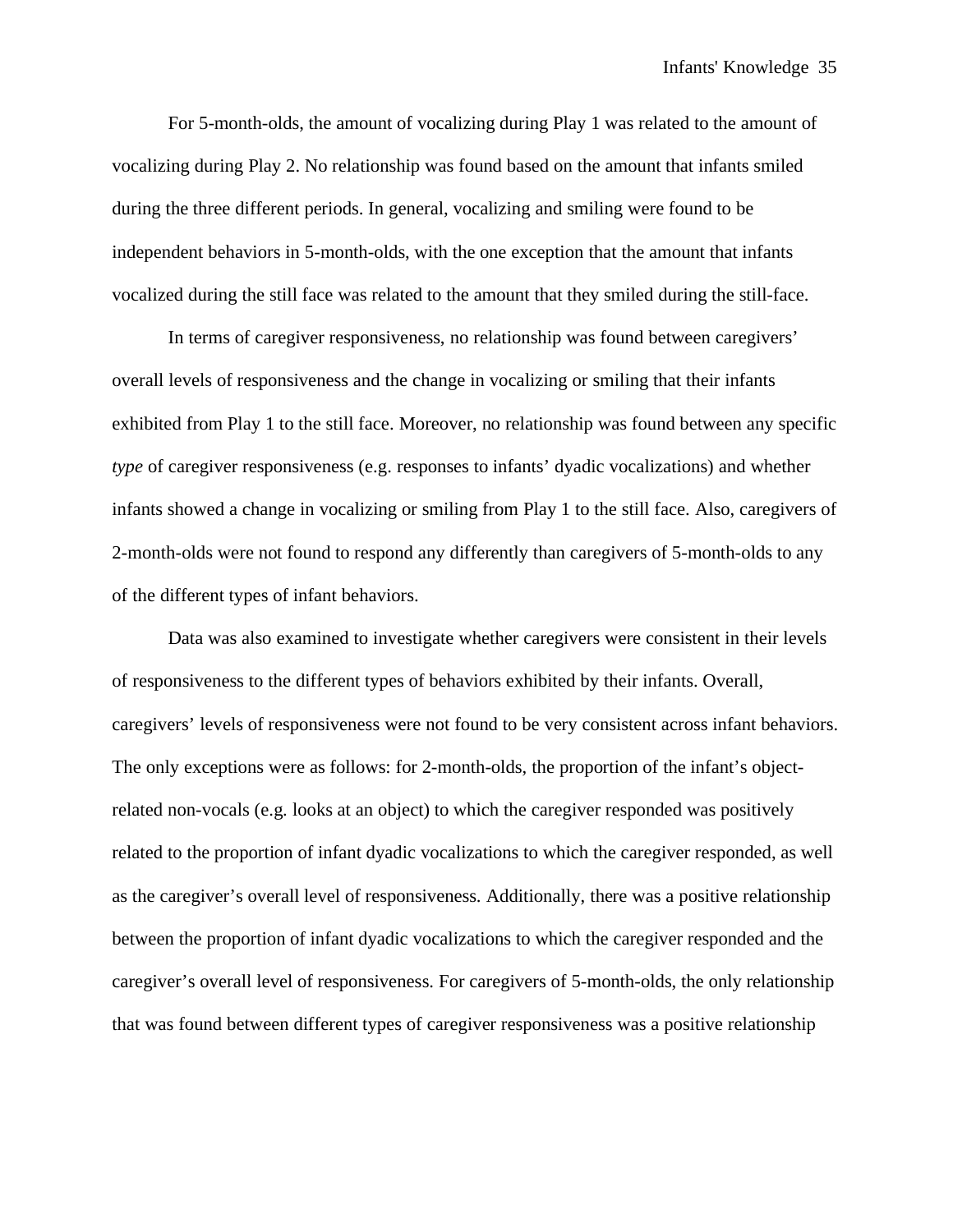between the proportion of infant dyadic vocalizations to which the caregiver responded, and the caregiver's overall level of responsiveness.

All in all, findings from the present study regarding 5-month-olds' vocalizations throughout the still face interaction are generally consistent with those reported by Goldstein et al. (2007). The present study replicated Goldstein's finding that 5-month-olds exhibit a vocal extinction effect (i.e. a transient increase in vocalizations, followed by a decrease in vocalizations) when the social partner with whom they are interacting becomes unresponsive. In both studies, 5-month-olds showed a significant increase in babbling from Play 1 to Still Face. Whereas in Goldstein's study the infants subsequently showed a significant decrease in the amount of vocalizations from Still Face to Play 2, this was not the case for infants in the current study. This discrepancy may be a reflection of the fact that the current study was based on a sample size of only twelve 5-month-old infants, whereas Goldstein's study included data from thirty-eight infants. The distribution of 5-month-olds' vocalizations throughout the still face period, did, however mirror the distribution found by Goldstein, which was fit by a quadratic function.

In terms of smiling during the still face interaction, the present study did not find any significant difference in the amount exhibited by 5-month-olds across the three periods. Although smiling did not significantly differ as a function of period, the data replicate the general trend found by Goldstein whereby 5-month-olds exhibit a decrease in smiling from Play 1 to Still Face, followed by an increase in smiling from Still Face to Play 2. The fact that the pattern was not significant in the present study could simply be due to a lack of statistical power resulting from the small sample size. Data from the present study did, however, replicate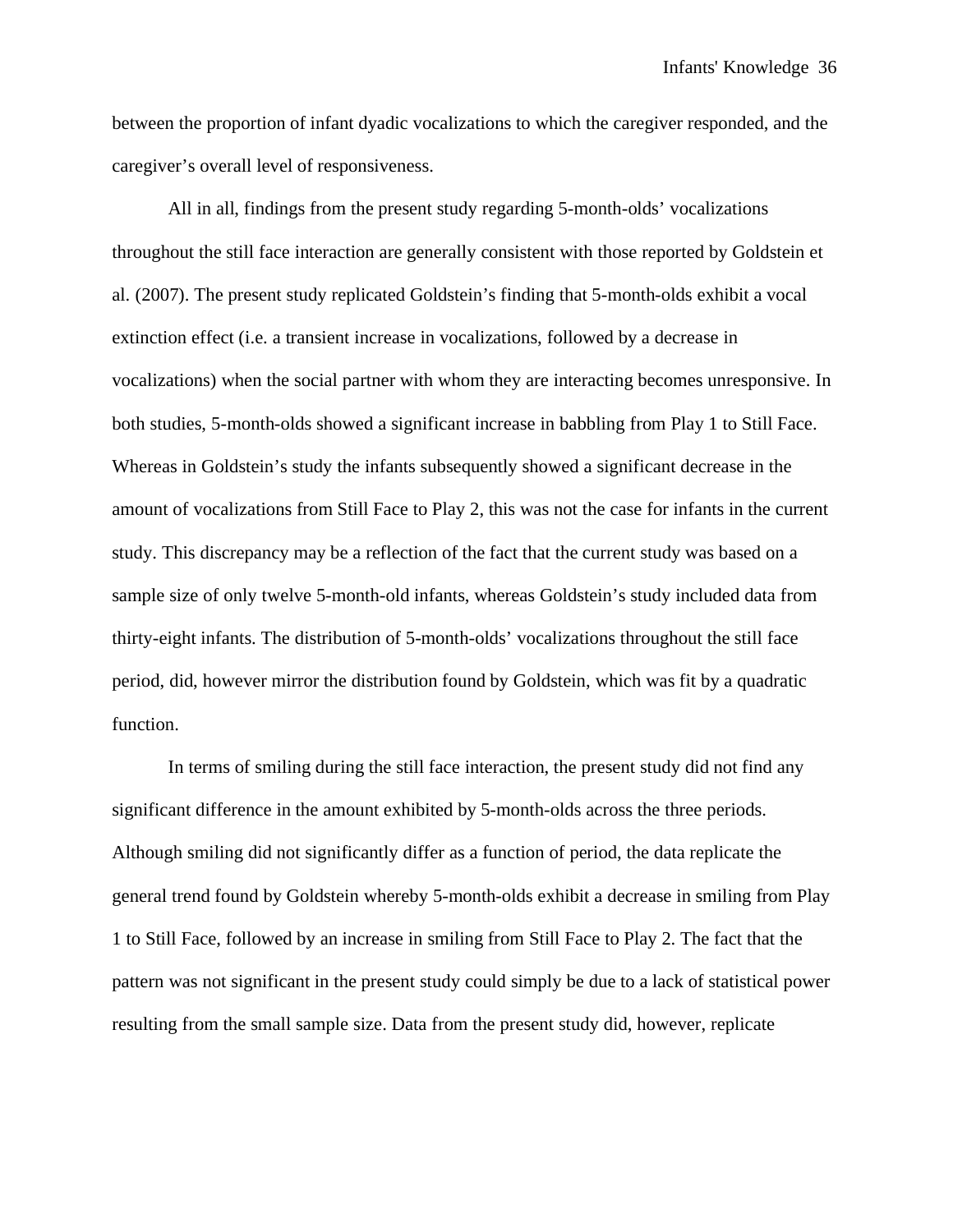Goldstein's finding that 5-month-olds show a logarithmic decrease in smiling throughout the 2 minute still face period.

In Goldstein's study, it was also reported that vocalizing and smiling are independent of one another, with no relation between the two behaviors across the still face interaction for 5 month-old infants. While this finding was generally replicated by the current study, the only exception was that a relation was found between vocalizing and smiling of infants during the Still Face. This could be a spurious finding, again resulting from a small sample size, but more infants would have to be tested in order to confirm that this is the case.

In terms of the present study's data, perhaps it could be questioned whether 5-month-olds truly exhibited a vocal extinction effect. For instance, while the infants *did* show a significant increase in their amount of vocalizations from Play 1 to Still Face, they did *not* significantly decrease their vocalizations from Still Face to Play 2. Given this, is it possible that the increase in their vocalizations could have merely been due to a familiarization effect? Namely, is it possible that infants simply began to vocalize more as they "warmed up" to the experimenter, and became more comfortable with interacting with her? If this were true, than one would expect the amount that infants vocalized during the third period (Play 2) to differ significantly from the amount that infants vocalized during the first period (Play 1), and this was not found to be the case. Likewise, when the 5-month-olds' vocalizations throughout the still face were analyzed in 15-second bins, a clear quadratic pattern emerged in which vocalizations increased, peaking at 65 seconds, and then decreased. This pattern is indicative of an extinction effect.

While 5-month-olds exhibited a significant increase in vocalizations from Play 1 to Still Face, 2-month-olds did not. This supports the idea that 2-month-olds have not yet learned that their vocalizations may be used to elicit social responses from others. Is it possible, however, that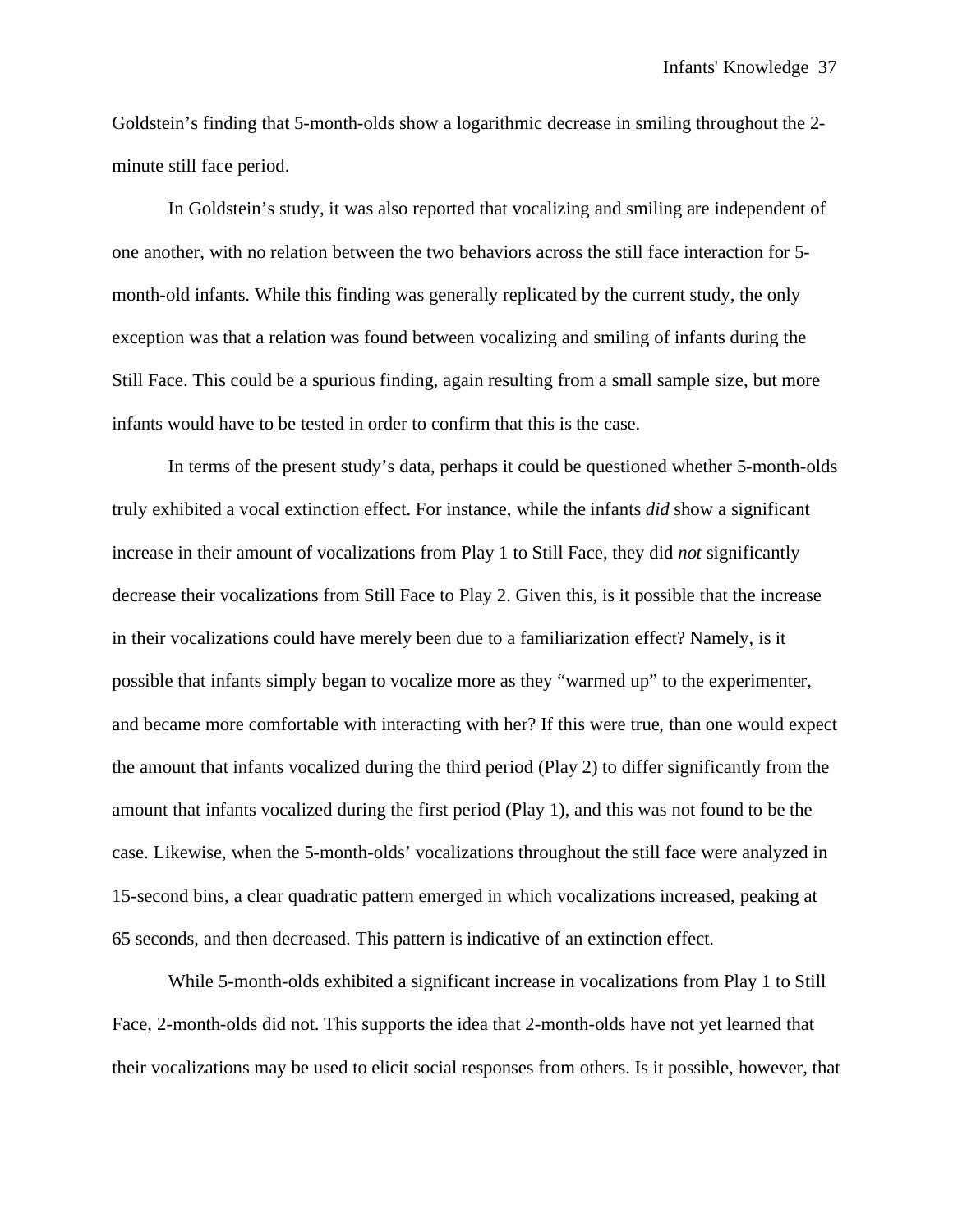2-month-olds did not exhibit a vocal extinction effect because they were simply not as bothered by their social partner's unresponsiveness, and so were not as motivated to try to re-engage her? If this were the case, then it would follow that 2-month-olds would not exhibit much of a change in affective state when their social partner became unresponsive. The smile data suggest that this was not the case. Rather than being unaffected, 2-month-olds showed a significant decrease in smiling when the experimenter became unresponsive during the still face. Given that smiling has been found to be linked to affective state, the significant decrease in smiling exhibited by the infants may be interpreted as evidence that they were not unaffected by the still face (e.g. Messinger, 2005).

Alternatively, one could then argue that the decrease in 2-month-olds' smiling during the still face was not due to the fact that they were bothered by the experimenter's unresponsiveness, but rather due to the fact that having an unresponsive social partner meant that the infants had less opportunities to smile contingently upon social events initiated by the partner. Were this to be the case, then one would expect the infants' amount of smiling to increase once again during Play 2 when the experimenter resumed the face-to-face interaction. Data show that this was however not the case, as the infants did not display a significant increase in smiling from Still Face to Play 2.

Given that infants of both ages were affected by the still face, what, if any, types of behaviors did they use to try and re-engage their social partner? Smile data summed for infants of both ages during the 2 minute still face period shows that smiling peaked early at the beginning of the still face, and then tapered off through out the rest of the period. Infants of both ages thus appear to have used smiling as a technique to try and re-engage their social partner at the beginning of the still face. According to vocalization data, however, only 5-month-olds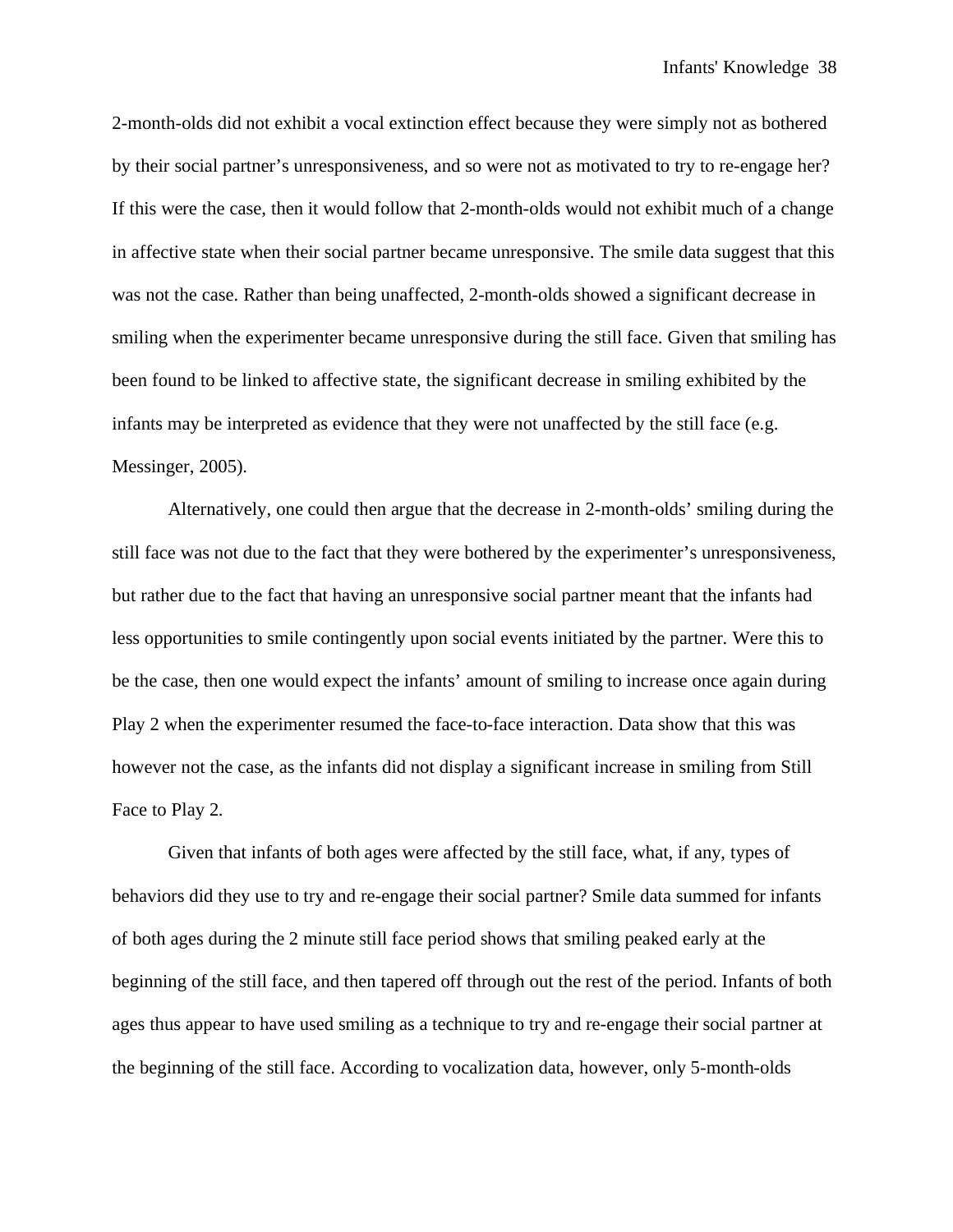vocalized significantly more when the experimenter became unresponsive. Had 2-month-olds been aware that their vocalizations could be used as a tool to try and elicit a response from another person, they probably would have attempted this technique as well.

 Ultimately, the reason why 2-month-olds have not yet learned the relationship between their vocalizations and social responses from others may lie in the nature of the relationship itself. Previous studies have shown that 2-month-olds are capable of detecting contingencies based on their own behaviors, and that they exhibit extinction responses when the designated behaviors are no longer paired with their corresponding outcomes (Alessandri et. al, 1990; Lewis, Alessandri, & Sullivan, 1990). However, these studies were conducted in controlled, laboratory environments in which infants' behaviors were reinforced on a continuous schedule. The continual reinforcement allotted within a short period of time may have made the contingencies between the behaviors and their outcomes more salient for the infants to perceive and learn. On the contrary, in everyday life, mothers only respond to their infants' non-cry vocalizations about 50% of the time (Bornstein & Tamis-LeMonda, 1989; Green & Gustafson, 1997; Gros-Louis et al, 2006). Partial reinforcement schedules such as this are generally associated with more gradual learning curves (e.g. Millar, 1972).

 In addition, another reason why 2-month-olds have not yet learned that their babbling has social consequences may be due to the nature of caregivers' responses to young infants' prelinguistic vocalizations. When infants' vocal repertoires are medium-to-large in size (and thus include fully-resonant sounds), mothers rely on infants' vocalizations to guide their responses to infant behaviors (Goldstein & West, 1999). When infants' vocal repertoires are small, however, such as those of 2-month-olds which consist only of "coos" and "goos," mothers rely more on visual cues rather than their infants' vocalizations to guide their responses. It may thus be the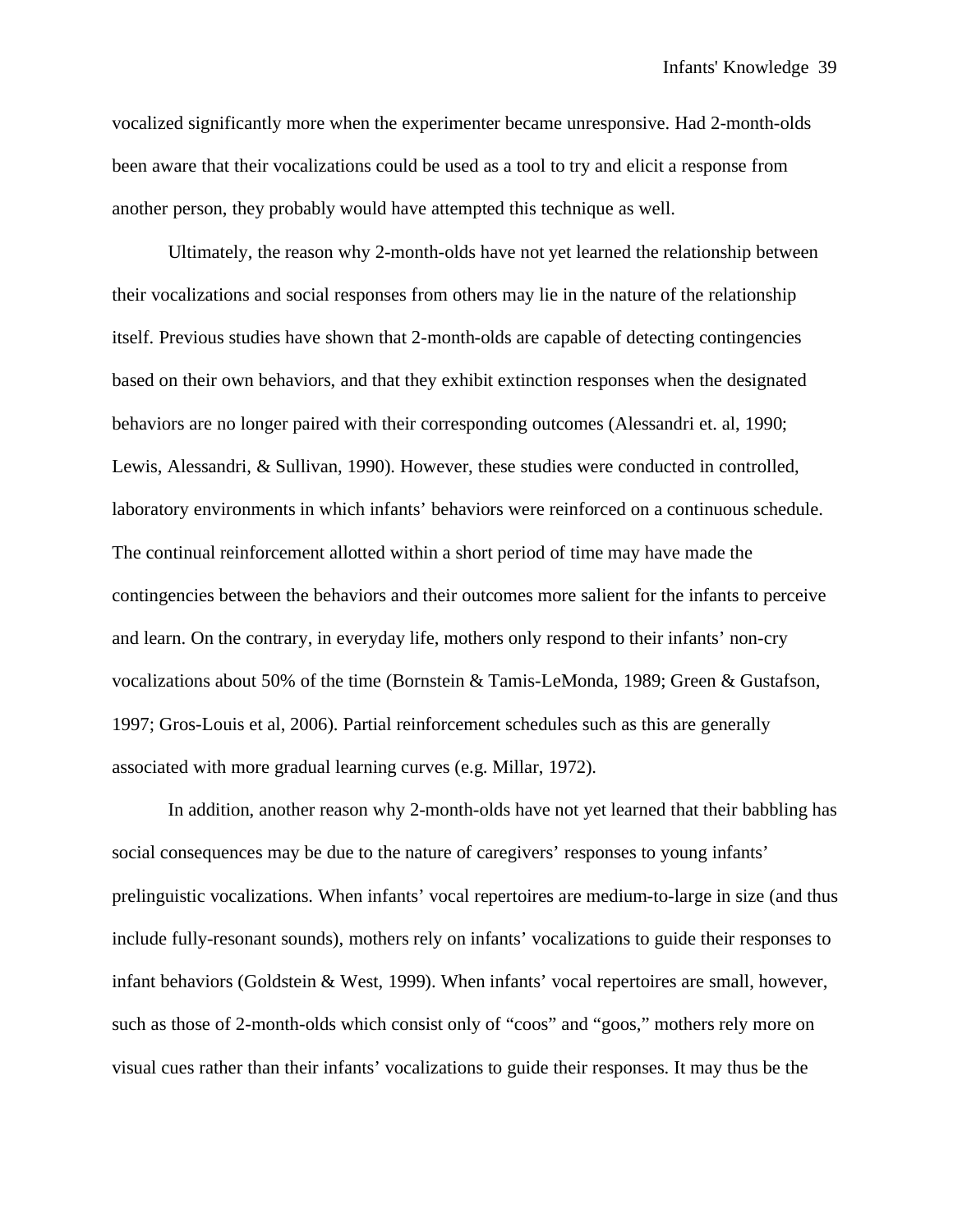case that 2-month-olds have not yet learned the association between their vocalizing and their caregiver's responses because their caregiver may be responding more to their actions or expressions, rather than their vocalizations.

 Given the important role that social responses serve in shaping infant behaviors, one surprising finding from the present study was that there was no relationship between level of caregiver responsiveness and the change in infants' frequency of vocalizing and smiling from Play 1 to Still Face. Particularly surprising was the lack of relationship between caregiver level of responsiveness to infant vocalizations and the change in the amount of infants' vocalizations from Play 1 to Still Face. Thus, no support was found for the hypothesis that infants of highlyresponsive caregivers would exhibit robust vocal extinction effects because they should have already learned the contingency between their vocalizations and their caregivers' responses.

 Although the lack of a correlation between caregiver level of responsiveness and infant vocal behavior is surprising, there are a number of reasons why an existing relationship between the two variables may not have been detected by this study. First, it is possible that the brief caregiver-infant play session within the laboratory playroom did not provide an accurate measure of natural levels of caregiver responsiveness. It is possible, for instance, that caregivers were exceptionally responsive during the session as compared to how they naturally act at home because they felt as though they were being evaluated. This idea is supported by research that found that mothers are more responsive and active with their children in laboratory settings than they are at home (Belsky, 1980). In the current study caregivers of 2-month-old infants responded to their infants' dyadic vocalizations approximately 69% of the time, whereas caregivers of 5-month-old infants responded to their infants' dyadic vocalizations approximately 77% of the time. Both of these observed levels of responsiveness are quite high compared to the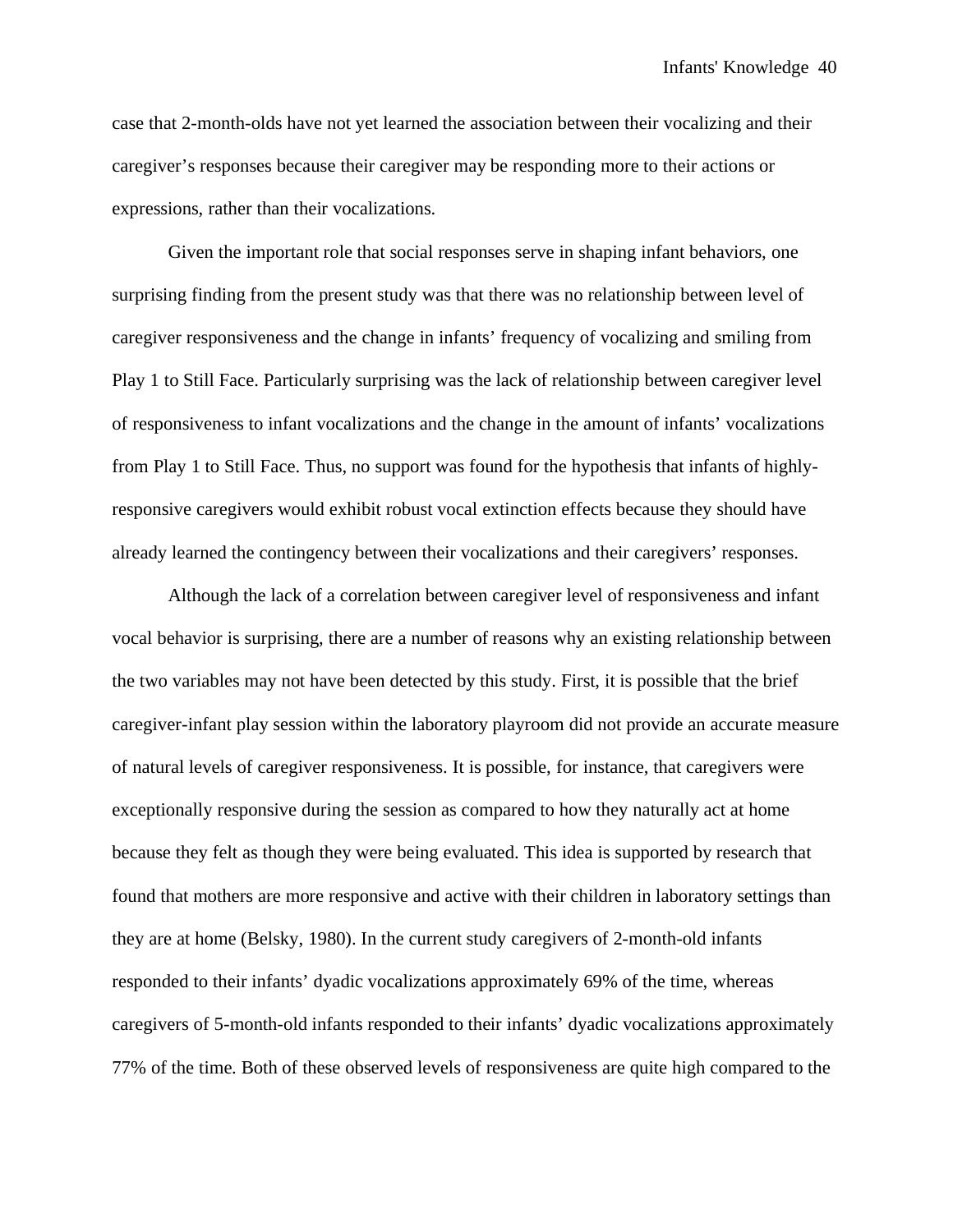50% rate at which mothers have been found to respond to their infants' non-cry vocalizations in everyday life (Bornstein & Tamis-LeMonda, 1989; Green & Gustafson, 1997). Given that nearly all of the caregivers in the present study responded to their infants' dyadic vocalizations above 50% of the time, it may be that a ceiling effect prevented true individual differences in caregiver responsiveness from being observed.

Additionally, the brief length of the 10-minute play session may have also contributed to the observed lack of individual differences in caregivers' levels of responsiveness. In some cases caregivers had to be excluded from analyses of responsiveness because their infants did not exhibit a particular type of behavior during the brief play session. Perhaps a longer session is needed to provide for more infant behaviors, and thus more opportunities for caregivers to respond to their infants. Also, the caregivers that participated in this study were primarily of European American descent and from middle-to upper-middle-class, intact households. In this sense, the sample is biased because it only represents a select group of all caregivers. It is quite possible that had the sample included caregivers from a variety of different backgrounds with more diverse personal characteristics (e.g. level of education, SES, ethnicity, family structure), that a relationship between caregiver level of responsiveness and infant vocal behavior may have been found.

Additionally, it could also be the case that the operational definition that credited a caregiver behavior as "responsive" may not have been stringent enough to distinguish between very responsive caregivers and their less-responsive counterparts. As was done in a previous study by Tamis-LeMonda, Bornstein, & Baumwell (2001), the current study defined a contingent response as one that occurred within 5 seconds of an infant non-vocal behavior, or 5 seconds after the offset of an infant vocalization. Other previous studies concerned with maternal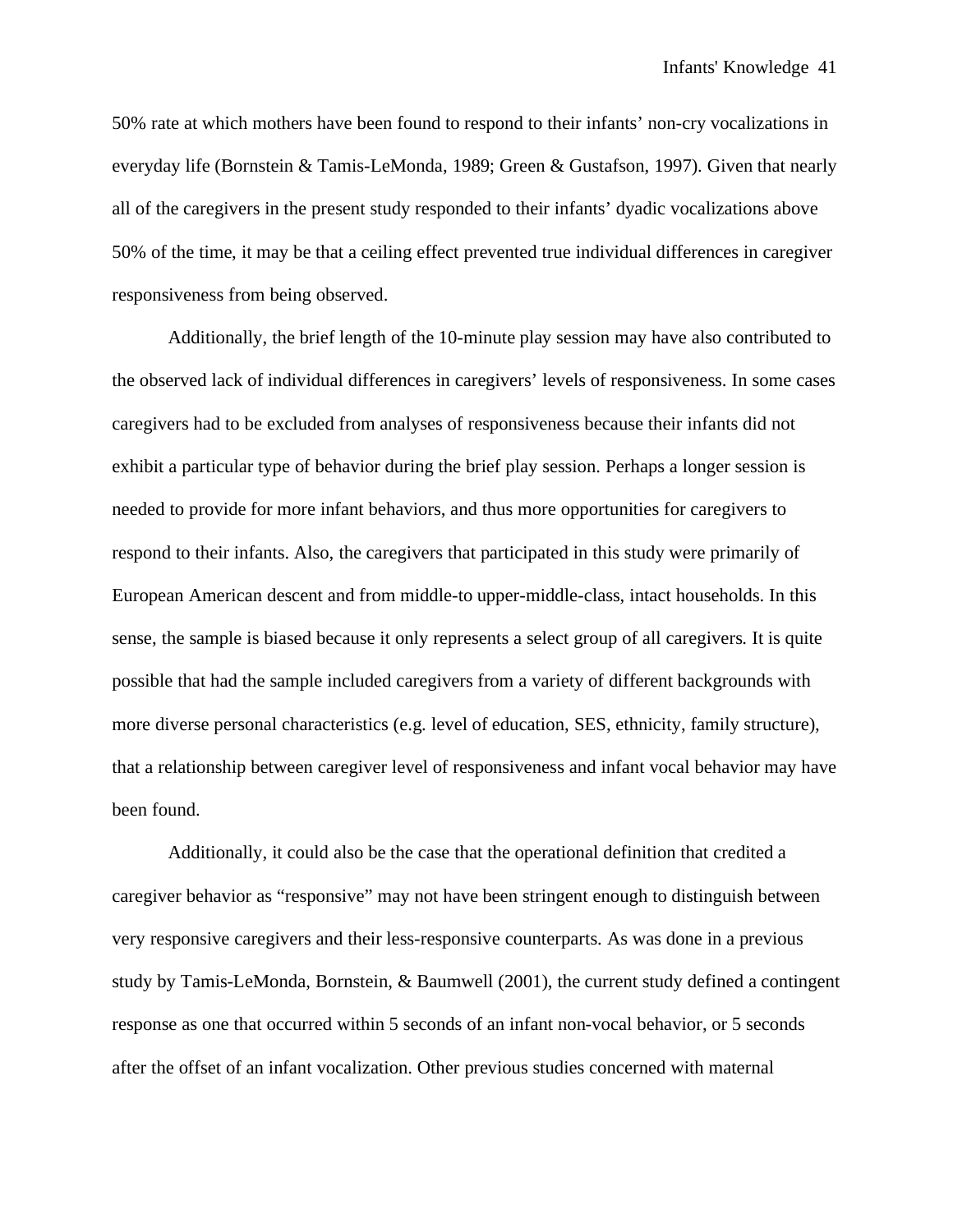responsiveness, however, have used much smaller time windows. Both Hsu & Fogel (2003) and Gros-Louis et. al (2006), for example, only credited maternal responses as contingent if they occurred within 1 second of the offset of an infant vocalization. Perhaps a stricter operational definition may have detected the expected relationship between caregiver responsiveness and infant vocal behavior.

Given the acknowledged limitations of the present study, it is proposed that a future study based on the same procedure continue to test 2-month-old infants so as to obtain a larger, more representative sample. The 10 minute caregiver-infant play session should be extended to a length of 20-30 minutes to provide for more opportunities to assess caregiver responsiveness. If a ceiling effect is still observed in caregivers' levels of responsiveness, then the play session should take place outside of the laboratory to provide for a more ecologically-valid representation of caregivers' levels of responsiveness to their infants' behaviors. An effort should be made to recruit dyads of more diverse demographic backgrounds so that differences in caregiver responsiveness that may exist amongst various social and cultural groups are represented. Also, the window of time that a caregiver may respond to an infant behavior and still be credited as responsive should be decreased from 5 seconds to 1 second for vocalizations, and perhaps 2-3 seconds for other, non-verbal responses. Finally, data concerning infant temperament that was collected via the Infant Behavior Questionnaire (but was not analyzed for the present study) should be examined to see if it is in any way related to the relationship between caregiver responsiveness and infant vocal behavior across the still face (Gartstein  $\&$ Rothbart, 2003). It may be the case that infant temperament moderates the described relationship because infants with difficult temperaments may have less opportunities to learn the contingency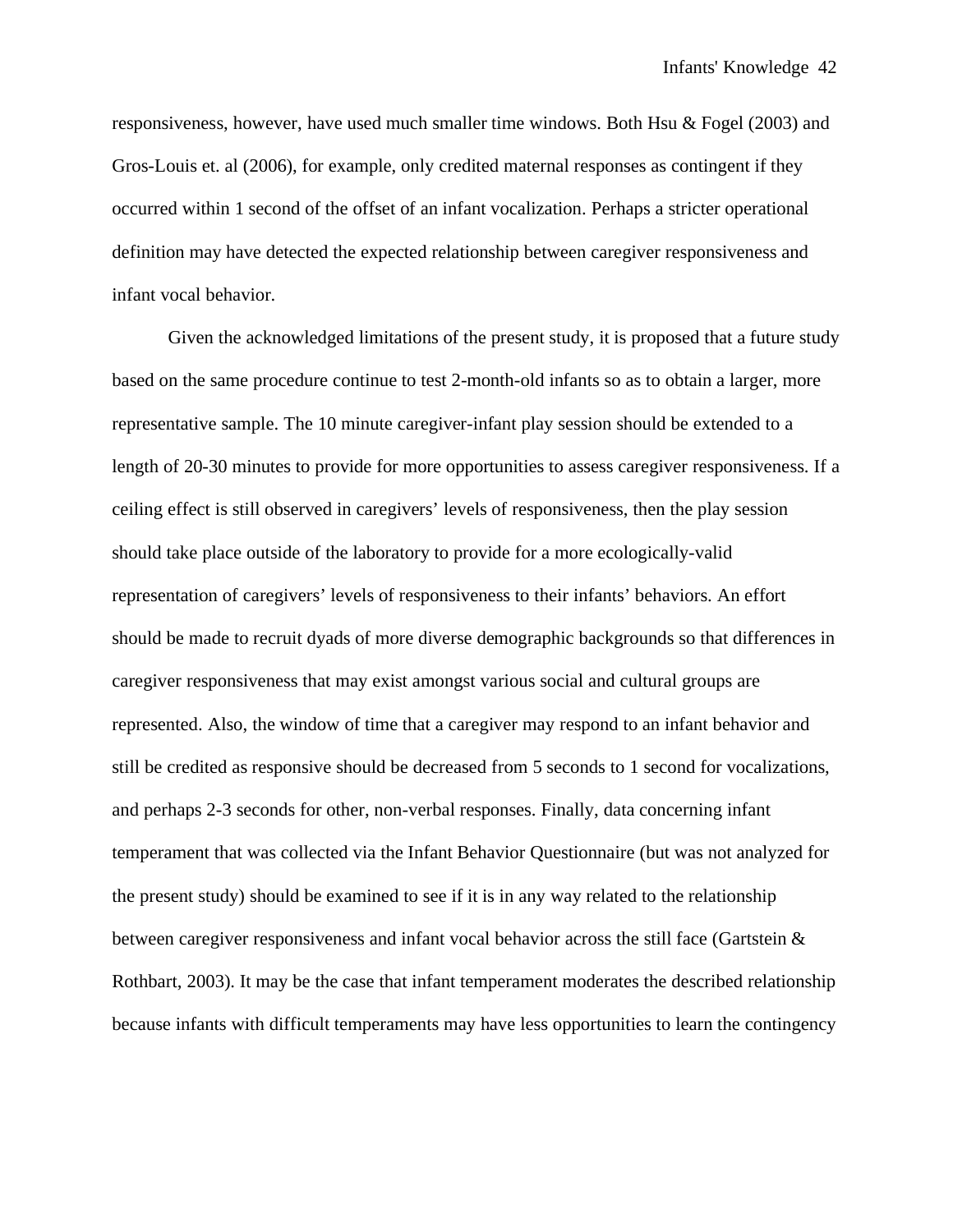between their vocalizations and their caregivers' responses due to their frequent states of agitation.

Moreover, to assure that 2-month-old infants have not learned that their vocalizations may be used to elicit responses from a social partner, the present procedure could be slightly modified so that mothers are the participants in the still face interaction, rather than an experimenter. Research has shown that 2-month-old infants are sensitive to social contingencies in face-to-face interactions with their mother and a stranger (Bigelow  $& Rochat, 2006$ ). Of the two contingency levels, 2-month-olds prefer that of their mothers (presumably due to familiarity), and are thus less responsive to strangers whose contingency levels differ from their mothers'. Conducting the study with mothers could help to shed light on whether or not 2 month-olds are aware that their vocalizations can cause a change in *any*one's behavior.

Given that the results of the present study show that 5-month-olds, but not 2-montholds have learned that their babbling has instrumental value, future studies incorporating the same procedure should be conducted with infants of three and four months of age to find out when the onset of the vocal extinction effect occurs. It may also be the case that caregiver responsiveness towards infants at 3 and 4 months of age may be more predictive of whether or not infants exhibit a vocal extinction effect because these ages are representative of the time when the onset of the vocal extinction effect occurs. Furthermore, a study based on the same premise could adopt a longitudinal design rather than the current cross-sectional design, so that the same population of infants may be tested at multiple ages. Such a longitudinal design would allow the benefit of being able to examine individual differences amongst infants and would also permit an analysis of developmental changes in vocal behavior.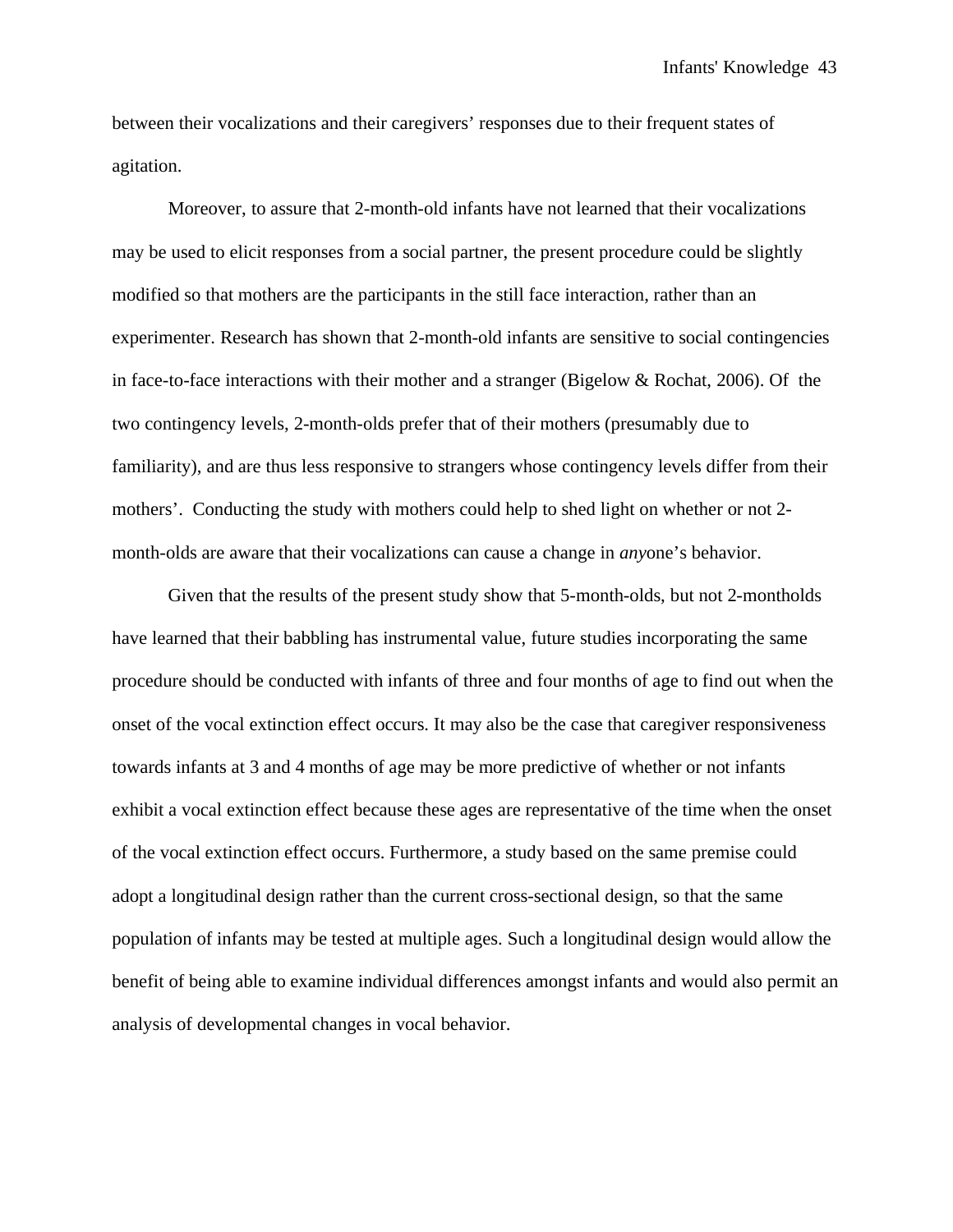Furthermore, a study incorporating the SFP should be designed to ensure that when infants exhibit a vocal extinction effect, they are doing so because their *long*-term, rather than *short*-term, social expectancies have been violated. Namely, it should be verified that infants are vocalizing significantly more during the still face because they have learned the contingency between their own vocalizations and their caregivers' responses to these vocalizations over time. This could be established by proving that infants' increase in vocalizations is not alternatively due to a contingency that they have learned between their vocalizations and the experimenter's responses during the Play 1 period of the still face interaction. One way to control for this confound would be to have the experimenter respond to different infants at varying levels of contingency during Play 1 and to then see if these levels were predictive of whether or not infants exhibited a vocal extinction effect. Should whether or not infants exhibit a vocal extinction effect be based on their history of social interaction with their caregivers, then one would not expect to find any correlation between the rate with which the experimenter responds to the infants' vocalizations and whether or not the infants exhibit a vocal extinction effect.

All in all, although the current study is not without limitations, it presents a preliminary look at the development of young infants' understanding that their babbling has an effect on others. In the development of communication, infants must learn that their vocalizations have instrumental value. After they recognize that their vocalizations can be used to elicit social responses from others, they have more opportunities to interact with and learn from their parents. The findings from the present study suggest that infants learn that they can use their vocalizations as a tool to engage others sometime between the ages of 2 and 5 months. With further research, a more exact age for the emergence of this understanding may be determined. Establishing such an age could one day prove to be helpful as scholars seek to develop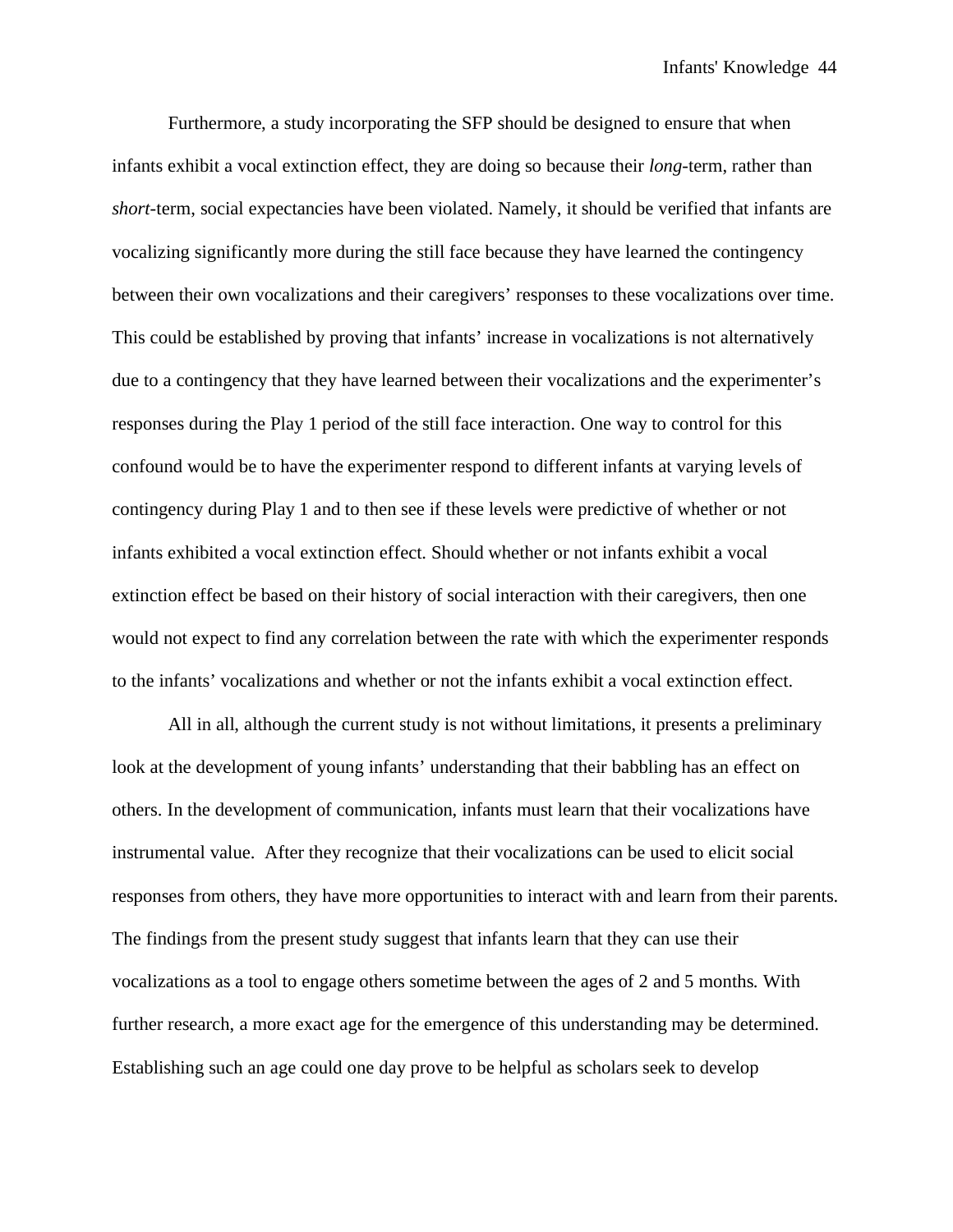innovative methods for predicting communicative delays in the earliest months of life. This study represents a valuable first step in the right direction.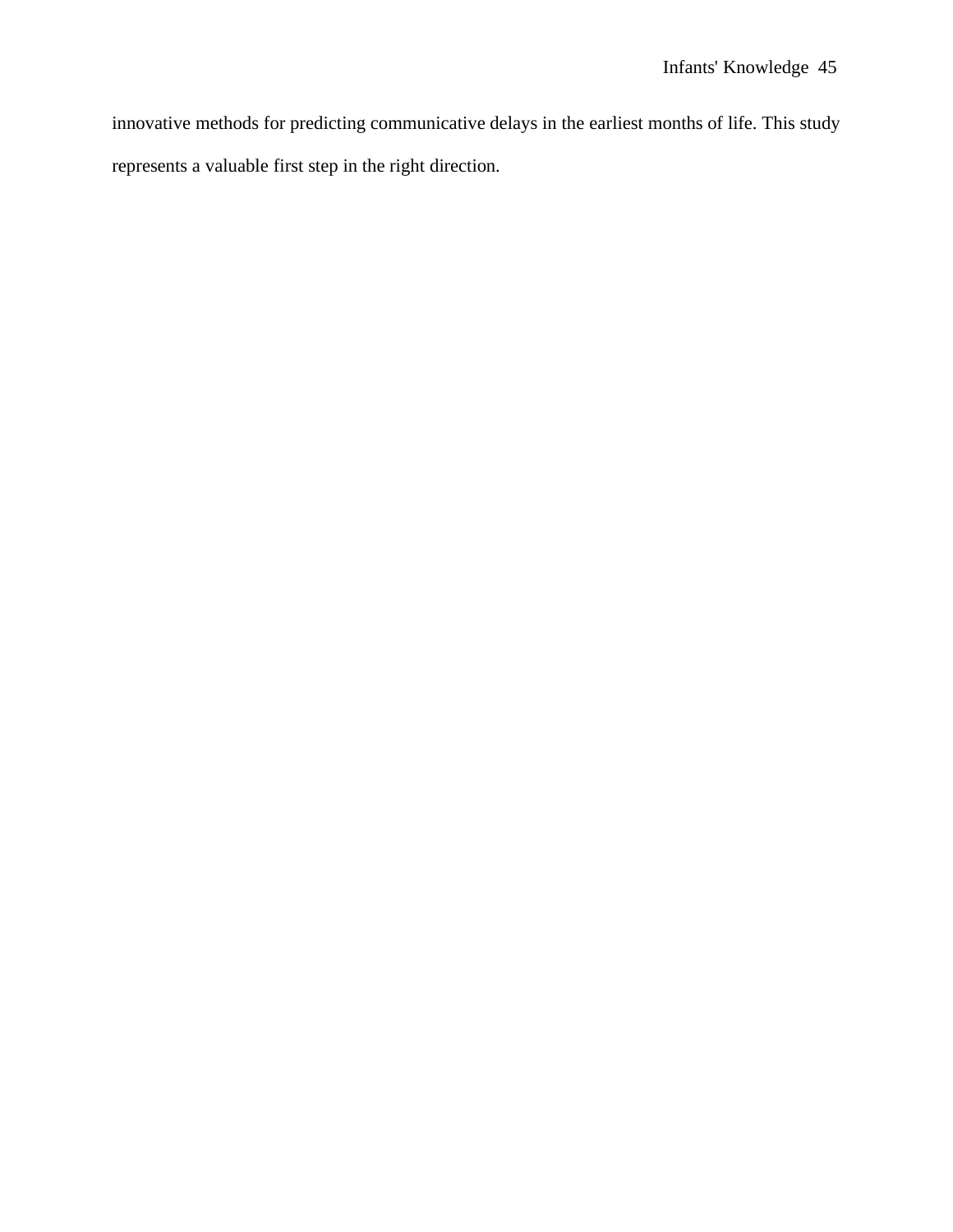#### References

- Adamson, L. B., & Frick, J.E. (2003). The Still face: A history of a shared experimental paradigm. *Infancy, 4,* 451-473.
- Alessandri, S.M., Sullivan, M.W., & Lewis, M. (1990). Violation of expectancy and frustration in early infancy. *Developmental Psychology*, 26(5), 738-744.
- Amsel, A. (1958). The role of frustrative nonreward in noncontinuous reward situations. *Psychological Bulletin*, 55(2), 102-119.
- Amsel, A. (1962). Frustrative nonreward in partial reinforcement and discrimination learning: Some recent history and a theoretical extension. *Psychological Review*, 69(4), 306-328.
- Beaumont, S. & Bloom, K. (1993). Adult attributions of intentionality to vocalizing infants. *First Language, 13,* 235-247.
- Beebe, B., Jaffe, J., Feldstein, S., Mays, K., & Alson, D. (1985). Interpersonal timing: Application of an adult dialogue model to mother-infant vocal and kinesic interactions. T.M. Field & N.A. Fox (Eds.), *Social perception in infants.* Norwood, NJ: Ablex.
- Bertin, E. & Striano, T. (2006). The still-face response in newborn, 1.5-, and 3-month-old infants. *Infant Behavior and Development*, 29(2), 294-297.
- Bigelow, A. E. & Rochat, P. (2006). Two-Month-Old Infants' Sensitivity to Social Contingency in Mother-Infant and Stranger-Infant Interaction. *Infancy,* 9(3), 313-325.
- Bornstein, M.H., Arterberry, M.E., & Mash, C. (2004). Long-term memory for an emotional interpersonal interaction occurring at 5 months of age. *Infancy*, 6(3), 407-416.
- Bornstein, M. H., Tamis-LeMonda, C. S., Tal, J., Ludemann, P., Toda, S., Rahn, C., Pêcheux, M., Azuma, H., & Vardi, D. (1992). Maternal responsiveness to infants in three societies: The United States, France, and Japan. *Child Development, 63,* 808-821.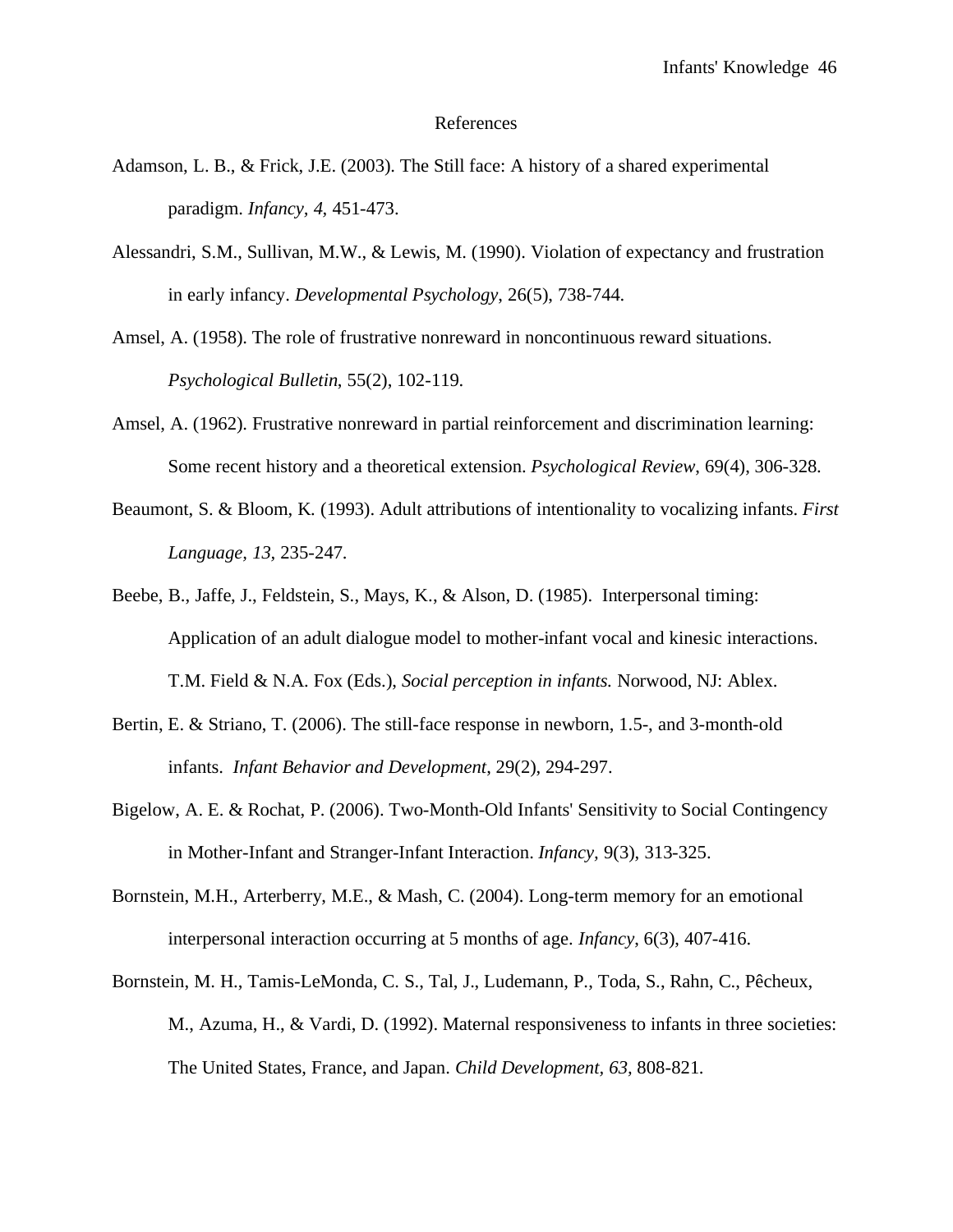- Carter, A.S., Mayes, L.C. & Pajer, K.A. (1990). The role of dyadic affect in play and infant sex in predicting infant response to the still-face situation. *Child Development*, 61(3), 764- 773.
- Cleveland, A., Kobiella, A., & Striano, T. (2006). Intention or expression? Four-month olds' reactions to a sudden still-face. *Infant Behavior and Development*, 29(3), 299-307.
- Cohn, J.F. (2003). Additional components of the still-face effect: Commentary on Adamson and Frick. *Infancy*, 4(4), 493-497.
- Delgado, C.E.F., Messinger, D.S., & Yale, M.E. (2002). Infant responses to direction of parental gaze: A comparison of two still face conditions. *Infant Behavior and Development, 25,*  311-318.
- Ellsworth, C.P., Muir, D.W., & Hains, S. (1993). Social competence and person-object differentiation: An analysis of the still-face effect. *Developmental Psychology*, 29, 63- 73.
- Fagen, J.W. & Ohr, P.S. (1985). Temperament and crying in response to the violation of a learned expectancy in early infancy. *Infant Behavior and Development, 8,* 157-166.
- Festinger, L. (1961). The psychological effects of insufficient rewards. *American Psychologist*, 16, 1-11.
- Gartstein, M.A. & Rothbart, M.K. (2003). Studying infant temperament via the Revised Infant Behavior Questionnaire. *Infant Behavior and Development, 26,* 64-86.
- Goldstein, M. H., Bornstein, M.H., Schwade, J. A., Baldwin, F. & Brandstadter, R. (2007, March). Five-month-old infants have learned the value of babbling. Poster presented at the Biennial Meeting of the Society for Research in Child Development, Boston, MA.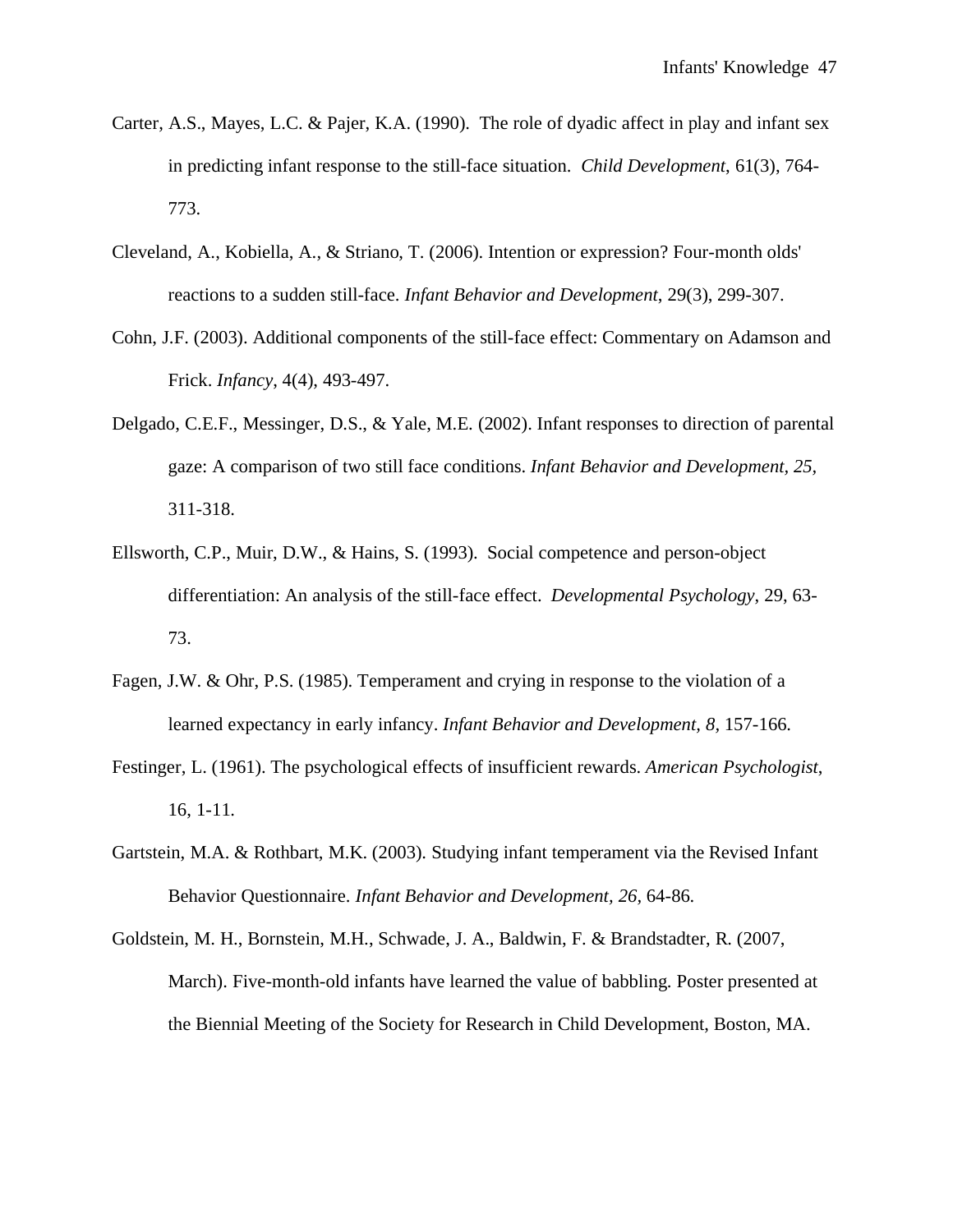- Goldstein, M. H., & Brodsky, P. (2006). EventCoder [computer software]. Ithaca: Cornell University.
- Goldstein, M. H. & West, M. J. (1999). Consistent responses of human mothers to prelinguistic infants: The effect of prelinguistic repertoire size. *Journal of Comparative Psychology*, *113,* 52-58.
- Gros-Louis, J.G., West, M. J., Goldstein, M. H., & King, A. P. (2006). Mothers provide differential feedback to infants' prelinguistic sounds. *International Journal of Behavioral Development, 30,* 509-516.
- Green, J.A. & Gustafson, G. E. (1997). Perspectives on an ecological approach to social communicative development in infancy. *Evolving explanations of development: Ecological approaches to organism-environment systems.* Washington, D.C.: American Psychological Association.
- Gusella, J., Muir, D. & Tronick, E. (1988). The effect of manipulating maternal behavior during an interaction on three-and-six-month-olds' affect and attention. *Child Development*, 59, 1111-1124.
- Hsu, H.C. & Fogel, A. (2003). Social regulatory effects of infant nondistress vocalization on maternal behavior. *Developmental Psychology*, 39(6), 976-991.
- Jones, S. S., Collins, K., & Hong, H. (1991). An audience effect on smile production in 10 month-old infants. *Psychological Science, 2,* 45-49.
- Landry, S. H., Smith, K. E., Miller-Loncar, C. L. & Swank, P. R. (1997). Predicting cognitivelanguage and social growth curves from early maternal behaviors in children at varying degrees of biological risk. *Developmental Psychology, 33,* 1040-1053.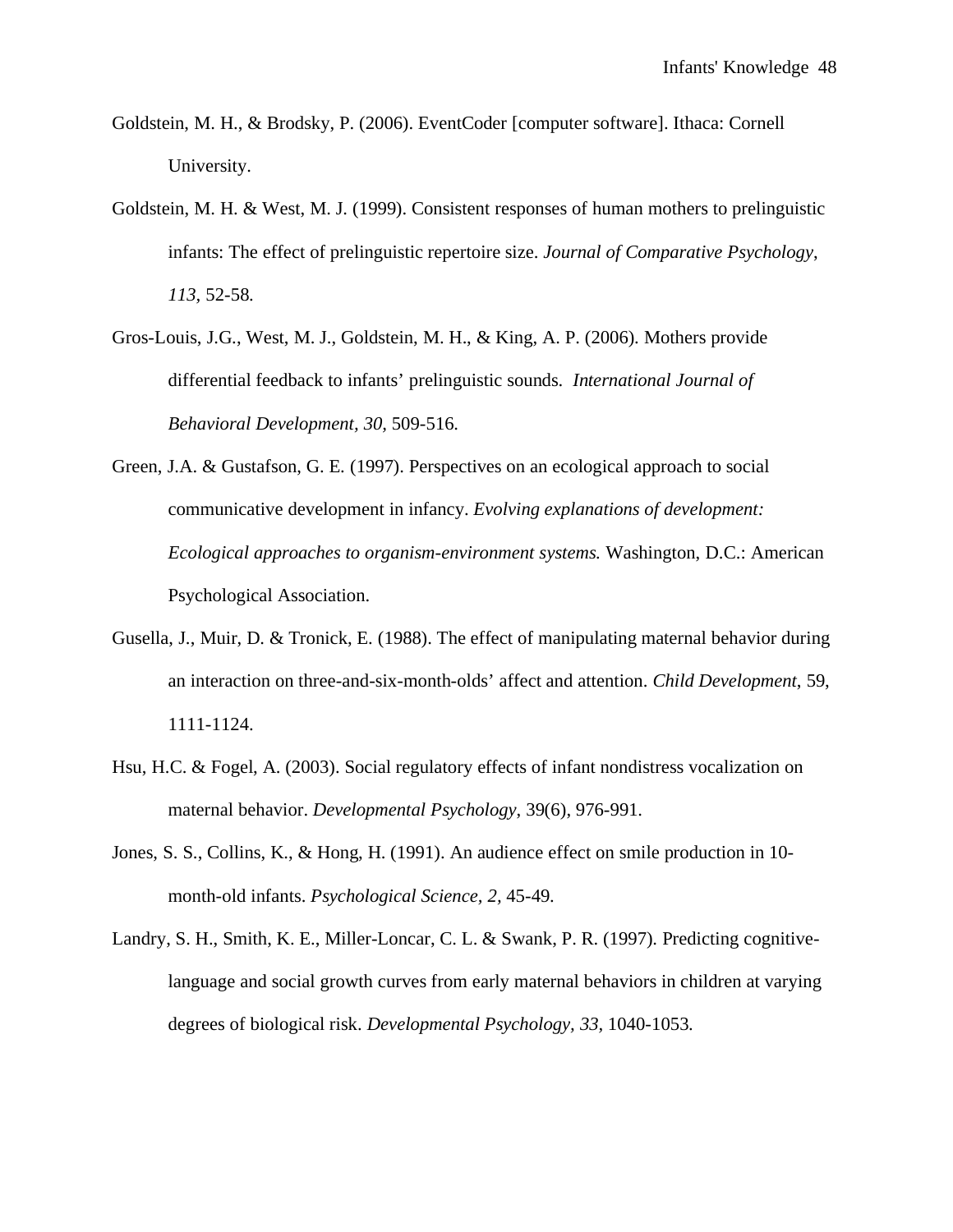- Lewis, M., Sullivan, M.W., & Brooks-Gunn, J. (1985). Emotional behavior during the learning of a contingency in early infancy. *British Journal of Developmental Psychology, 3,* 307- 316.
- Moore, G. A., Cohn, J.F., & Campbell, S. B. (2001). Infant affective responses to mother's still face at 6 months differentially predict externalizing and internalizing behaviors at 18 months. *Developmental Psychology*, 37(5), 706-714.
- Moran, G., Dumas, J. E., & Symons, D.K. (1992). Approaches to sequential analysis and the description of contingency in behavioral interaction. *Behavioral Assessment*, 14(1), 65- 92.
- Muir, D. & Hains, S.M. (1993). Infant sensitivity to perturbations in adult facial, vocal, tactile, and contingent stimulation during face-to-face interactions. In B. de Boysson-Bardies (Ed.), *Developmental neurocognition: Speech and face processing in the first year of life* (pp. 171-183). Amsterdam:Elsevier.
- Muir, D. & Lee, K. (2003). The still-face effect: Methodological issues and new applications. *Infancy*, 4(4), 483-491.
- Nadel, J., Croue, S., Mattlinger, M-J., Canet, P., Hudelot, C., Lecuyer, C., & Martini, M. (2000). Do children with autism have expectancies about the social behavior of unfamiliar people? A pilot study using the still face paradigm. *Autism*, 4(2), 133-146.
- Oller, D. K. & Lynch, M. P. (1992). Infant vocalizations and innovations in infraphonology: Toward a broader theory of vocal development and disorders. In C. A. Ferguson, L. Menn, & C. Stoel-Gammon (Eds.), *Phonological development* (pp. 509-536). Parkton, MD: New York Press.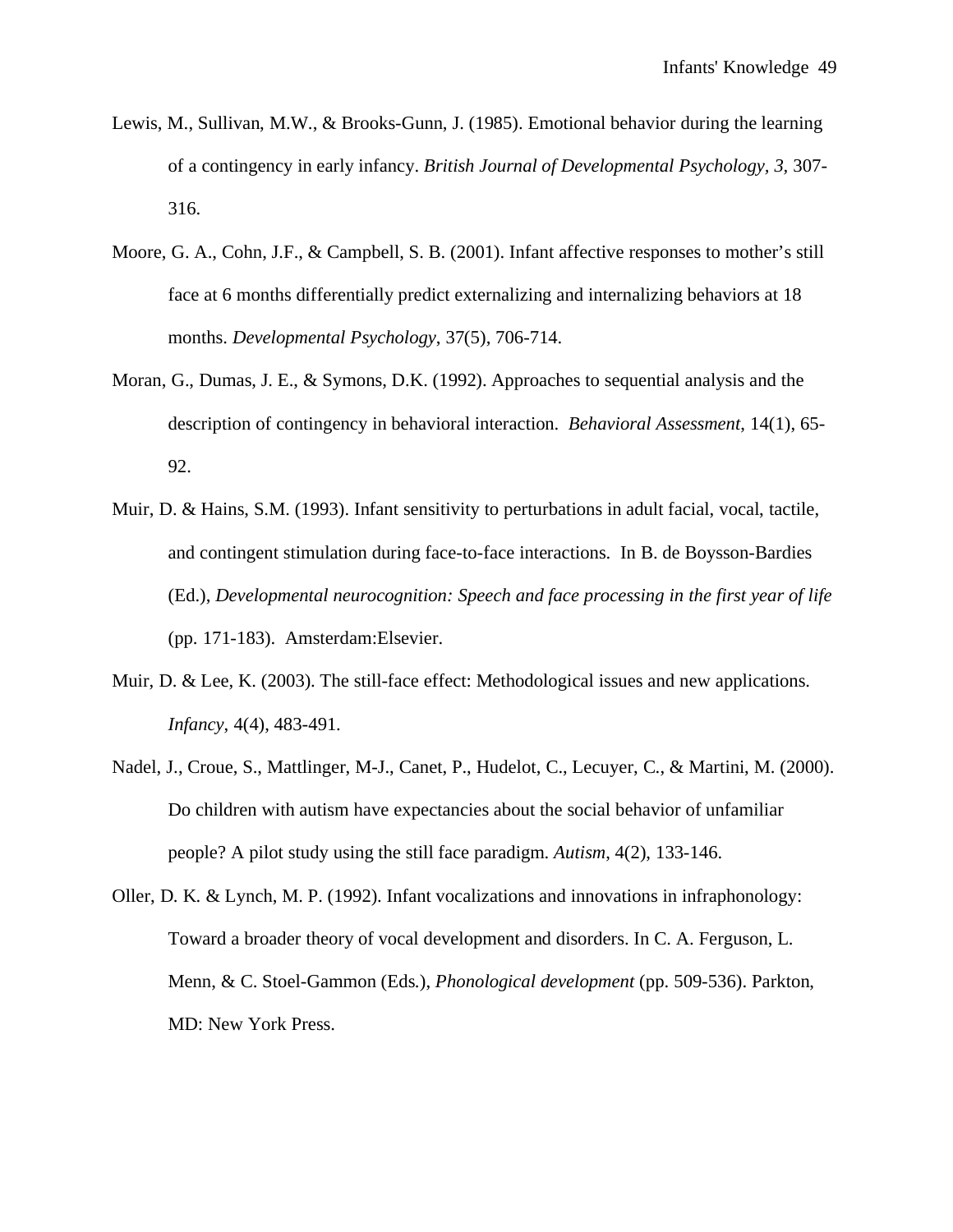- Rochat, P., & Striano, T. (1999). Social cognitive development in the first year. In P. Rochat (Ed.), *Early social cognition: Understanding others in the first months of life* (pp. 1-34). Mahwah, NJ: Erlbaum.
- Rovee, C.K. & Rovee, D.T. (1969). Conjugate reinforcement of infant exploratory behavior. *Journal of Experimental Child Psychology*, 8, 33-39.

Skinner, B. F. (1938) *The behavior of organisms.* New York: Appleton-Century-Crofts.

- Stormark, K.J. & Braarud, H.C. (2004). Infants' sensitivity to social contingency: A "double video" study of face-to-face communication between 2- and 4-month olds and their mothers. *Infant Behavior and Development*, 27(2), 195-203.
- Striano, T. (2001). From social expectations to social cognition in early infancy. *Bulletin of the Menninger Clinic*, 65(3), 361-370.
- Striano, T. (2004). Direction of Regard and the Still-Face Effect in the First Year: Does Intention Matter? *Child Development,* 75(2), 468-479.
- Tarabulsy, G. M., Provost, M.A., Deslandes, J., St-Laurent, D., Moss, E., Lemelin, J., Bernier, A., & Dassylva, J. (2003). Individual differences in infant still-face response at 6 months. *Infant Behavior & Development*, 26, 421-438.
- Tamis-LeMonda, C. S., Bornstein, M. H., Baumwell, L., & Damast, A. M. (1996). Responsive parenting in the second year: Specific influences on children's language and play. *Early Development and Parenting, 4,* 173-183.
- Tamis-LeMonda, C. S., Bornstein, M. H., & Baumwell, L. (2001). Maternal Responsiveness and Children's Achievement of Language Milestones. *Child Development*, 72(3), 748-767.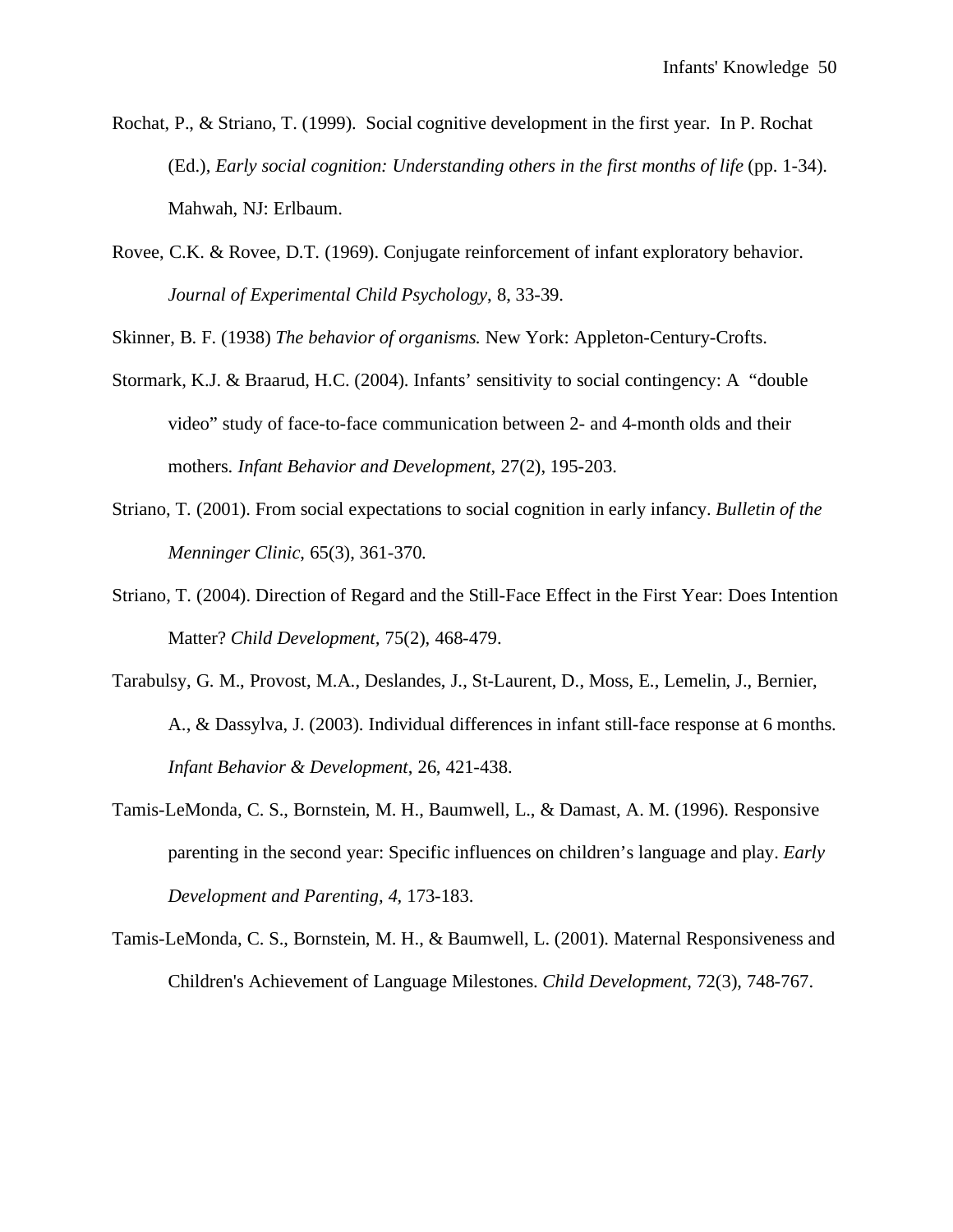- Tarabulsy, G.M., Tessier, R., & Kappas, A. (1996). Contingency detection and the contingent organization of behavior in interactions: Implications for socioemotional development in infancy. *Psychological Bulletin*, 120(1), 25-41.
- Tronick, E., Als, H., Adamson, L., Wise, S., & Brazelton, T.B. (1978). The infant's response to entrapment between contradictory messages in face-to-face interaction. *Journal of the American Academy of Child Psychiatry, 17,* 1-13.
- Warren, A. B., & Brown, R. H. (1943). Conditioned operant response phenomena in children. *Journal of General Psychology, 28,* 181-207.
- Watson, J.S. (1972). Smiling, cooing, and "the game." *Merrill-Palmer Quarterly, 18,* 323-339.
- Weinberg, M. K. & Tronick, E.Z. (1994). Beyond the face: An empirical study of infant affective configurations of facial, vocal, gestural, and regulatory behaviors. *Child Development*, 65, 1503-1515.
- Weinberg, M. K. & Tronick, E.Z. (1996). Infant affective reactions to the resumption of maternal interaction after the Still-Face. *Child Development*, 67(3), 905-914.
- Weinberg, M.K., Tronick, E.Z., Cohn, J.F., Olson, K.L. (1999). Gender differences in emotional expressivity and self-regulation during early infancy. *Developmental Psychology*, 35(1), 175-188.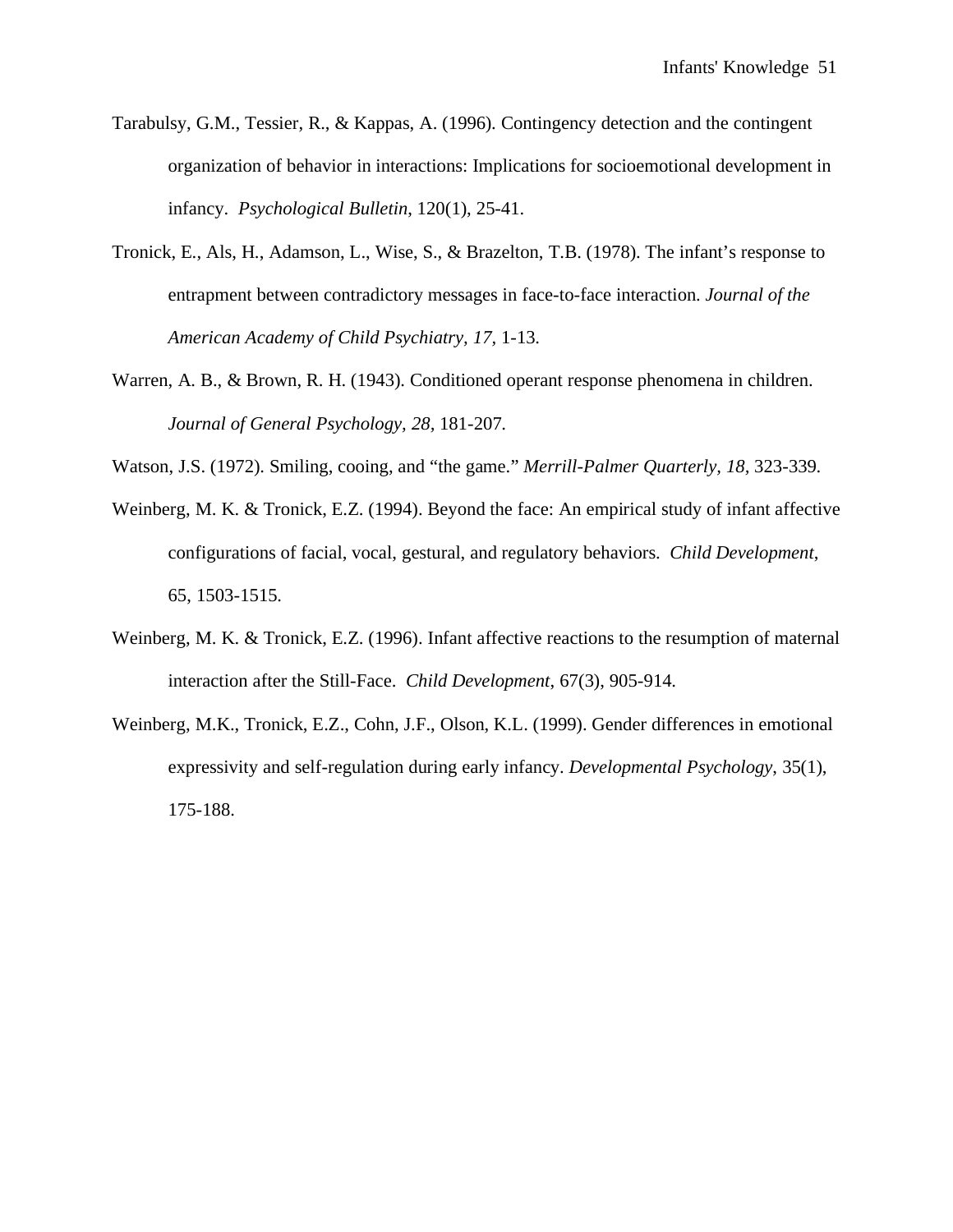## Appendix

© 2000 Mary K. Rothbart Maria A. Gartstein All Rights Reserved

# **Infant Behavior Questionnaire - Revised**

| Subject No.  | Date of Baby's Birth |                               |
|--------------|----------------------|-------------------------------|
| Today's Date | Age of Child         | month. day year<br>mos. weeks |
| Sex of Child |                      |                               |

### **INSTRUCTIONS:**

Please read carefully before starting:

As you read each description of the baby's behavior below, please indicate how often the baby did this during the LAST WEEK (the past seven days) by circling one of the numbers in the left column. These numbers indicate how often you observed the behavior described during the last week.

| $\left(1\right)$ | $\left( 2\right)$ |           | $\overline{4}$ |                        | (6)    |        | $\left( \mathrm{X}\right)$ |
|------------------|-------------------|-----------|----------------|------------------------|--------|--------|----------------------------|
| Never            | Verv              | Less Than |                | About Half   More Than | Almost | Always | Does Not                   |
|                  | Rarely            | Half the  | the Time       | Half the               | Always |        | Apply                      |
|                  |                   | Time      |                | Time                   |        |        |                            |

The "Does Not Apply" (X) column is used when you did not see the baby in the situation described during the last week. For example, if the situation mentions the baby having to wait for food or liquids and there was no time during the last week when the baby had to wait, circle the (X) column. "Does Not Apply" is different from "Never" (1). "Never" is used when you saw the baby in the situation but the baby never engaged in the behavior listed during the last week. For example, if the baby did have to wait for food or liquids at least once but never cried loudly while waiting, circle the (1) column.

Please be sure to circle a number for every item.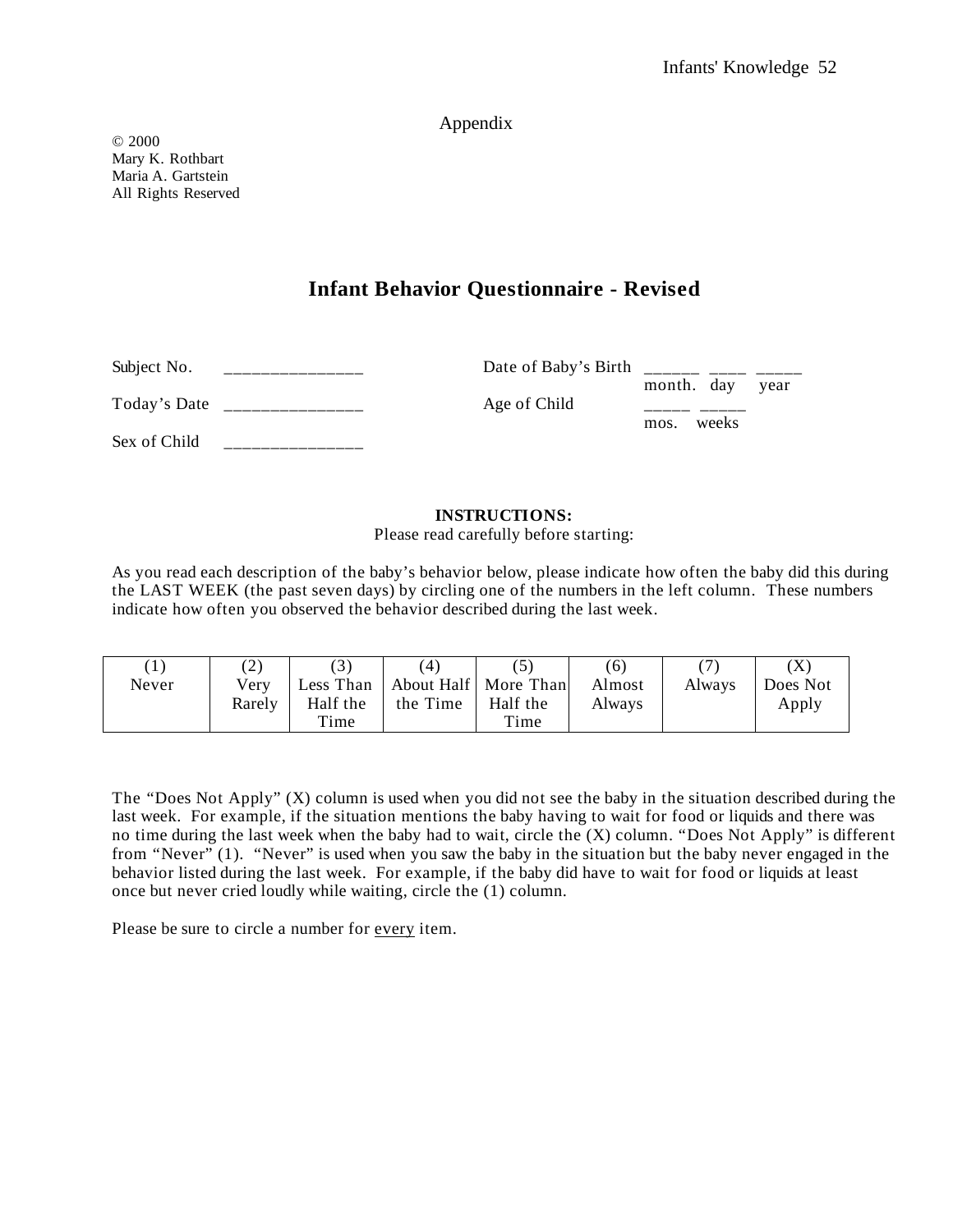## **Feeding**

|  |  |  | During feeding, how often did the baby:                                       |
|--|--|--|-------------------------------------------------------------------------------|
|  |  |  | 1 2 3 4 5 6 7 X  (1) lie or sit quietly?                                      |
|  |  |  | 1 2 3 4 5 6 7 X  (2) squirm or kick?                                          |
|  |  |  | 1 2 3 4 5 6 7 X (3) wave arms?                                                |
|  |  |  | 1 2 3 4 5 6 7 X  (4) notice lumpy texture in food (e.g., oatmeal)?            |
|  |  |  | In the last week, while being fed in your lap, how often did the baby:        |
|  |  |  | 1 2 3 4 5 6 7 $X$ (5) seem to enjoy the closeness?                            |
|  |  |  | 1 2 3 4 5 6 7 $X$ (6) snuggle even after she was done?                        |
|  |  |  | 1 2 3 4 5 6 7 $X$ (7) seem eager to get away as soon as the feeding was over? |
|  |  |  | <u>How often did your baby make talking sounds:</u>                           |
|  |  |  | 1 2 3 4 5 6 7 $X \dots (8)$ while waiting in a high chair for food?           |
|  |  |  | 1 2 3 4 5 6 7 $X$ (9) when s/he was ready for more food?                      |
|  |  |  | 1 2 3 4 5 6 7 $X$ (10) when s/he has had enough to eat?                       |
|  |  |  |                                                                               |
|  |  |  | Sleeping                                                                      |

Before falling asleep at night during the last week, how often did the baby: 1 2 3 4 5 6 7 X . . . . (11) show no fussing or crying?

## During sleep, how often did the baby:

|  |  |  | 1 2 3 4 5 6 7 X (12) toss about in the crib?                        |
|--|--|--|---------------------------------------------------------------------|
|  |  |  | 1 2 3 4 5 6 7 $X$ (13) move from the middle to the end of the crib? |
|  |  |  | 1 2 3 4 5 6 7 $X \dots (14)$ sleep in one position only?            |

# After sleeping, how often did the baby:

|  |  |  | 1 2 3 4 5 6 7 $X$ (15) fuss or cry immediately?                          |
|--|--|--|--------------------------------------------------------------------------|
|  |  |  | 1 2 3 4 5 6 7 X (16) play quietly in the crib?                           |
|  |  |  | 1 2 3 4 5 6 7 $X$ (17) cry if someone doesn't come within a few minutes? |

### How often did the baby:

|  |  |  | 1 2 3 4 5 6 7 $X$ (18) seem angry (crying and fussing) when you left |
|--|--|--|----------------------------------------------------------------------|
|  |  |  | her/him in the crib?                                                 |
|  |  |  | 1 2 3 4 5 6 7 $X$ (19) seem contented when left in the crib?         |
|  |  |  | 1 2 3 4 5 6 7 $X$ (20) cry or fuss before going to sleep for naps?   |
|  |  |  |                                                                      |

# When going to sleep at night, how often did your baby:

|  |  |  | 1 2 3 4 5 6 7 $X$ (21) fall as leep within 10 minutes?          |
|--|--|--|-----------------------------------------------------------------|
|  |  |  | 1 2 3 4 5 6 7 X $(22)$ have a hard time settling down to sleep? |
|  |  |  | 1 2 3 4 5 6 7 $X \dots (23)$ settle down to sleep easily?       |

|  |  |  | When your baby awoke at night, how often did s/he:           |
|--|--|--|--------------------------------------------------------------|
|  |  |  | 1 2 3 4 5 6 7 $X$ (24) have a hard time going back to sleep? |
|  |  |  | 1 2 3 4 5 6 7 $X$ (25) go back to sleep immediately?         |

|  |  |  | When put down for a nap, how often did your baby: |
|--|--|--|---------------------------------------------------|
|  |  |  | 1 2 3 4 5 6 7 X (26) stay awake for a long time?  |
|  |  |  | 1 2 3 4 5 6 7 $X$ (27) go to sleep immediately?   |
|  |  |  | 1 2 3 4 5 6 7 X  (28) settle down quickly?        |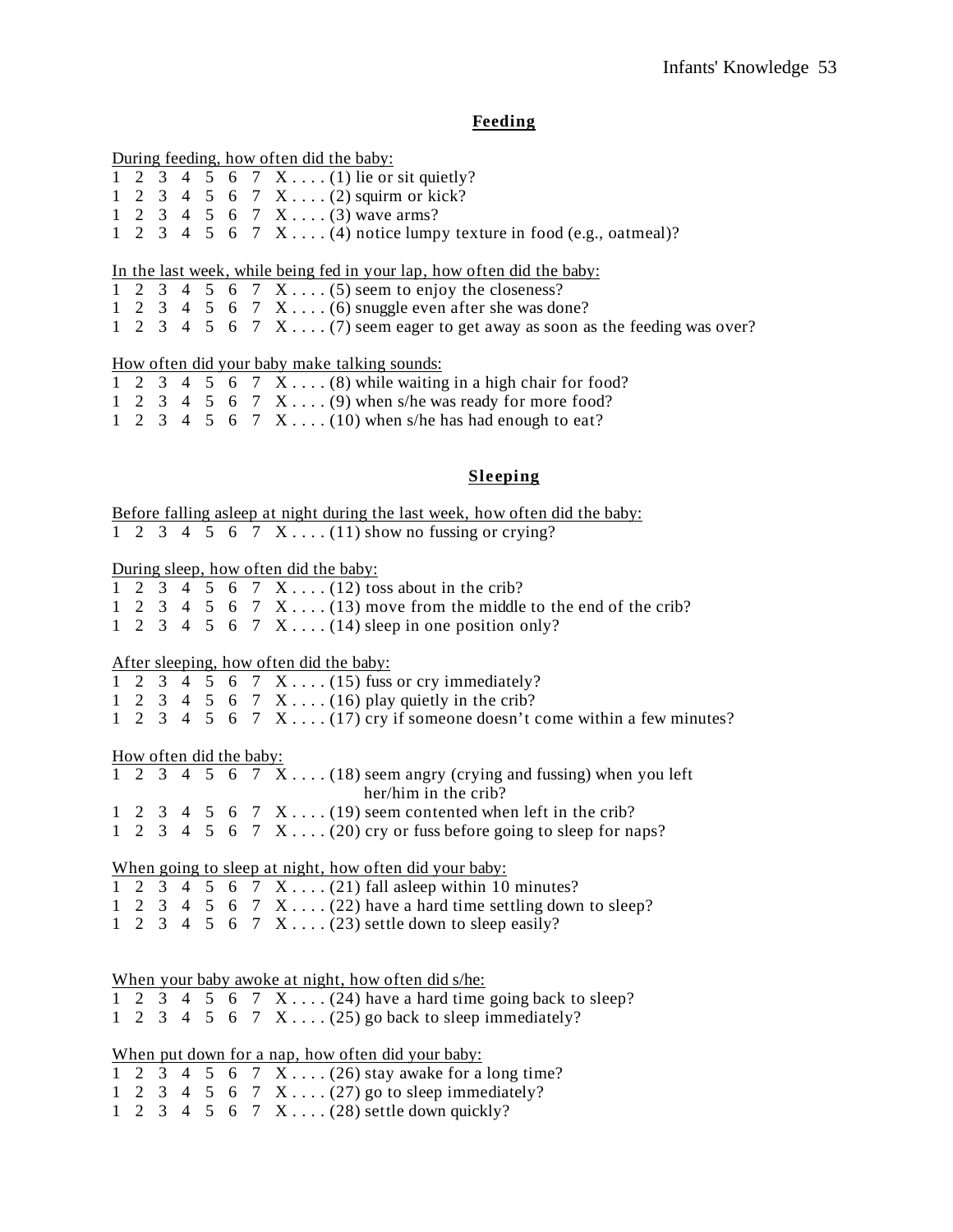1 2 3 4 5 6 7  $X$ .... (29) have a hard time settling down?

When it was time for bed or a nap and your baby did not want to go, how often did s/he: 1 2 3 4 5 6 7 X . . . . (30) whimper or sob? 1 2 3 4 5 6 7 X . . . . (31) become tearful?

### **Bathing and Dressing**

| When being dressed or undressed during the last week, how often did the baby: |  |  |
|-------------------------------------------------------------------------------|--|--|
|                                                                               |  |  |

- 1 2 3 4 5 6 7 X . . . . (32) wave her/his arms and kick?
- 1 2 3 4 5 6 7 X . . . . (33) squirm and/or try to roll away?
- 1 2 3 4 5 6 7 X . . . . (34) smile or laugh?
- 1 2 3 4 5 6 7 X . . . . (35) coo or vocalize?

#### When put into the bath water, how often did the baby:

1 2 3 4 5 6 7 X . . . . (36) smile? 1 2 3 4 5 6 7 X . . . . (37) laugh? 1 2 3 4 5 6 7 X . . . . (38) splash or kick? 1 2 3 4 5 6 7 X . . . . (39) turn body and/or squirm?

#### When face was washed, how often did the baby:

|  |  |  | 1 2 3 4 5 6 7 X  (40) smile or laugh?               |
|--|--|--|-----------------------------------------------------|
|  |  |  | 1 2 3 4 5 6 7 X (41) fuss or cry?                   |
|  |  |  | $1 \t2 \t3 \t4 \t5 \t6 \t7 \t X \ldots (42) \cos^2$ |

## When hair was washed, how often did the baby

|  |  |  | When hair was washed, how often did the baby: |
|--|--|--|-----------------------------------------------|
|  |  |  | 1 2 3 4 5 6 7 X (43) smile?                   |
|  |  |  | 1 2 3 4 5 6 7 X (44) fuss or cry?             |
|  |  |  | 1 2 3 4 5 6 7 X (45) vocalize?                |

### **Play**

| 1 2 3 4 5 6 7 X (46) look at pictures in books and/or magazines for<br>2-5 minutes at a time?<br>1 2 3 4 5 6 7 $X$ (47) look at pictures in books and/or magazines for<br>5 minutes or longer at a time?<br>1 2 3 4 5 6 7 $X$ (48) stare at a mobile, crib bumper or picture for<br>5 minutes or longer?<br>1 2 3 4 5 6 7 X  (49) play with one toy or object for 5-10 minutes?<br>1 2 3 4 5 6 7 $X$ (50) play with one toy or object for 10 minutes or longer?<br>1 2 3 4 5 6 7 $X$ (51) spend time just looking at playthings?<br>1 2 3 4 5 6 7 $X \dots (52)$ repeat the same sounds over and over again?<br>1 2 3 4 5 6 7 $X$ (53) laugh aloud in play?<br>1 2 3 4 5 6 7 $X$ (54) repeat the same movement with an object for 2<br>or hitting a mobile)?<br>1 2 3 4 5 6 7 $X$ (55) pay attention to your reading during most of the story<br>when looking at picture books? |  |  |  | How often during the last week did the baby:                                     |
|---------------------------------------------------------------------------------------------------------------------------------------------------------------------------------------------------------------------------------------------------------------------------------------------------------------------------------------------------------------------------------------------------------------------------------------------------------------------------------------------------------------------------------------------------------------------------------------------------------------------------------------------------------------------------------------------------------------------------------------------------------------------------------------------------------------------------------------------------------------------------------|--|--|--|----------------------------------------------------------------------------------|
|                                                                                                                                                                                                                                                                                                                                                                                                                                                                                                                                                                                                                                                                                                                                                                                                                                                                                 |  |  |  |                                                                                  |
|                                                                                                                                                                                                                                                                                                                                                                                                                                                                                                                                                                                                                                                                                                                                                                                                                                                                                 |  |  |  |                                                                                  |
|                                                                                                                                                                                                                                                                                                                                                                                                                                                                                                                                                                                                                                                                                                                                                                                                                                                                                 |  |  |  |                                                                                  |
|                                                                                                                                                                                                                                                                                                                                                                                                                                                                                                                                                                                                                                                                                                                                                                                                                                                                                 |  |  |  |                                                                                  |
|                                                                                                                                                                                                                                                                                                                                                                                                                                                                                                                                                                                                                                                                                                                                                                                                                                                                                 |  |  |  |                                                                                  |
|                                                                                                                                                                                                                                                                                                                                                                                                                                                                                                                                                                                                                                                                                                                                                                                                                                                                                 |  |  |  |                                                                                  |
|                                                                                                                                                                                                                                                                                                                                                                                                                                                                                                                                                                                                                                                                                                                                                                                                                                                                                 |  |  |  |                                                                                  |
|                                                                                                                                                                                                                                                                                                                                                                                                                                                                                                                                                                                                                                                                                                                                                                                                                                                                                 |  |  |  |                                                                                  |
|                                                                                                                                                                                                                                                                                                                                                                                                                                                                                                                                                                                                                                                                                                                                                                                                                                                                                 |  |  |  |                                                                                  |
|                                                                                                                                                                                                                                                                                                                                                                                                                                                                                                                                                                                                                                                                                                                                                                                                                                                                                 |  |  |  |                                                                                  |
|                                                                                                                                                                                                                                                                                                                                                                                                                                                                                                                                                                                                                                                                                                                                                                                                                                                                                 |  |  |  |                                                                                  |
|                                                                                                                                                                                                                                                                                                                                                                                                                                                                                                                                                                                                                                                                                                                                                                                                                                                                                 |  |  |  |                                                                                  |
|                                                                                                                                                                                                                                                                                                                                                                                                                                                                                                                                                                                                                                                                                                                                                                                                                                                                                 |  |  |  | minutes or longer (e.g., putting a block in a cup, kicking                       |
|                                                                                                                                                                                                                                                                                                                                                                                                                                                                                                                                                                                                                                                                                                                                                                                                                                                                                 |  |  |  |                                                                                  |
|                                                                                                                                                                                                                                                                                                                                                                                                                                                                                                                                                                                                                                                                                                                                                                                                                                                                                 |  |  |  |                                                                                  |
|                                                                                                                                                                                                                                                                                                                                                                                                                                                                                                                                                                                                                                                                                                                                                                                                                                                                                 |  |  |  |                                                                                  |
|                                                                                                                                                                                                                                                                                                                                                                                                                                                                                                                                                                                                                                                                                                                                                                                                                                                                                 |  |  |  | 1 2 3 4 5 6 7 $X \dots (56)$ smile or laugh after accomplishing something (e.g., |
| stacking blocks, etc.)?                                                                                                                                                                                                                                                                                                                                                                                                                                                                                                                                                                                                                                                                                                                                                                                                                                                         |  |  |  |                                                                                  |
| 1 2 3 4 5 6 7 $X \dots (57)$ smile or laugh when given a toy?                                                                                                                                                                                                                                                                                                                                                                                                                                                                                                                                                                                                                                                                                                                                                                                                                   |  |  |  |                                                                                  |
| 1 2 3 4 5 6 7 $X$ (58) smile or laugh when tickled?                                                                                                                                                                                                                                                                                                                                                                                                                                                                                                                                                                                                                                                                                                                                                                                                                             |  |  |  |                                                                                  |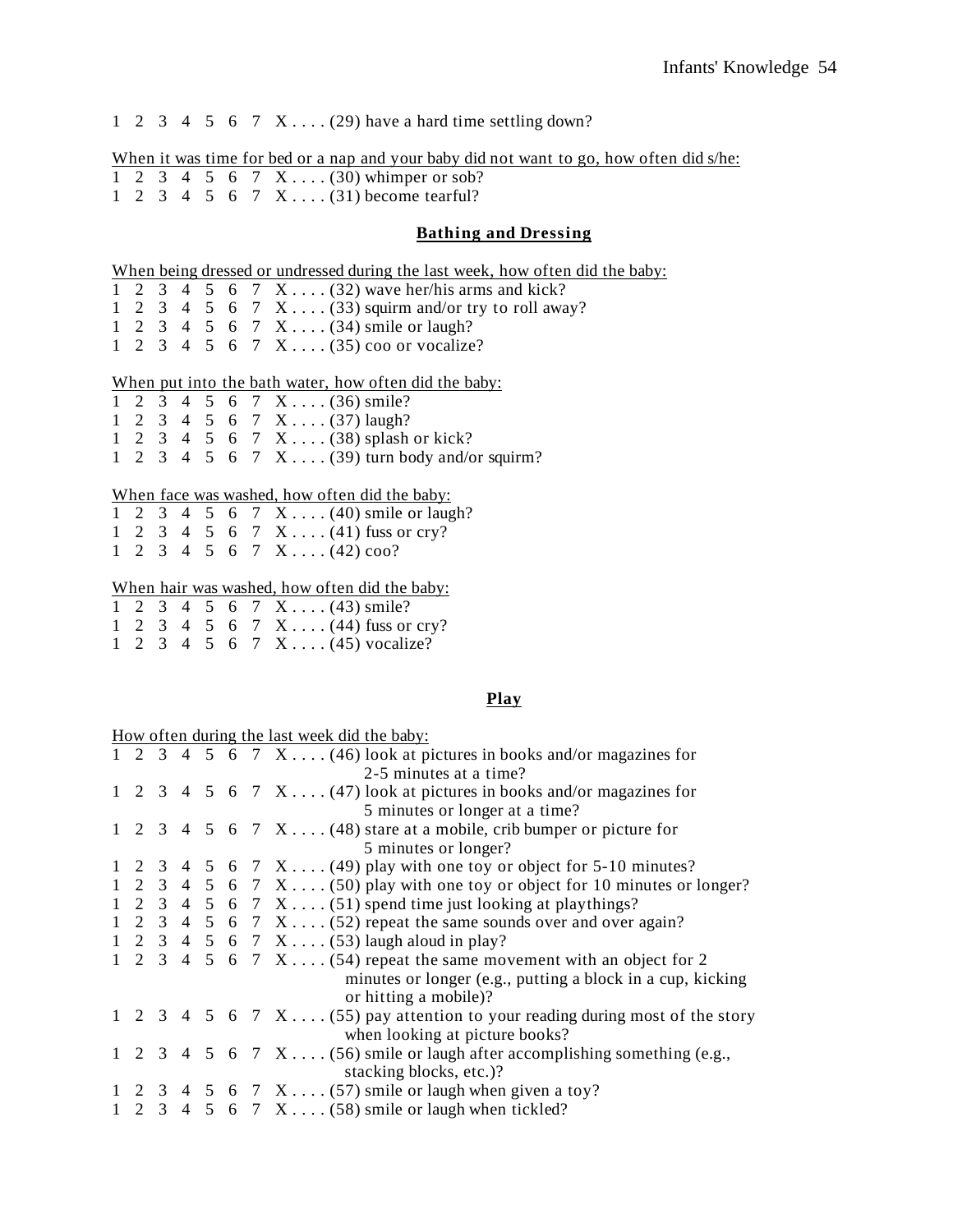How often during the last week did the baby enjoy: 1 2 3 4 5 6 7 X . . . . (59) being sung to? 1 2 3 4 5 6 7 X . . . . (60) being read to? 1 2 3 4 5 6 7  $X$ .... $(61)$  hearing the sound of words, as in nursery rhymes? 1 2 3 4 5 6 7  $X$ .... (62) looking at picture books? 1 2 3 4 5 6 7  $X \dots (63)$  gentle rhythmic activities, such as rocking or swaying? 1 2 3 4 5 6 7  $X$ .... (64) lying quietly and examining his/her fingers or toes? 1 2 3 4 5 6 7 X . . . . (65) being tickled by you or someone else in your family? 1 2 3 4 5 6 7  $X$ .... (66) being involved in rambunctious play? 1 2 3 4 5 6 7  $X$ ....(67) watching while you, or another adult, playfully made faces?  $1 \quad 2 \quad 3 \quad 4 \quad 5 \quad 6 \quad 7 \quad X \ldots$  (68) touching or lying next to stuffed animals? 1 2 3 4 5 6 7 X . . . . (69) the feel of soft blankets ?  $1 \quad 2 \quad 3 \quad 4 \quad 5 \quad 6 \quad 7 \quad X \ldots$  (70) being rolled up in a warm blanket?  $\overline{1}$  2 3 4 5 6 7 X . . . . (71) listening to a musical toy in a crib? When playing quietly with one of her/his favorite toys, how often did your baby: 1 2 3 4 5 6 7 X . . . . (72) show pleasure? 1 2 3 4 5 6 7  $X$ ....(73) enjoy lying in the crib for more than 5 minutes? 1 2 3 4 5 6 7  $X \dots (74)$  enjoy lying in the crib for more than 10 minutes? When something the baby was playing with had to be removed, how often did s/he: 1 2 3 4 5 6 7 X . . . . (75) cry or show distress for a time? 1 2 3 4 5 6 7 X . . . . (76) seem not bothered? When tossed around playfully how often did the baby:  $1 \quad 2 \quad 3 \quad 4 \quad 5 \quad 6 \quad 7 \quad X \ldots (77) \text{smile?}$ 1 2 3 4 5 6 7 X . . . . (78) laugh? During a peekaboo game, how often did the baby: 1 2 3 4 5 6 7 X . . . . (79) smile? 1 2 3 4 5 6 7 X . . . . (80) laugh? How often did your baby enjoy bouncing up and down: 1 2 3 4 5 6 7 X . . . . (81) while on your lap? 1 2 3 4 5 6 7  $X \dots (82)$  on an object, such as a bed, bouncer chair, or toy? How often did the infant look up from playing: 1 2 3 4 5 6 7 X . . . . (83) when the telephone rang? 1 2 3 4 5 6 7  $X$ .... (84) when s/he heard voices in the next room? When your baby saw a toy s/he wanted, how often did s/he: 1 2 3 4 5 6 7 X . . . . (85) get very excited about getting it? 1 2 3 4 5 6 7 X . . . . (86) immediately go after it? When given a new toy, how often did your baby: 1 2 3 4 5 6 7 X . . . . (87) get very excited about getting it? 1 2 3 4 5 6 7 X . . . . (88) immediately go after it? 1 2 3 4 5 6 7  $X$ .... (89) seem not to get very excited about it?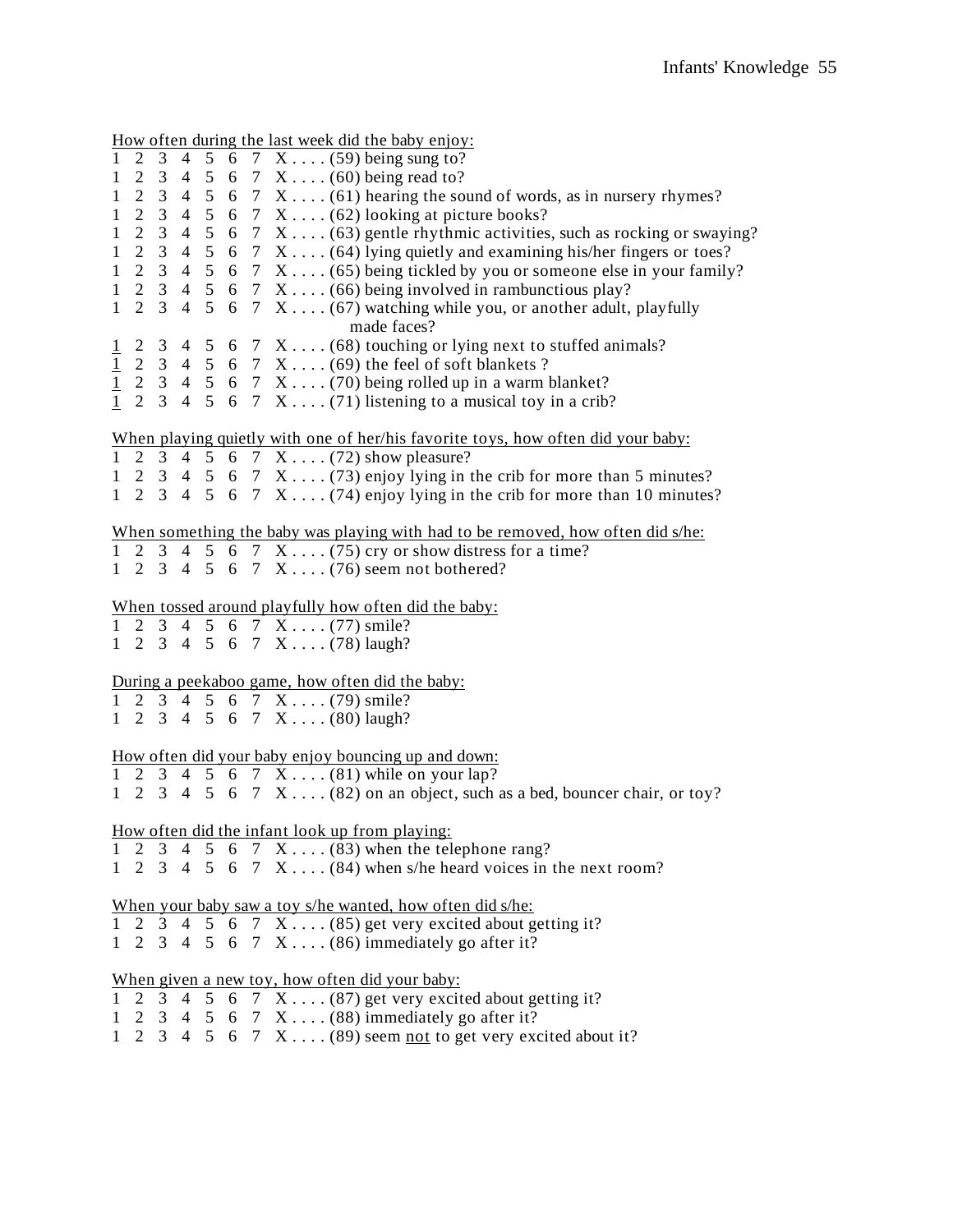# **Daily Activities**

|              |   |                |  |  | How often during the last week did the baby:                                                                        |
|--------------|---|----------------|--|--|---------------------------------------------------------------------------------------------------------------------|
|              |   |                |  |  | 1 2 3 4 5 6 7 $X \dots (90)$ cry or show distress at a change in parents'                                           |
|              |   |                |  |  | appearance, (glasses off, shower cap on, etc.)?                                                                     |
|              |   |                |  |  | 1 2 3 4 5 6 7 $X$ (91) when in a position to see the television set,                                                |
|              |   |                |  |  | look at it for 2 to 5 minutes at a time?                                                                            |
|              |   |                |  |  |                                                                                                                     |
|              |   |                |  |  | How often during the last week did the baby:                                                                        |
|              |   |                |  |  | 1 2 3 4 5 6 7 $X \dots (92)$ when in a position to see the television set,                                          |
|              |   |                |  |  | look at it for 5 minutes or longer?                                                                                 |
|              |   |                |  |  | 1 2 3 4 5 6 7 $X$ (93) protest being placed in a confining place (infant                                            |
|              |   |                |  |  | seat, play pen, car seat, etc)?                                                                                     |
|              |   |                |  |  | 1 2 3 4 5 6 7 $X$ (94) startle at a sudden change in body position (for                                             |
|              |   |                |  |  | example, when moved suddenly)?                                                                                      |
|              |   |                |  |  | 1 2 3 4 5 6 7 $X \dots (95)$ appear to listen to even very quiet sounds?                                            |
|              |   |                |  |  | 1 2 3 4 5 6 7 X (96) attend to sights or sounds when outdoors (for example, wind                                    |
|              |   |                |  |  | chimes or water sprinklers)?                                                                                        |
|              |   |                |  |  | 1 2 3 4 5 6 7 $X$ (97) move quickly toward new objects?                                                             |
|              |   |                |  |  | 1 2 3 4 5 6 7 X  (98) show a strong desire for something s/he wanted?                                               |
|              |   |                |  |  | 1 2 3 4 5 6 7 $X$ (99) startle to a loud or sudden noise?                                                           |
|              |   |                |  |  | 1 2 3 4 5 6 7 $X$ (100) look at children playing in the park or on the                                              |
|              |   |                |  |  | playground for 5 minutes or longer?                                                                                 |
|              |   |                |  |  | 1 2 3 4 5 6 7 $X$ (101) watch adults performing household activities                                                |
|              |   |                |  |  | (e.g., cooking, etc.) for more than 5 minutes?                                                                      |
|              |   |                |  |  |                                                                                                                     |
|              |   |                |  |  | 1 2 3 4 5 6 7 $X \dots (102)$ squeal or shout when excited?<br>1 2 3 4 5 6 7 $X$ (103) imitate the sounds you made? |
|              |   |                |  |  |                                                                                                                     |
|              |   |                |  |  | 1 2 3 4 5 6 7 $X$ (104) seem excited when you or other adults acted in an                                           |
|              |   |                |  |  | excited manner around him/her?                                                                                      |
|              |   |                |  |  |                                                                                                                     |
|              |   |                |  |  | When being held, how often did the baby:<br>1 2 3 4 5 6 7 X  (105) pull away or kick?                               |
|              |   |                |  |  |                                                                                                                     |
|              |   |                |  |  | 1 2 3 4 5 6 7 $X$ (106) seem to enjoy him/herself?                                                                  |
|              |   |                |  |  | 1 2 3 4 5 6 7 X  (107) mold to your body?<br>1 2 3 4 5 6 7 X  (108) squirm?                                         |
|              |   |                |  |  |                                                                                                                     |
|              |   |                |  |  |                                                                                                                     |
|              |   |                |  |  | When placed on his/her back, how often did the baby:                                                                |
|              |   |                |  |  | 1 2 3 4 5 6 7 X  (109) fuss or protest?                                                                             |
|              |   |                |  |  | 1 2 3 4 5 6 7 X  (110) smile or laugh?                                                                              |
|              |   |                |  |  | 1 2 3 4 5 6 7 $X$ (111) wave arms and kick?                                                                         |
|              |   |                |  |  | 1 2 3 4 5 6 7 $X$ (112) squirm and/or turn body?                                                                    |
|              |   |                |  |  |                                                                                                                     |
|              |   |                |  |  | When the baby wanted something, how often did s/he:                                                                 |
|              |   |                |  |  | 1 2 3 4 5 6 7 $X$ (113) become upset when s/he could not get what s/he wanted?                                      |
|              |   |                |  |  | 1 2 3 4 5 6 7 $X$ (114) have tantrums (crying, screaming, face red, etc.)                                           |
|              |   |                |  |  | when s/he did not get what s/he wanted?                                                                             |
|              |   |                |  |  |                                                                                                                     |
|              |   |                |  |  | When placed in an infant seat or car seat, how often did the baby:                                                  |
| $\mathbf{1}$ | 2 | $\overline{3}$ |  |  | 4 5 6 7 $X$ (115) wave arms and kick?                                                                               |
| $\mathbf{1}$ | 2 |                |  |  | 3 4 5 6 7 X  (116) squirm and turn body?                                                                            |
|              |   |                |  |  | 1 2 3 4 5 6 7 X  (117) lie or sit quietly?                                                                          |
| 1            |   |                |  |  | 2 3 4 5 6 7 $X$ (118) show distress at first; then quiet down?                                                      |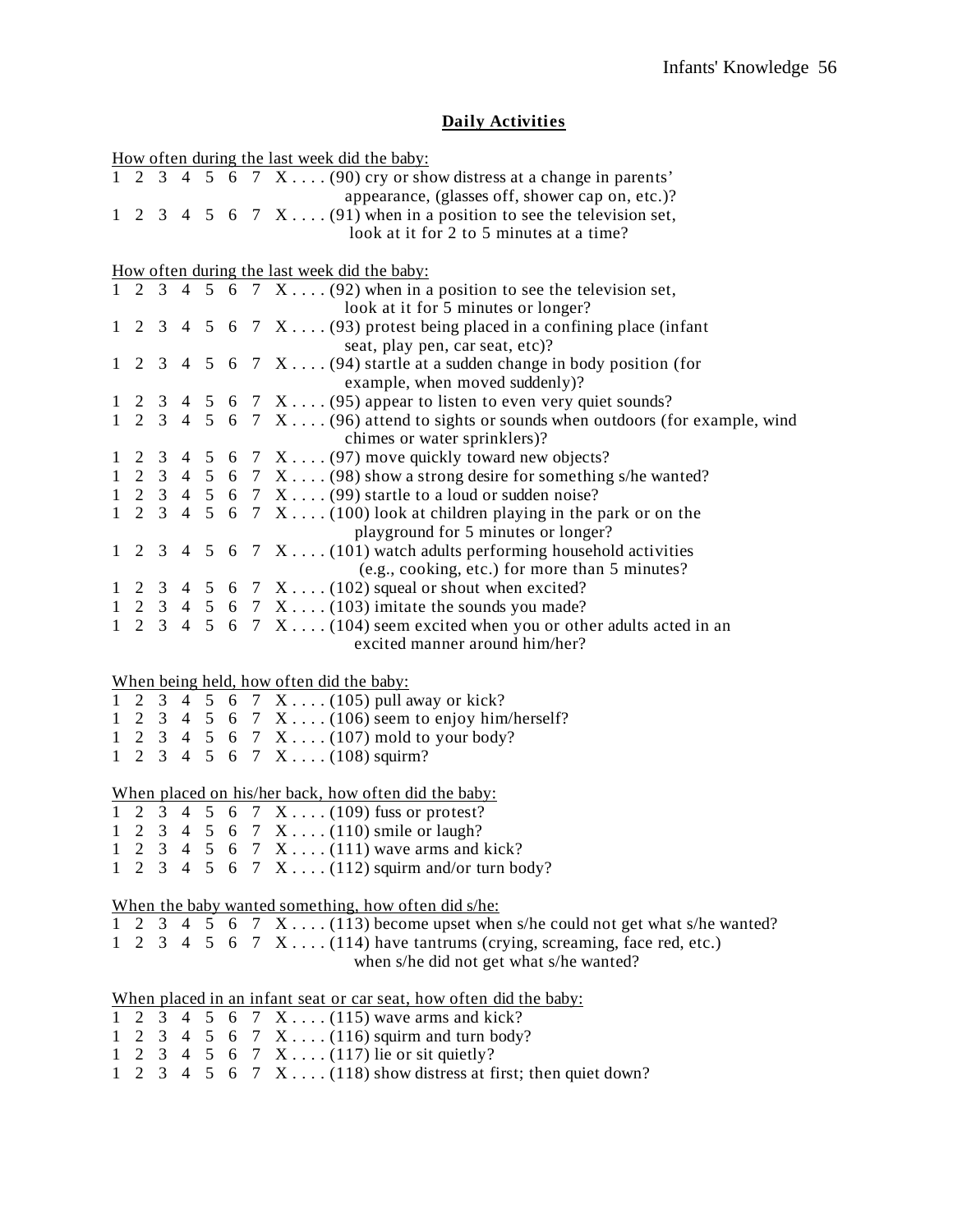| When frustrated with something, how often did your baby:<br>1 2 3 4 5 6 7 $X$ (119) calm down within 5 minutes?                                                                                                                                                                                                                                                                                                                                                                                                                                                                                                                |
|--------------------------------------------------------------------------------------------------------------------------------------------------------------------------------------------------------------------------------------------------------------------------------------------------------------------------------------------------------------------------------------------------------------------------------------------------------------------------------------------------------------------------------------------------------------------------------------------------------------------------------|
| When your baby was upset about something, how often did s/he:<br>1 2 3 4 5 6 7 $\overline{X}$ (120) stay upset for up to 10 minutes or longer?<br>1 2 3 4 5 6 7 $X$ (121) stay upset for up to 20 minutes or longer?<br>1 2 3 4 5 6 7 $X$ (122) soothe her/himself with other things (such as a stuffed<br>animal, or blanket)?                                                                                                                                                                                                                                                                                                |
| When rocked or hugged, in the last week, how often did your baby:<br>1 2 3 4 5 6 7 X  (123) seem to enjoy her/himself?<br>1 2 3 4 5 6 7 X  (124) seemed eager to get away?<br>1 2 3 4 5 6 7 X $(125)$ make protesting noises?                                                                                                                                                                                                                                                                                                                                                                                                  |
| When reuniting after having been away during the last week how often did the baby:<br>1 2 3 4 5 6 7 X $(126)$ seem to enjoy being held?<br>1 2 3 4 5 6 7 $X$ (127) show interest in being close, but resisted being held?<br>1 2 3 4 5 6 7 X  (128) show distress at being held?                                                                                                                                                                                                                                                                                                                                               |
| When being carried, in the last week, how often did your baby:<br>1 2 3 4 5 6 7 X  (129) seem to enjoy him/herself?<br>1 2 3 4 5 6 7 $X$ (130) push against you until put down?                                                                                                                                                                                                                                                                                                                                                                                                                                                |
| While sitting in your lap:<br>1 2 3 4 5 6 7 X  (131) how often did your baby seem to enjoy her/himself?<br>1 2 3 4 5 6 7 X  (132) how often would the baby not be content without moving around?                                                                                                                                                                                                                                                                                                                                                                                                                               |
| How often did your baby notice:                                                                                                                                                                                                                                                                                                                                                                                                                                                                                                                                                                                                |
| 1 2 3 4 5 6 7 $X$ (133) low-pitched noises, air conditioner, heating system, or<br>refrigerator running or starting up?<br>2 3 4 5 6 7 $X$ (134) sirens from fire trucks or ambulances at a distance?<br>$\mathbf{1}$<br>2 3 4 5 6 7 $X$ (135) a change in room temperature?<br>$\mathbf{1}$<br>1 2 3 4 5 6 7 $X$ (136) a change in light when a cloud passed over the sun?<br>1 2 3 4 5 6 7 $X$ (137) sound of an airplane passing overhead?<br>2 3 4 5 6 7 $X$ (138) a bird or a squirrel up in a tree?<br>$\mathbf{1}$<br>3 4 5 6 7 $X$ (139) fabrics with scratchy texture (e.g., wool)?<br>$\mathbf{1}$<br>$\overline{2}$ |
| When tired, how often was your baby:                                                                                                                                                                                                                                                                                                                                                                                                                                                                                                                                                                                           |
| 1 2 3 4 5 6 7 X  (140) likely to cry?                                                                                                                                                                                                                                                                                                                                                                                                                                                                                                                                                                                          |
| 1 2 3 4 5 6 7 X $(141)$ show distress?                                                                                                                                                                                                                                                                                                                                                                                                                                                                                                                                                                                         |
| At the end of an exciting day, how often did your baby:<br>2 3 4 5 6 7 X  (142) become tearful?<br>$\mathbf{1}$<br>2 3 4 5 6 7 X  (143) show distress?                                                                                                                                                                                                                                                                                                                                                                                                                                                                         |
| For no apparent reason, how often did your baby:                                                                                                                                                                                                                                                                                                                                                                                                                                                                                                                                                                               |
| 2 3 4 5 6 7 X  (144) appear sad?<br>2 3 4 5 6 7 X  (145) seem unresponsive?                                                                                                                                                                                                                                                                                                                                                                                                                                                                                                                                                    |
| <u>How often did your baby make talking sounds when:</u>                                                                                                                                                                                                                                                                                                                                                                                                                                                                                                                                                                       |
| 3 4 5 6 7 X  (146) riding in a car?<br>$\overline{2}$<br>1                                                                                                                                                                                                                                                                                                                                                                                                                                                                                                                                                                     |
| 2 3 4 5 6 7 X $(147)$ riding in a shopping cart?<br>$\mathbf{1}$                                                                                                                                                                                                                                                                                                                                                                                                                                                                                                                                                               |
| 3 4 5 6 7 X (148) you talked to her/him?<br>1<br>2                                                                                                                                                                                                                                                                                                                                                                                                                                                                                                                                                                             |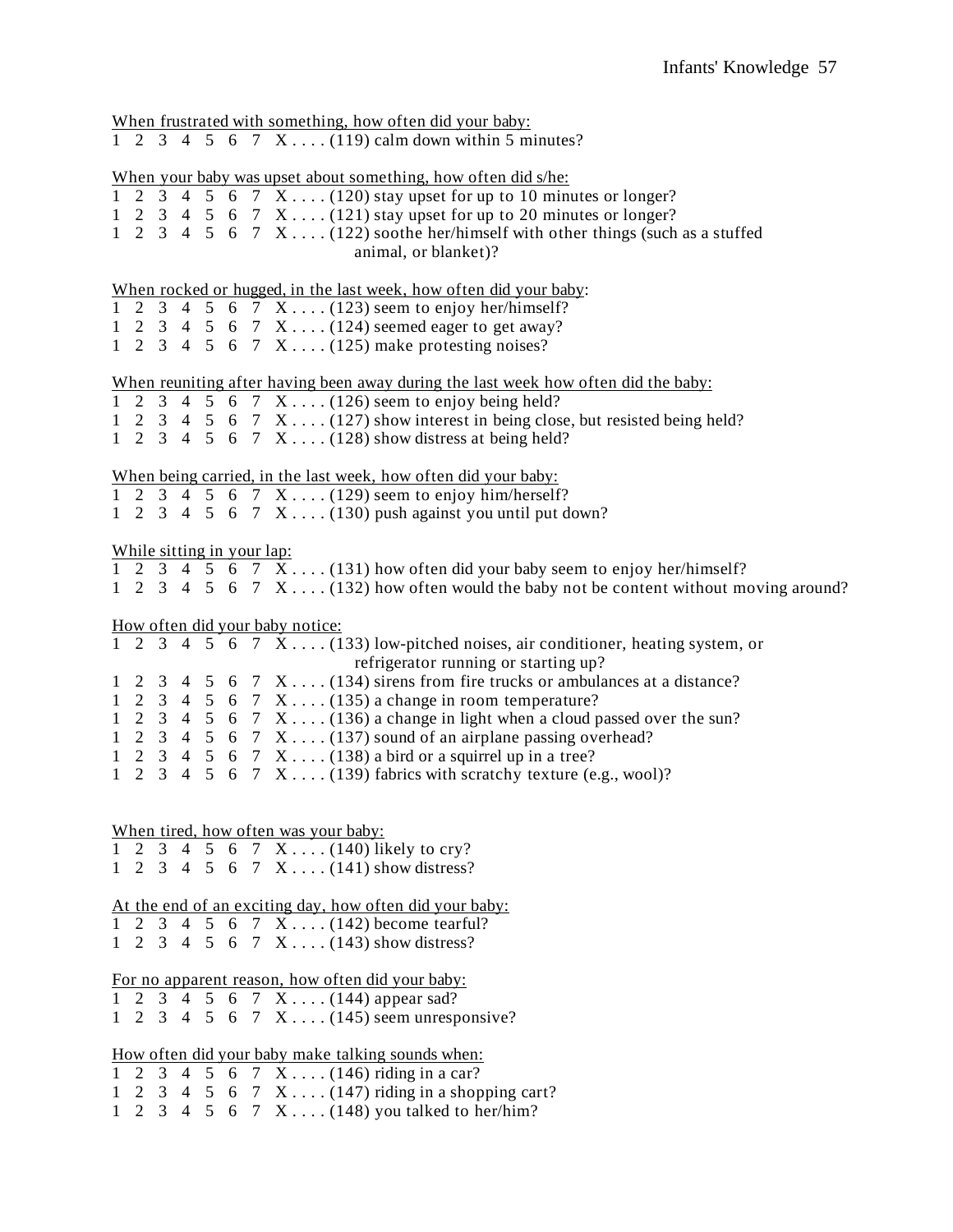# **Two Week Time Span**

| When you returned from having been away and the baby was awake, how often did s/he:                           |
|---------------------------------------------------------------------------------------------------------------|
| 1 2 3 4 5 6 7 X  (149) smile or laugh?                                                                        |
| When introduced to an unfamiliar adult, how often did the baby:                                               |
| 1 2 3 4 5 6 7 X  (150) cling to a parent?                                                                     |
| 1 2 3 4 5 6 7 $X$ (151) refuse to go to the unfamiliar person?                                                |
| 1 2 3 4 5 6 7 X  (152) hang back from the adult?                                                              |
| 1 2 3 4 5 6 7 $X \dots (153)$ never "warm up" to the unfamiliar adult?                                        |
| When in the presence of several unfamiliar adults, how often did the baby:                                    |
| 1 2 3 4 5 6 7 X  (154) cling to a parent?                                                                     |
| $1 \t2 \t3 \t4 \t5 \t6 \t7 \tX \ldots (155) \text{ cry?}$                                                     |
| 1 2 3 4 5 6 7 $X$ (156) continue to be upset for 10 minutes or longer?                                        |
| When visiting a new place, how often did the baby:                                                            |
| 1 2 3 4 5 6 7 $X \dots (157)$ show distress for the first few minutes?                                        |
| 1 2 3 4 5 6 7 $X$ (158) continue to be upset for 10 minutes or more?                                          |
| 1 2 3 4 5 6 7 $X$ (159) get excited about exploring new surroundings?                                         |
| 1 2 3 4 5 6 7 $X$ (160) move about actively when s/he is exploring new                                        |
| surroundings?                                                                                                 |
| When your baby was approached by an unfamiliar person when you and s/he were out (for example,                |
| shopping), how often did the baby:                                                                            |
| 1 2 3 4 5 6 7 X  (161) show distress?                                                                         |
| $1 \t2 \t3 \t4 \t5 \t6 \t7 \tX \ldots (162) \t0 \t0 \t0 \t0 \t1$                                              |
| When an unfamiliar adult came to your home or apartment, how often did your baby:                             |
| 1 2 3 4 5 6 7 $X$ (163) allow her/himself to be picked up without protest?                                    |
| 1 2 3 4 5 6 7 $X$ (164) cry when the visitor attempted to pick her/him up?                                    |
|                                                                                                               |
| When in a crowd of people, how often did the baby:                                                            |
| 1 2 3 4 5 6 7 X  (165) seem to enjoy him/herself?                                                             |
|                                                                                                               |
| Did the baby seem sad when:<br>1 2 3 4 5 6 7 X  (166) caregiver is gone for an unusually long period of time? |
| 1 2 3 4 5 6 7 $X$ (167) left alone/unattended in a crib or a playpen for an                                   |
|                                                                                                               |
| extended period of time?                                                                                      |
| When you were busy with another activity, and your baby was not able to get your attention, how often did     |
| s/he:                                                                                                         |
| 1 2 3 4 5 6 7 X $(168)$ become sad?                                                                           |
| 1 2 3 4 5 6 7 X (169) cry?                                                                                    |
| When your baby saw another baby crying, how often did s/he:                                                   |
| 1 2 3 4 5 6 7 $X$ (170) become tearful?                                                                       |
| 1 2 3 4 5 6 7 X (171) show distress?                                                                          |
| When familiar relatives/friends came to visit, how often did your baby:                                       |
| 3 4 5 6 7 X  (172) get excited?<br>$1\quad 2$                                                                 |
| 1 2 3 4 5 6 7 X $(173)$ seem indifferent?                                                                     |
|                                                                                                               |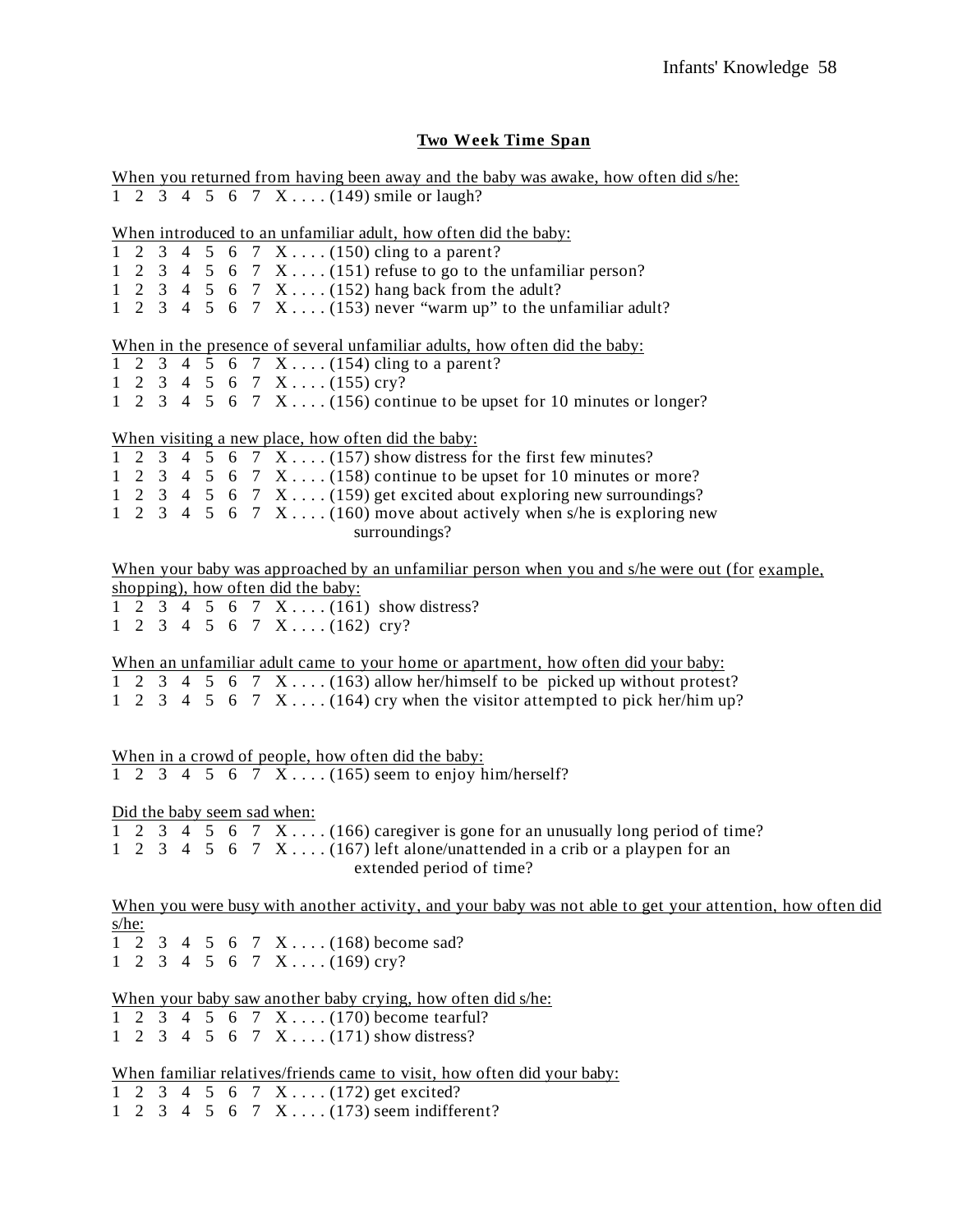### **Soothing Techniques**

Have you tried any of the following soothing techniques in the last two weeks? If so, how quickly did your baby soothe using each of these techniques? Circle  $(X)$  if you did not try the technique during the LAST TWO WEEKS.

#### When rocking your baby, how often did s/he:

|  |  |  | 1 2 3 4 5 6 7 X $(174)$ soothe immediately?                                 |
|--|--|--|-----------------------------------------------------------------------------|
|  |  |  | 1 2 3 4 5 6 7 X (175) not soothe immediately, but in the first two minutes? |
|  |  |  | 1 2 3 4 5 6 7 X $(176)$ take more than 10 minutes to soothe?                |

When singing or talking to your baby, how often did s/he:

|  |  |  |  |  |  |  |  | 1 2 3 4 5 6 7 X (177) soothe immediately? |  |
|--|--|--|--|--|--|--|--|-------------------------------------------|--|
|--|--|--|--|--|--|--|--|-------------------------------------------|--|

1 2 3 4 5 6 7 X . . . . (178) not soothe immediately, but in the first two minutes?

1 2 3 4 5 6 7 X  $\dots$  (179) take more than 10 minutes to soothe?

### When walking with the baby, how often did s/he:

|  |  |  | 1 2 3 4 5 6 7 X (180) soothe immediately?                                   |
|--|--|--|-----------------------------------------------------------------------------|
|  |  |  | 1 2 3 4 5 6 7 X (181) not soothe immediately, but in the first two minutes? |
|  |  |  | 1 2 3 4 5 6 7 X (182) take more than 10 minutes to soothe?                  |

#### When giving him/her a toy, how often did the baby:

| 1 2 3 4 5 6 7 X $(183)$ soothe immediately? |  |  |  |  |  |  |  |  |  |  |  |
|---------------------------------------------|--|--|--|--|--|--|--|--|--|--|--|
|---------------------------------------------|--|--|--|--|--|--|--|--|--|--|--|

1 2 3 4 5 6 7 X . . . . (184) not soothe immediately, but in the first two minutes?

1 2 3 4 5 6 7 X . . . . (185) take more than 10 minutes to soothe?

#### When showing the baby something to look at, how often did s/he:

|  |  |  | 1 2 3 4 5 6 7 X (186) soothe immediately?                                   |
|--|--|--|-----------------------------------------------------------------------------|
|  |  |  | 1 2 3 4 5 6 7 X (187) not soothe immediately, but in the first two minutes? |
|  |  |  | 1 2 3 4 5 6 7 X (188) take more than 10 minutes to soothe?                  |

#### When patting or gently rubbing some part of the baby's body, how often did s/he:

- 1 2 3 4 5 6 7 X . . . . (189) soothe immediately?
- 1 2 3 4 5 6 7 X . . . . (190) not soothe immediately, but in the first two minutes?
- 1 2 3 4 5 6 7 X . . . . (191) take more than 10 minutes to soothe?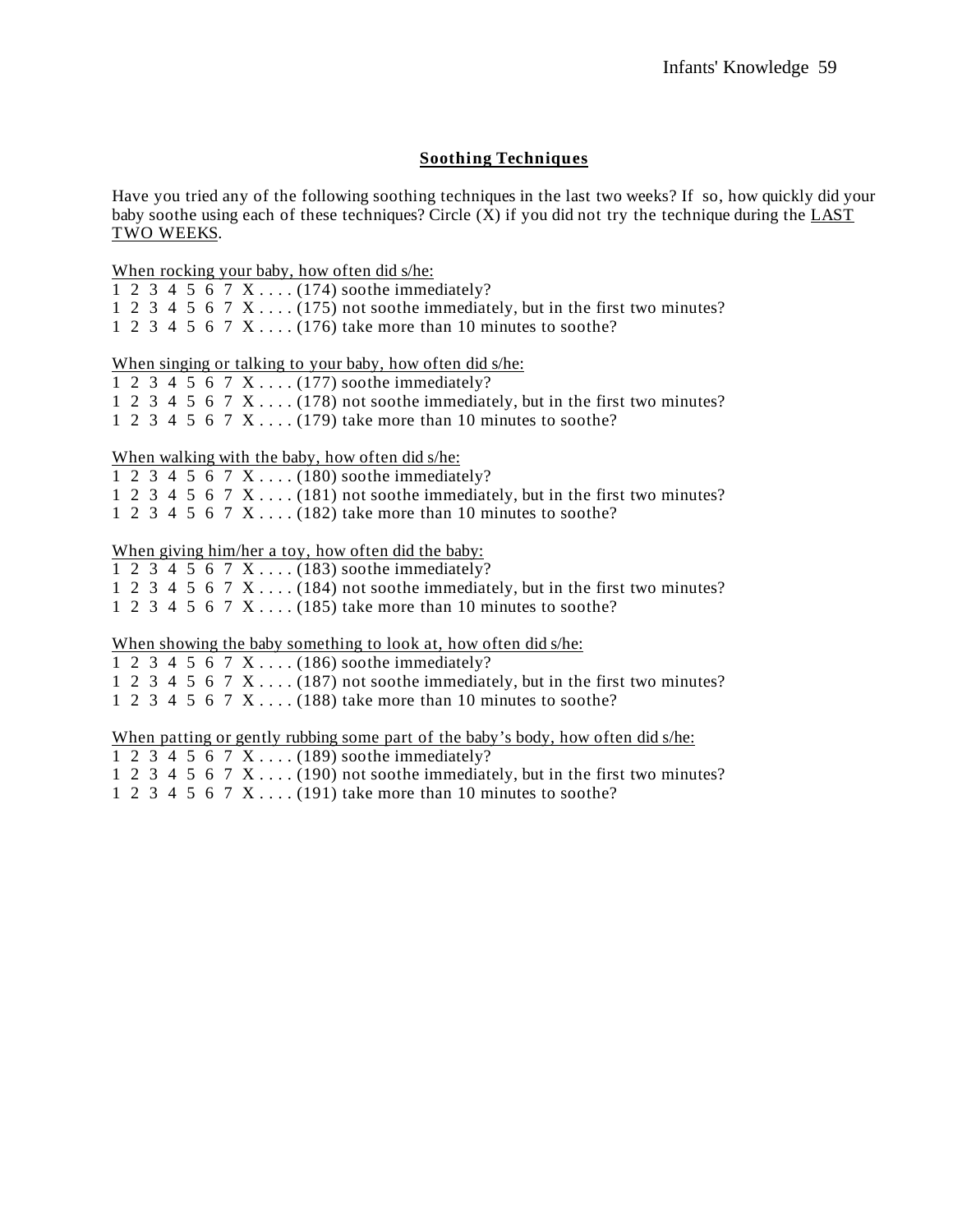# **Participant Questionnaire**

## **About yourself:**

- 1. What is your age? Your spouse's age?
- 2. Is English the primary language spoken at home? List any other languages your infant hears regularly.
- 3. Circle the highest educational level you have attained:

 None (please go to 3a) High school diploma or equivalent Associate degree Vocational degree partial college Bachelor's degree Master's degree Ph.D, J.D., M.D., etc.

3a. If you answered "none" above, what is the highest grade in school that you completed?

4. What is your racial/ethnic identity?

 White (non-Hispanic) African American Puerto Rican Mexican Cuban Japanese Chinese Vietnamese Korean American Indian Pacific Islander Asian Indian Other (please specify) \_\_\_\_\_\_\_\_\_\_\_

- 5. Do you work outside the home? If so, what is your occupation?
- 6. What is your spouse's occupation?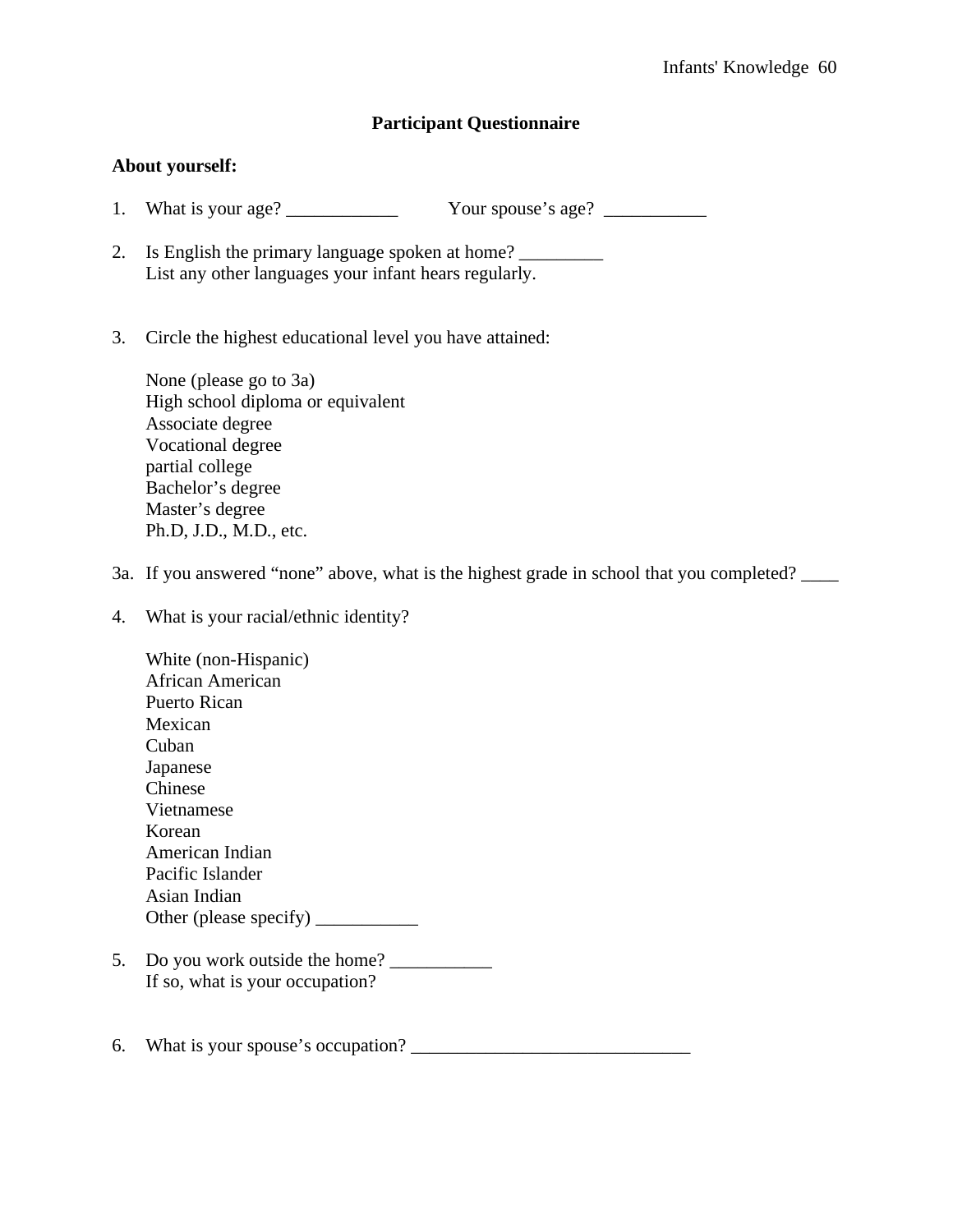## **About your baby:**

- 1. How old is your infant?
- 2. If you have other children, what are their ages?
- 3. Was your infant premature? \_\_\_\_\_\_\_\_\_\_\_\_\_ If so, were there any complications?

4. What activities have you and your baby done this morning?

- 5. What sort of mood has he/she been in today?
- 6. Did he/she get a good night's sleep last night?
- 7. Has he/she been sick during the last week?
- 8. Is your voice different when you talk to your baby?\_\_\_\_\_\_\_ If so, how?
	- 8a. How does your infant respond to your speech?

9. Do you think your baby responds more to your voice or to your facial expressions and gestures?\_\_\_\_\_\_ If so, how?

- 10. What sounds does your baby like to listen to?
- 11. What kinds of games do you like to play with your infant?
- 12. What kinds of activities encourage your infant to vocalize?